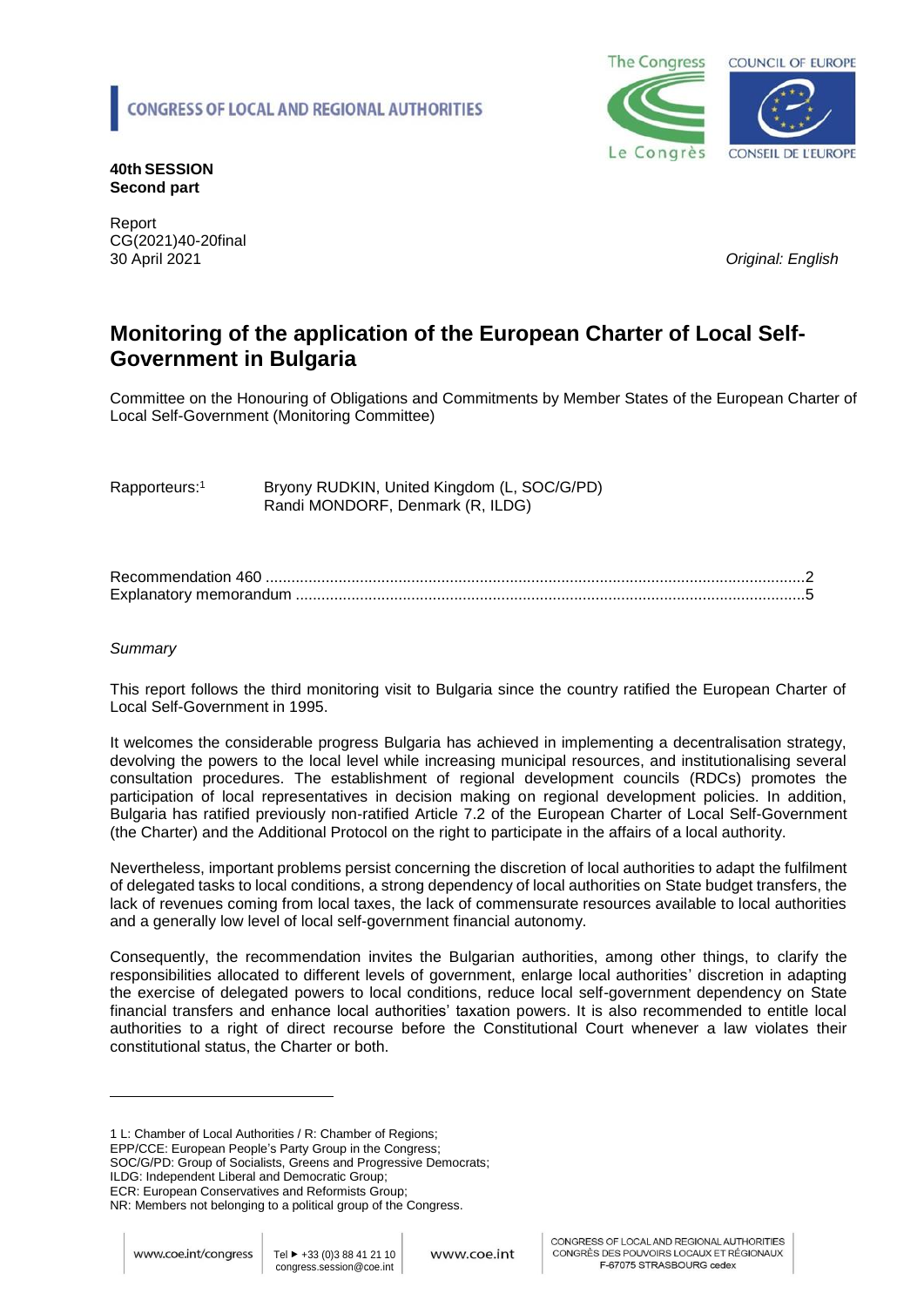### <span id="page-1-0"></span>**RECOMMENDATION 460<sup>2</sup>**

1. The Congress of Local and Regional Authorities of the Council of Europe refers to:

*a.* Article 2, paragraph 1.b, of the Charter of the Congress of Local and Regional Authorities appended to Statutory Resolution CM/Res(2020)1 relating to the Congress, stipulating that one of the aims of the Congress is "to submit proposals to the Committee of Ministers in order to promote local and regional democracy";

*b.* Article 1, paragraph 3, of the Charter of the Congress of Local and Regional Authorities appended to Statutory Resolution CM/Res(2020)1 relating to the Congress, stipulating that: "The Congress shall prepare on a regular basis country-by-country reports on the situation of local and regional democracy in all member States and in States which have applied to join the Council of Europe, and shall ensure the effective implementation of the principles of the European Charter of Local Self-Government";

*c.* Chapter XVIII of the Rules and Procedures of the Congress on the organisation of monitoring procedures;

*d.* the Congress priorities for 2021-2022, in particular priority 6b that concerns the quality of representative democracy and citizen participation;

*e.* the Sustainable Development Goals (SDG) of the United Nations 2030 Agenda for Sustainable Development, in particular Goals 11 on sustainable cities and communities and 16 on peace, justice and strong institutions:

*f.* Guidelines for civil participation in political decision making, adopted by the Committee of Ministers on 27 September 2017;

*g.* Recommendation CM/Rec(2018)4 of the Committee of Ministers to member States on the participation of citizens in local public life, adopted on 21 March 2018;

*h.* Recommendation CM/Rec(2019)3 of the Committee of Ministers to member States on supervision of local authorities' activities, adopted on 4 April 2019;

*i.* Congress Recommendation 310(2011) on the monitoring of the European Charter of Local Self-Government in Bulgaria 310/2011;<sup>3</sup>

*j.* the explanatory memorandum on the monitoring of the application of the European Charter of Local Self-Government in Bulgaria.

2. The Congress points out that:

*a.* Bulgaria joined the Council of Europe on 7 May 1992, it signed the European Charter of Local Self-Government (ETS No. 122, hereinafter "the Charter") on 3 October 1994 and ratified it on 10 May 1995, declaring itself bound by all the provisions of the Charter except for Article 7, paragraph 2. The Charter entered into force in Bulgaria on 1 September 1995. Following the adoption of a Law by the National Assembly of the Republic of Bulgaria on 11 July 2012, the Republic of Bulgaria has withdrawn its declaration with regards to Article 7, paragraph 2 and is henceforth bound by all the paragraphs of Part I of the Charter;

*b.* The Committee on the Honouring of Obligations and Commitments by member States of the European Charter of Local Self-Government (hereinafter referred to as Monitoring Committee) decided to examine the situation of local democracy in Bulgaria in the light of the Charter. It instructed Ms Bryony RUDKIN,

<sup>2</sup> Debated and adopted by the Congress on 17 June 2021, 3rd sitting (see Document [CG\(2021\)40-20,](https://rm.coe.int/monitoring-of-the-application-of-the-european-charter-of-local-self-go/1680a28bb8) explanatory memorandum), corapporteurs: Bryony RUDKIN, United Kingdom (L, SOC/G/PD) and Randi MONDORF, Denmark (R, ILDG).

<sup>3</sup> Debated and adopted by the Congress on 18 October 2011, 1st sitting (see Document CG(21)14, explanatory memorandum), rapporteurs: A. Torres Pereira, Portugal (L, EPP/CD) and J. Sauwens, Belgium (R, EPP/CD).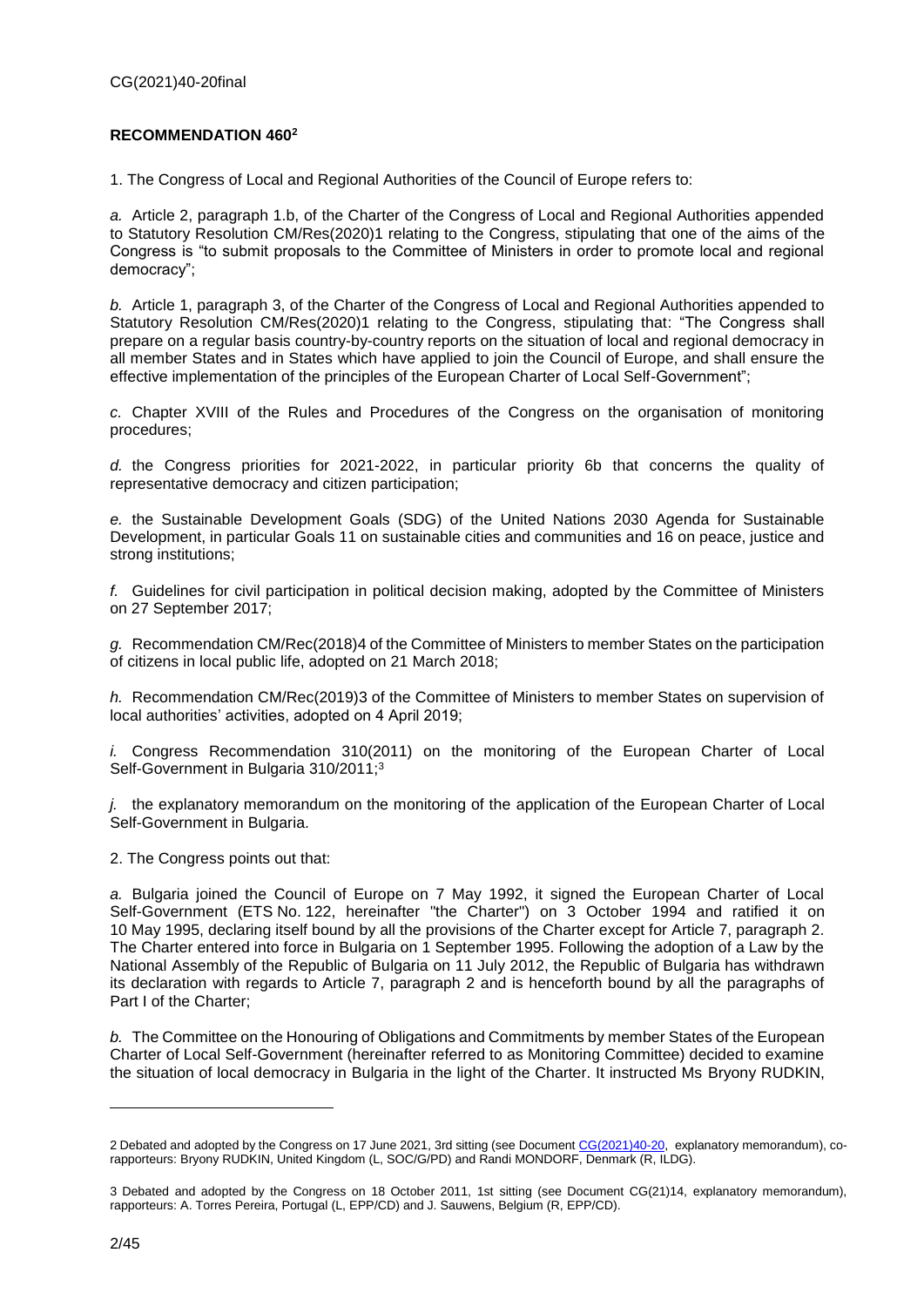United Kingdom (L, SOC/G/PD) and Ms Randi MONDORF, Denmark (R, ILDG), with the task of preparing and submitting to the Congress a report on the implementation of the Charter in Bulgaria;

*c.* The monitoring took place on 14 and 15 December 2020 remotely. The Congress delegation met the representatives of various institutions at all levels of government. The detailed programme of the remote visit is appended to the explanatory memorandum;

*d.* The co-rapporteurs wish to thank the Permanent Representation of Bulgaria to the Council of Europe and all those whom they met during the meetings.

3. The Congress notes with satisfaction:

*a.* considerable progress made in Bulgaria through the implementation of a decentralisation strategy, the devolution of powers and the transfer of responsibilities to local level, especially in the fields of education, public health and social services;

*b.* the ratification of Article 7.2 of the Charter, which means that Bulgaria is now bound by all articles of the Charter;

*c.* the institutionalisation of several consultation procedures on matters related to local authorities and the active participation of the National Association of Municipalities of the Republic of Bulgaria in the consultation;

*d.* the ratification of the Additional Protocol to the European Charter of Local Self-Government on the right to participate in the affairs of a local authority;

*e.* the establishment of regional development councils where representatives of local authorities participate in decision making on regional development.

4. The Congress expresses its concerns on the following issues:

*a.* the overlapping of competences and fragmentation of responsibilities that reduces decision-making powers of local authorities in delivering the public services under their own responsibility (Article 4.4);

*b.* the lack of discretion of local authorities with regard to adapting the exercise of delegated powers to local conditions (Article 4.5);

*c.* a low level of local financial autonomy as a result of a strong dependence of Bulgarian municipalities on financial transfers from the State budget and the lack of municipalities' discretion in defining spending priorities when the relevant activities are financed through the State transfers (Articles 9.1, 9.7);

*d.* the lack of commensurate financial resources available to local authorities to perform their functions, while in practice the municipalities carry a heavy burden of tasks without sufficient funding. The system of local finances cannot be characterised as buoyant enough to ensure that delegated tasks are matched with necessary funds (Articles 9.2, 9.4);

*e.* a low share of municipal resources deriving from local taxes and charges (Article 9.3);

*f.* the restrictive rules applied to local budgeting that constrains budgetary autonomy of local self-government (Article 9.1);

*g.* the lack of specialised qualified staff in particular in smaller municipalities (Article 6.2).

5. In light of the foregoing, the Congress requests that the Committee of Ministers invite the authorities of Bulgaria to:

*a.* clarify the distribution of competences allocated to different levels of government in order to eliminate overlapping of responsibilities;

*b.* increase local authorities' discretion to adapt the exercise of delegated powers to local conditions;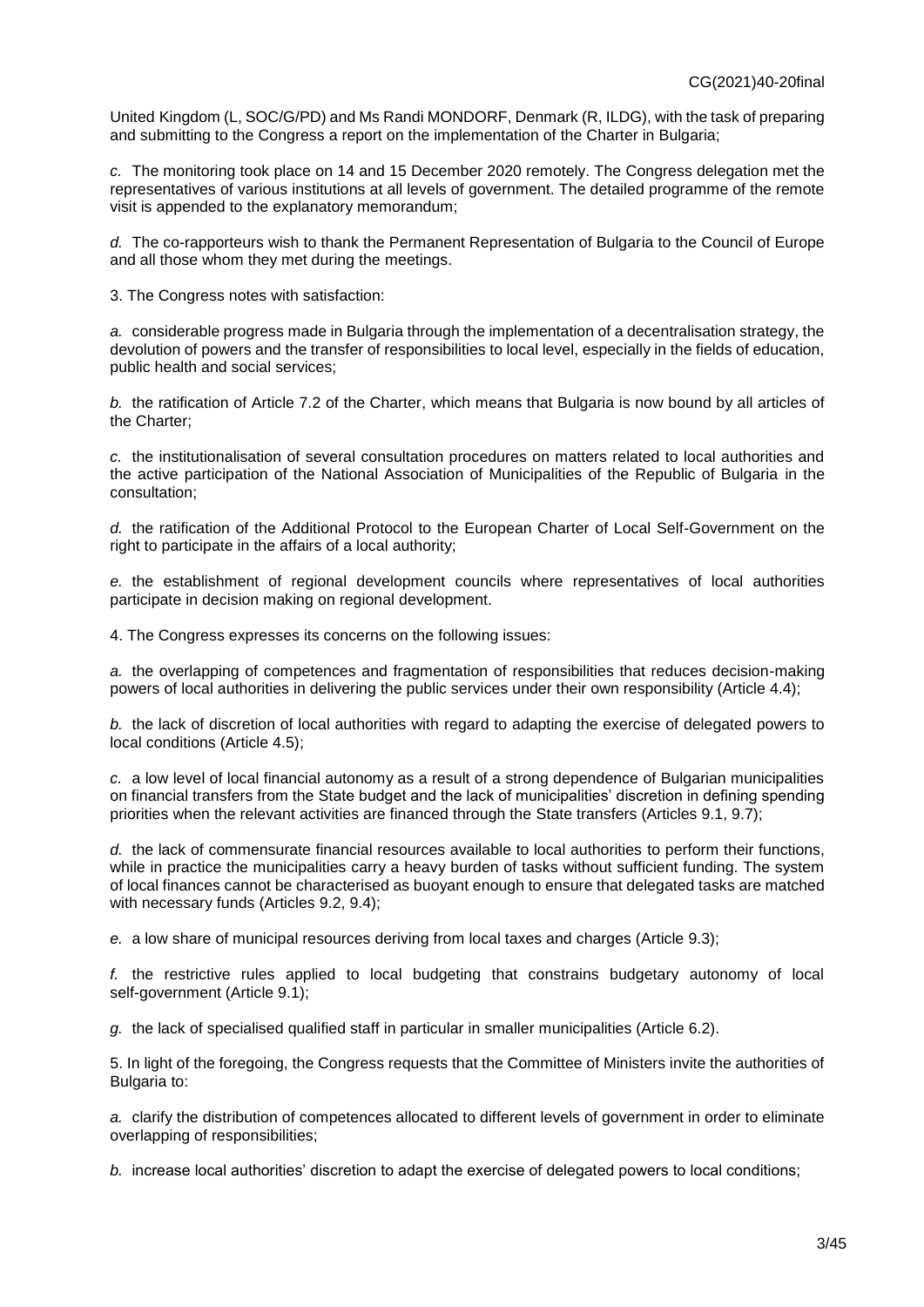*c.* reduce local authorities' dependence on financial transfers from the State budget by increasing the share of local taxes (or local shares of taxes) and charges in local revenue;

*d.* introduce an objective, adaptive, reliable, and accurate system to calculate commensurate resources that should cover the cost of performing the municipal tasks;

*e.* revise legislation to increase local government fiscal autonomy by enlarging local tax-levying powers;

*f.* simplify the rules applied to local budgeting in order to lighten the budgetary supervision and by doing so provide more budgetary autonomy;

*g.* provide for an efficient and accessible system for training of local employees to strengthen the administrative capacity of municipalities;

*h.* introduce the right of a constitutional recourse for local authorities to be able to directly address the Constitutional Court whenever a law violates their constitutional status, the Charter or both.

6. The Congress calls on the Committee of Ministers and the Parliamentary Assembly of the Council of Europe to take account of this recommendation on the monitoring of the application of the European Charter of Local Self-Government in Bulgaria and the accompanying explanatory memorandum in their activities relating to this member State.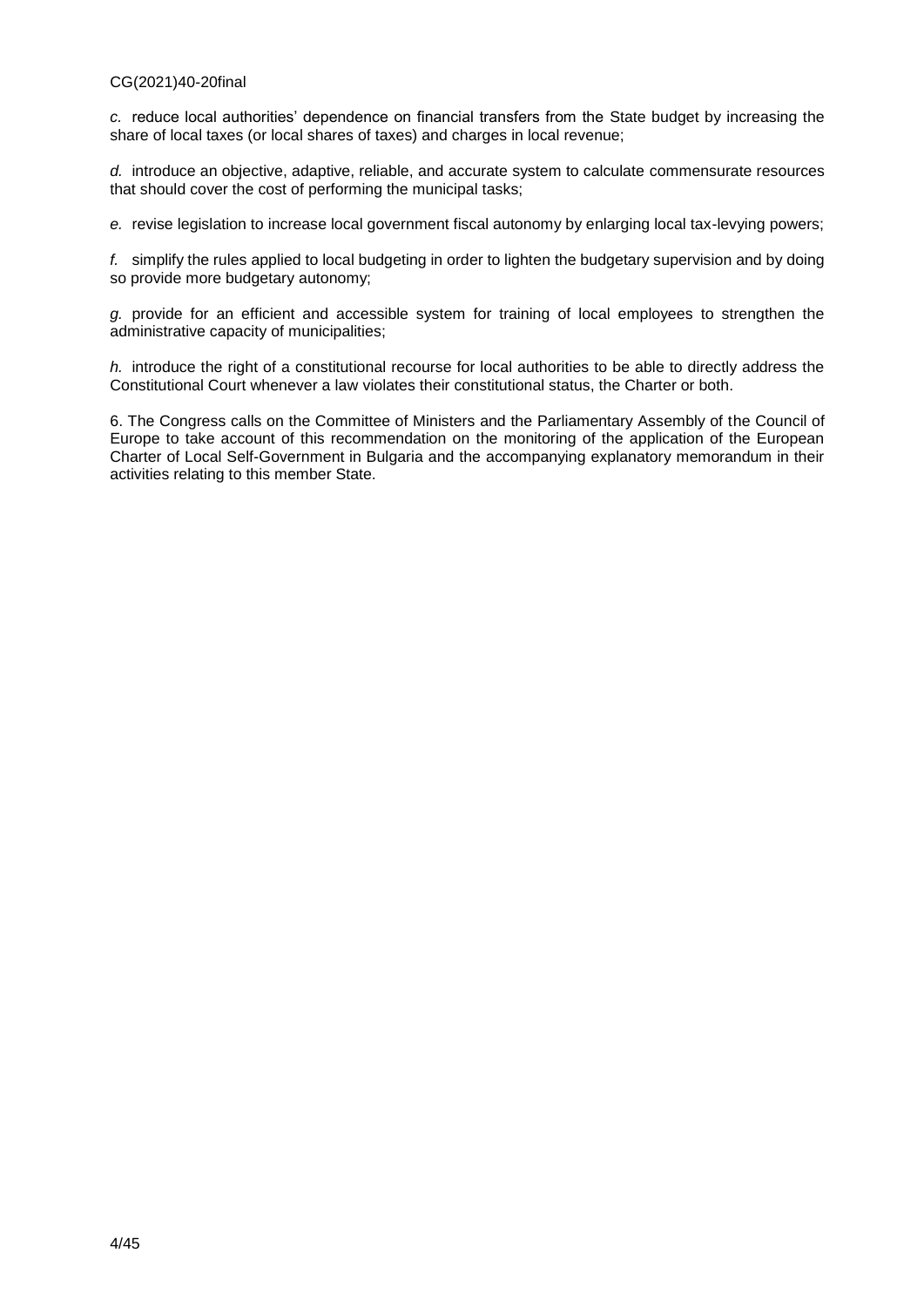## <span id="page-4-0"></span>**EXPLANATORY MEMORANDUM**

#### Table of contents

| 1 <sub>1</sub>              | INTRODUCTION: AIM AND SCOPE OF THE VISIT, TERMS OF REFERENCE 6                                                                                                                               |  |
|-----------------------------|----------------------------------------------------------------------------------------------------------------------------------------------------------------------------------------------|--|
| 2.                          |                                                                                                                                                                                              |  |
| 2.1<br>$2.2^{\circ}$<br>2.3 | Local government system (constitutional and legislative framework, reforms)                                                                                                                  |  |
| 3.                          | HONOURING OF OBLIGATIONS AND COMMITMENTS: ANALYSIS OF THE SITUATION OF<br>LOCAL DEMOCRACY ON THE BASIS OF THE CHARTER (ARTICLE BY ARTICLE)13                                                 |  |
| 3.5<br>3.6                  | Article 6 - Appropriate administrative structures and resources for the tasks of local authorities .23<br>Article 7 - Conditions under which responsibilities at local level are exercised24 |  |
| $\mathbf{4}$ .              | OTHER MATTERS RELATED TO THE FUNCTIONING OF LOCAL SELF-GOVERNMENT39                                                                                                                          |  |
| 4.1                         | Challenges faced by local authorities in their management of the Covid-19 pandemic and lessons                                                                                               |  |
| 5.                          |                                                                                                                                                                                              |  |
|                             |                                                                                                                                                                                              |  |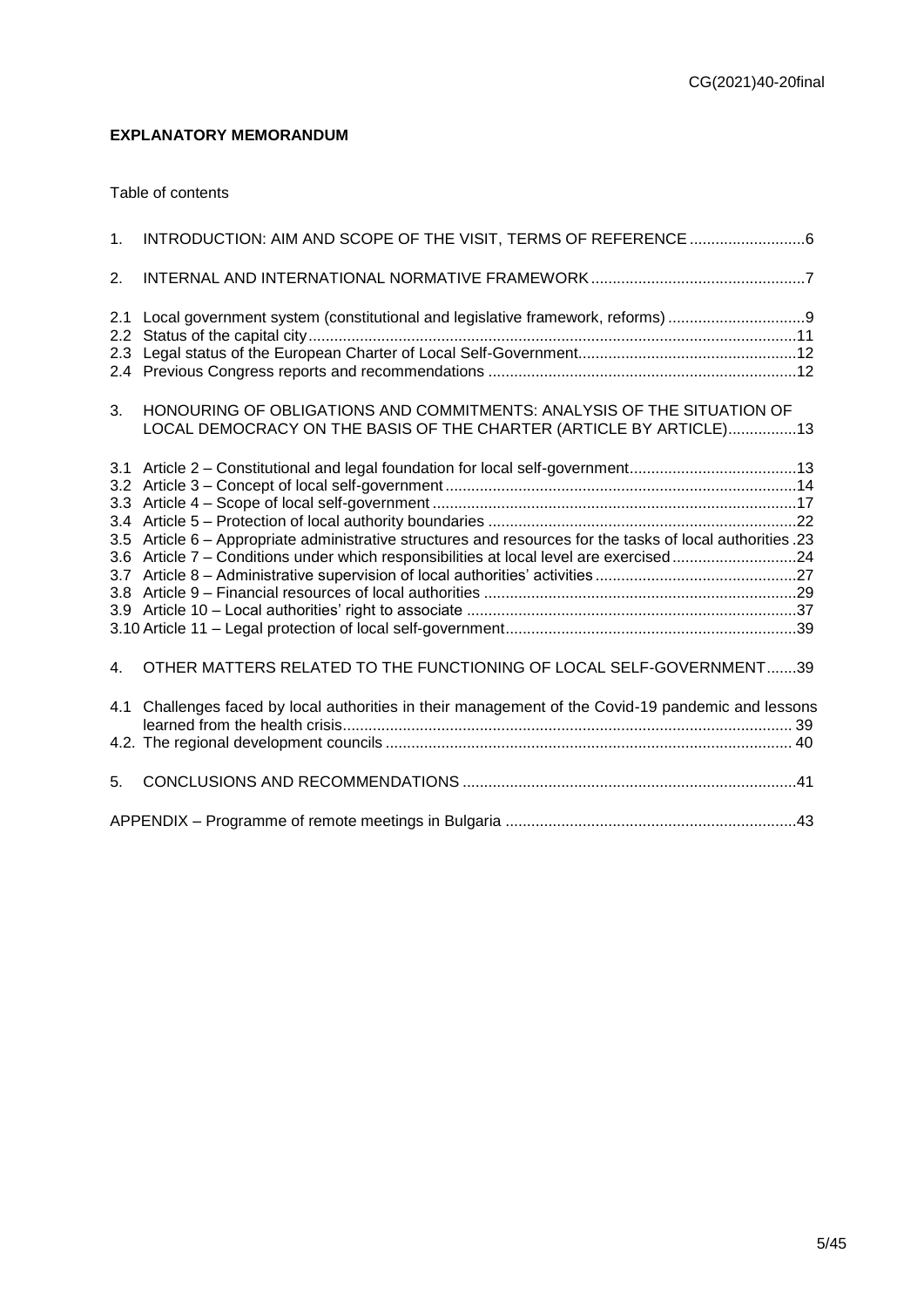### <span id="page-5-0"></span>**1. INTRODUCTION: AIM AND SCOPE OF THE VISIT, TERMS OF REFERENCE**

1. Pursuant to Article 1, paragraph 3, of the Charter of the Congress of Local and Regional Authorities appended to Statutory Resolution CM/Res(2020)1, stipulates that "The Congress shall prepare on a regular basis country-by-country reports on the situation of local and regional democracy in all member States and in States which have applied to join the Council of Europe, and shall ensure the effective implementation of the principles of the European Charter of Local Self-Government."

2. Bulgaria joined the Council of Europe on 7 May 1992, it signed the European Charter of Local Self-Government (ETS No. 122, hereinafter "the Charter") on 3 October 1994 and ratified it on 10 May 1995, declaring itself bound by all the provisions of the Charter except for Article 7, paragraph 2. The Charter entered into force in Bulgaria on 1 September 1995. Following the adoption of a Law by the National Assembly of the Republic of Bulgaria on 11 July 2012, the Republic of Bulgaria has withdrawn its declaration with regards to Article 7, paragraph 2 and is henceforth bound by all the paragraphs of Part I of the Charter.

- 3. In the domain of local and regional democracy, Bulgaria has also ratified:
- ˗ the Additional Protocol to the European Charter of Local Self-Government on the right to participate in the affairs of a local authority (ETS No. 207), with entry into force on 1 July 2016;
- the European Outline Convention on Transfrontier Co-operation between Territorial Communities or Authorities (ETS No.106), with entry into force on 8 August 1999;
- ˗ the Additional Protocol to the European Outline Convention on Transfrontier Co-operation between Territorial Communities or Authorities (ETS No. 159), with entry into force on 1 October 2005 (declared that it will apply the provisions of Article 4 only);
- ˗ Protocol No. 2 to the European Outline Convention on Transfrontier Co-operation between Territorial Communities or Authorities concerning interterritorial co-operation (ETS No. 169), with entry into force on 1 October 2005 (declared that it will apply the provisions of Article 4 only).

4. Bulgaria has not signed Protocol No. 3 to the European Outline Convention on Transfrontier Co-operation between Territorial Communities or Authorities concerning Euroregional Co-operation Groupings (ECGs) (ETS No. 206). Recommendation 310/2011 had asked the Bulgarian authorities to consider signing and then ratifying this Protocol.

5. The Congress has adopted the following previous recommendations on local and regional democracy in Bulgaria:

˗ Recommendation 45 (1998) on the situation of local and regional self-government in the Republic of Bulgaria;

- Recommendation 310 (2011) on local and regional democracy in Bulgaria.
- Concerning local elections in Bulgaria, the Congress has issued:
- Recommendation 318 (2012) on the local elections in Bulgaria (23 October 2011);

- Resolution 338 (2012) on the local elections in Bulgaria (23 October 2011).

6. The Chair of the Monitoring Committee of the Congress appointed Ms Bryony RUDKIN, United Kingdom (L, SOC/G/PD) and Ms Randi MONDORF, Denmark (R, ILDG), as rapporteurs, and instructed them to prepare and submit to the Congress this report. An official monitoring mission in Bulgaria was carried out remotely by the aforementioned rapporteurs. The delegation was accompanied by a representative of the Congress secretariat and was assisted by Prof. Nikolaos CHLEPAS (expert). The rapporteurs wish to express their thanks to the expert for his assistance in the preparation of this report. This group of people will be hereinafter referred to as "the delegation".

7. The remote monitoring mission took place on 14 and 15 December 2020. During the mission, the Congress delegation had remote meetings with representatives of local and national authorities of Bulgaria. The detailed programme of the visit is appended to the present report.

8. The delegation would like to thank the Permanent Representation of Bulgaria to the Council of Europe as well as all the interlocutors for the information they provided to the delegation during the monitoring mission.

9. According to Rule 88.3 of the Rules and Procedures of the Congress of Local and Regional Authorities of the Council of Europe, the preliminary draft report was sent on 9 March 2021, to all interlocutors met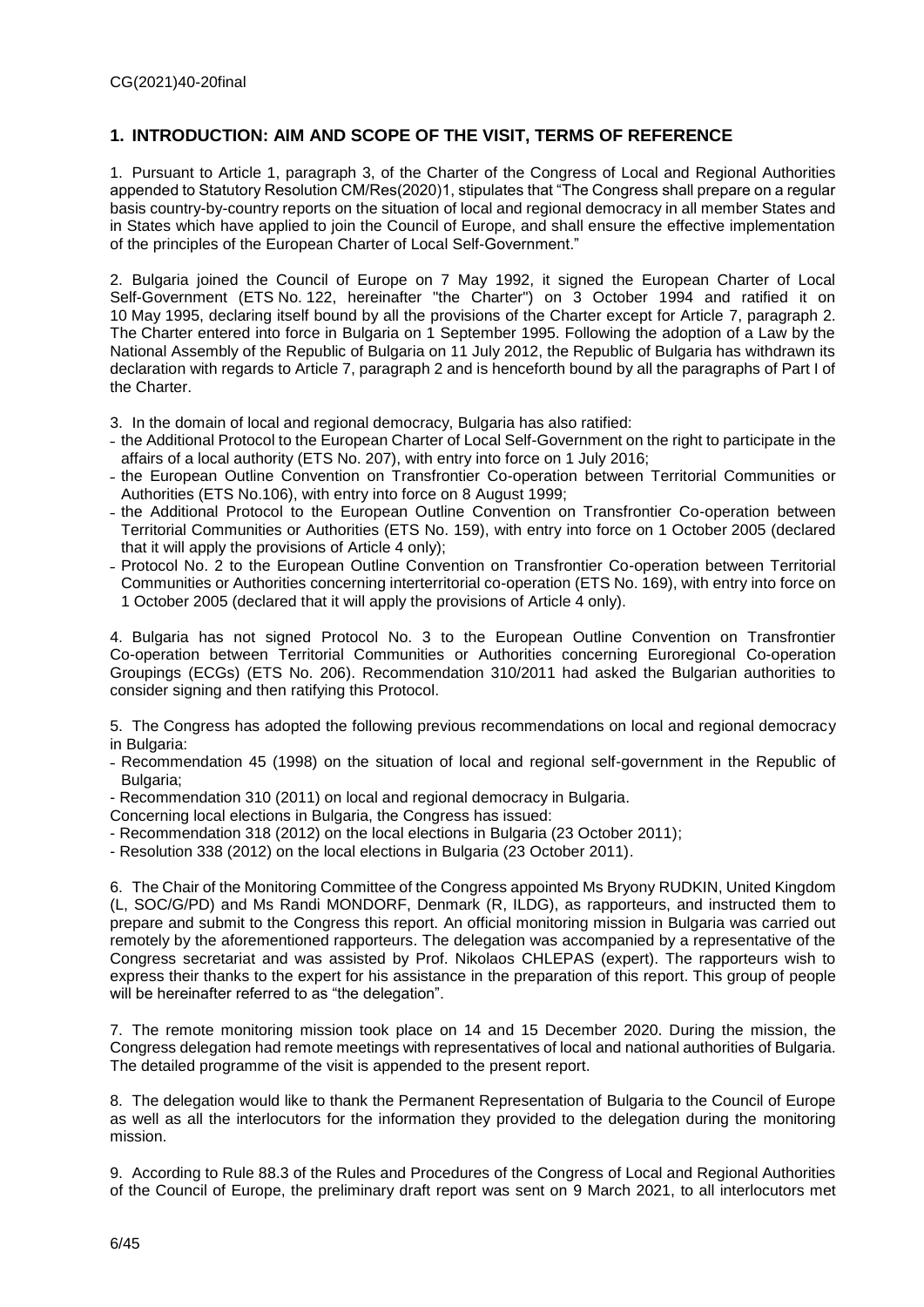during the visit for comments and possible adjustments or corrections (hereinafter referred to as "consultation procedure"). The present report is based on the comments received, which have been considered by the co-rapporteurs before submission for approval to the Monitoring Committee.

## <span id="page-6-0"></span>**2. INTERNAL AND INTERNATIONAL NORMATIVE FRAMEWORK**

10. In 1989, the ruling Communist Party gave up its monopoly on power and allowed multiparty elections. The country transitioned into a democracy and a market-based economy. Today, Bulgaria is a member of the European Union, NATO, and the Council of Europe. The Bulgarian economy is part of the European Single Market, but the country has the lowest GDP per capita and joint-lowest Human Development Index in the European Union with its population shrinking annually since the late 1980s; it currently numbers less than seven million, down from a peak of nearly nine million in 1988.<sup>4</sup>

11. Bulgaria is a parliamentary democracy. The legislative powers lie with the National Assembly, a body of 240 deputies elected to four-year terms by direct popular vote. The National Assembly has the power to enact laws, approve the budget, ratify international treaties and agreements, schedule presidential elections, select and dismiss the prime minister and other ministers. The executive power is exercised by The Council of Ministers. The prime minister is the head of government and the most powerful executive position. The directly elected president serves as head of State and has the authority to return a bill for further debate, although the parliament can override the presidential veto by a simple majority vote. The President has an initiative to refer to the Constitutional Court with a request for establishing the unconstitutionality of the laws and the other acts of the National Assembly. Competence disputes between the local governments and the central executive authorities may also be referred to the Constitutional Court by the municipal councils.

12. Elections are supervised by an independent Central Election Commission (CEC) that includes members from all major political parties. Parties must register with the commission prior to participating in a national election. Bulgaria's largest party is the centre-right Citizens for European Development of Bulgaria (CEDB or GERB), followed by the Bulgarian Socialist Party (BSP), the Patriotic Front (a coalition of nationalist parties), the Movement for Rights and Freedoms (a party representing the Turkish/Muslim minority) and Volya, a recently formed party. Another important grouping was the Reformist Bloc (a coalition of centre parties), which lost ground in the general election of 2017.

13. In early May 2017, the CEDB formed a new government with the participation of the Patriotic Front. The CEDB leader, Boyko Borisov (elected by the National Assembly vote – 133 to 100), formed a new ruling coalition which includes the United Patriots and can also rely on the backing of Volya. In February 2019, the Bulgarian Socialist Party (BSP) boycotted the parliament and by July 2020, Bulgaria was facing anti-government protests and rallies. In August, Prime Minister Boyko Borisov presented a plan for constitutional reform that was criticised by the Venice Commission and finally rejected by the Bulgarian parliament in November, receiving only 110 votes in favour, while a qualified majority of 160 out of 240 deputies was needed to continue the procedure. 5

14. In 2020, Freedom House listed Bulgaria among "Free" countries (scores 80/100, with 34/40 for "political rights" and 46/60 for "civil liberties"). <sup>6</sup> Freedom House, however, has reported a decline in freedom during the last decade, citing reduced media independence, stalled reforms, abuse of authority at the highest level and increased dependence of local administrations on the central government. It has pointed to the country's continuing struggle with political corruption and organised crime and stressed that the media sector is less pluralistic, as ownership concentration has considerably increased in the last 10 years. Despite funding shortages and other obstacles, civil society groups have been active and influential. The Economist Intelligence Unit's Democracy Index has also reported deterioration in recent years, classifying Bulgaria as a "flawed democracy" (7.03/10 in 2019). 7

<sup>4</sup> <https://worldpopulationreview.com/countries/bulgaria-population>

<sup>5</sup> <https://www.voanews.com/europe/bulgaria-parliament-rejects-draft-new-constitution>

<sup>6</sup> [https://freedomhouse.org/country/bulgaria/freedom-world/2020.](https://freedomhouse.org/country/bulgaria/freedom-world/2020) Scores of Bulgaria's neighbours in comparison: Romania 83/100 ('free'), Serbia 66/100 ('partly free'), North Macedonia 63/100 ('partly free'), Greece 88/100 ('free') and Turkey 32/100 ('not free'). 7 [https://infographics.economist.com/2020/democracy-index-2019/.](https://infographics.economist.com/2020/democracy-index-2019/) Scores of Bulgaria's neighbours in comparison: Romania 6.49/10 ('flawed democracy'), Serbia 6.41/10 ('flawed democracy'), North Macedonia 5.97/10 ('hybrid regime'), Greece 7.43/10 ('flawed

democracy') and Turkey 4.09/10 ('hybrid regime').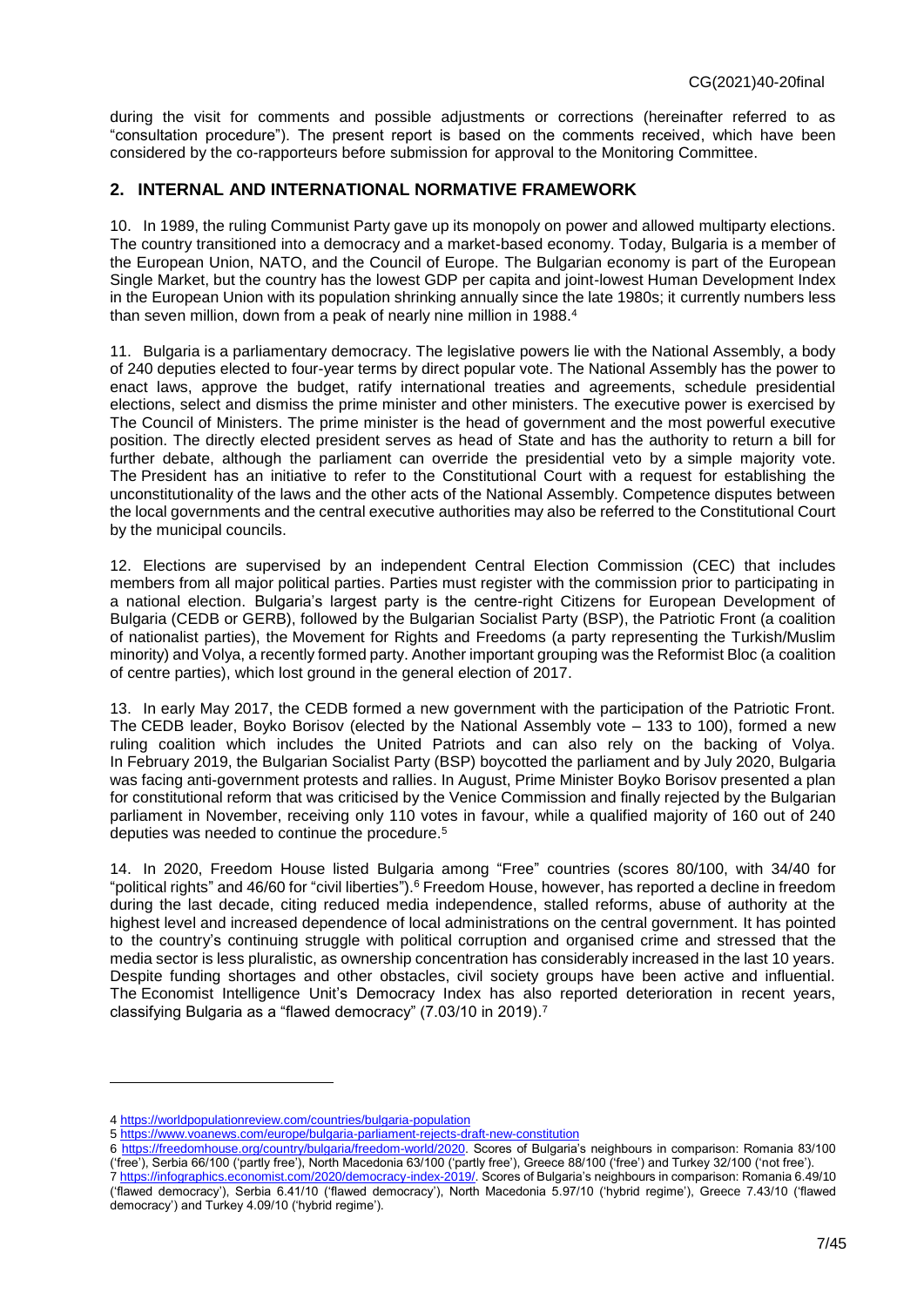15. Bulgaria is a unitary State with a centralised structure. The Constitution of the Republic of Bulgaria (CRB) was passed by the Grand National Assembly in July 1991. It is the supreme law of the country and may not be contravened by any other law. The constitution recognises the principle of local self-government (Articles 135-146):

Chapter seven

Local self-government and local administration

Art. 135.

(1) The territory of the Republic of Bulgaria shall be divided into municipalities and regions. The territorial division and the prerogatives of the capital city and the other major cities shall be established by law.

(2) Other administrative territorial units and bodies of self-government should possibly be established by law. Art. 136.

(1) A municipality shall be the basic administrative territorial unit at the level of which self-government shall be practiced. Citizens shall participate in the government of the municipality both through their elected bodies of local self-government and directly, through a referendum or a general meeting of the populace.

(2) The borders of a municipality shall be established following a referendum of the populace.

(3) A municipality shall be a legal entity.

Art. 137.

(1) Municipalities shall be free to associate in the solution of common matters.

(2) The law shall establish conditions conducive to association among municipalities.

Art. 138.

The body of local self-government within a municipality shall be a municipal council elected directly by the populace for a term of four years by a procedure envisaged by the law.

Art. 139. (1) The mayor shall be the executive power within a municipality. He shall be elected for a term of four years by the populace or by the municipal council in a manner established by law.

(2) In his activity a mayor shall be guided by the law, the acts of the municipal council and the decisions of the populace.

Art. 140.

A municipality shall be entitled to own municipal property, which it shall use to the interest of the territorial community.

Art. 141.

(1) A municipality shall have its own budget.

(2) A municipality's permanent sources of revenue shall be established by law.

(3) (New-SG 12/07)<sup>8</sup> The municipal council shall determine the size of local taxes under conditions, by a procedure and within the frames, established by law.

(4) (New-SG 12/07) The municipal council shall determine the size of local charges by a procedure, established by law.

(5) (Former para 3- SG 12/07) The State shall ensure the normal work of the municipalities through budget appropriations and other means.

Art. 142.

The region shall be an administrative territorial unit for the conduct of a regional policy, the implementation of State governance on a local level, and the ensuring the concurrence of national and local interests. Art. 143.

(1) Each region shall be governed by a regional governor aided by a regional administration.

(2) A regional governor shall be appointed by the Council of Ministers.

(3) The regional governor shall ensure the implementation of the State's policy, the safeguarding of the national interests, law and public order, and shall exercise administrative control. Art. 144.

The central bodies of State and their territorial sub-divisions shall exercise control over the legality of the acts of the bodies of local government only when authorized to do so by law.

Art. 145.

A municipal council shall be free to challenge before a court any act which infringes its rights.

Art. 146.

The organization and the procedures of the bodies of local self-government and local administration shall be established by law.

16. In addition, the Local Self-Government and Local Administration (LSGLA) Act, adopted later in 1991, consolidated the guidelines provided by the constitution, regulated the administrative territorial structure of Bulgaria and defined the organisation and functions of local self-government units.

<sup>8</sup> Concerning the Constitution of Bulgaria as amended in 2007 (SG No. 12/6.2.2007) see the relevant opinion of the Venice Commission adopted at its 74th Plenary Session (Venice, 14-15 March 2008), Opinion No. 444/2007. CDL-AD(2008)009[: https://www.venice.coe.int/webforms/documents/default.aspx?pdffile=CDL-AD\(2008\)009-e](https://www.venice.coe.int/webforms/documents/default.aspx?pdffile=CDL-AD(2008)009-e)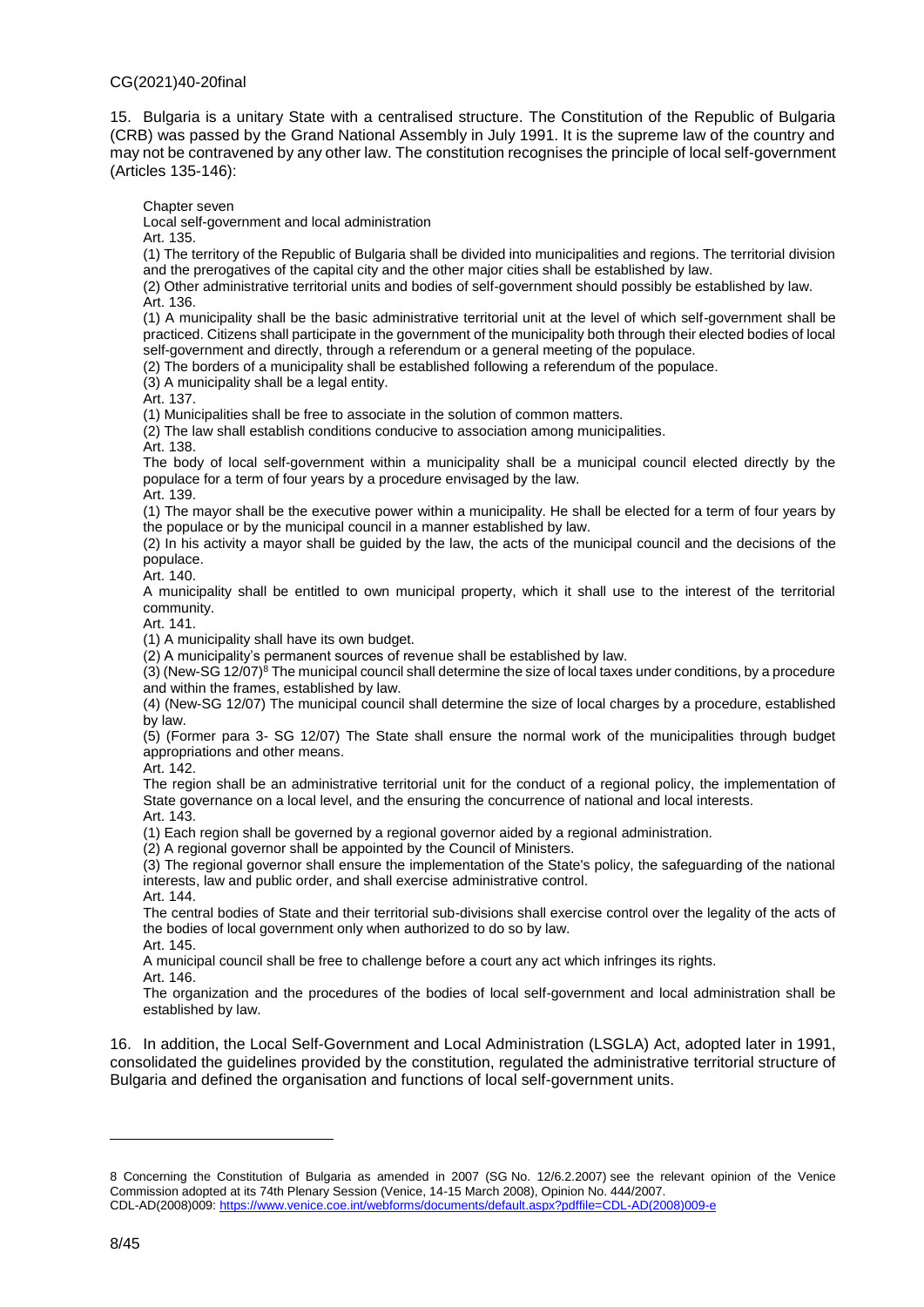### <span id="page-8-0"></span>**2.1 Local government system (constitutional and legislative framework, reforms)**

17. Bulgaria is divided into two NUTS-1 regions, six NUTS-2 level planning regions, 28 districts or regions (*oblasti*), including metropolitan city Sofia-Grad, and 264 municipalities. Districts (*oblast*) are deconcentrated government units at the intermediary level which were created in 1999. They are headed by a district governor, appointed by the Council of Ministers. The chairman of the District Development Council is the District governor, permanent members are mayors of municipalities in the respective district, one representative of the municipal council of each municipality in the district, delegated representatives of the district structures of the representative organizations of employers and employees at national level.

18. Bulgaria has a single tier of subnational government, composed of municipalities. There are 265 municipalities subdivided into 3 771 sub-municipal units or mayoralties. <sup>9</sup> The average municipal population is 26 604 inhabitants (median 10 326) and the average surface area is 416 km2. The average municipal population size is quite large compared to the OECD average (9 700 inhabitants) and, especially, to the EU28 average (5 900 inhabitants). While the median size is around 10 300 inhabitants, 19% of municipalities have fewer than 5 000 inhabitants (vs. 47% in the EU28). Most Bulgarian municipalities have between 5 000 and 20 000 inhabitants (55% vs. 27% in the EU28).

19. The 1995 Act on Administrative and Territorial Structure of the Republic of Bulgaria states that municipalities with more than 300 000 inhabitants (namely Sofia, Plovdiv and Varna) shall be subdivided into wards (*gradski rayon*). There are currently 24 in Sofia, six in Plovdiv and five in Varna. The municipalities are also subdivided into towns and villages (*naseleno myasto*), totalling 5 257 at the end of 2019 (hence 20 on average per municipality). <sup>10</sup> Around 1 968 of these settlements are "mayoralties with elected mayors", that is deconcentrated municipal units established by decision of the municipal council, governed by elected mayors and comprising at least 350 inhabitants. Smaller settlements have mayor's representatives appointed by the mayor.

20. Municipalities are governed by municipal councils (*obshtinski savet*), which are deliberative bodies and mayors who constitute the executive branch. Municipal councillors, whose number varies according to the population of the municipality (from11 to 51 councillors, 61 in Sofia), are elected by direct universal suffrage for a four-year term. The councils are headed by chairs elected from among councillors. Mayors (*kmet*) are elected by direct universal suffrage based on a majority system, also for a four-year term.

21. According to the [Local Self-Government and Local Administration Act](http://unpan1.un.org/intradoc/groups/public/documents/untc/unpan016312.pdf) (Article 17),<sup>11</sup> local self-government shall be expressed as the right and actual opportunity of citizens and their elective bodies to resolve on their own all issues of local importance that the law has empowered them to resolve in the fields of:

- *a*. municipal properties, municipal enterprises, municipal finance, taxes and fees, and the municipal administration;
- *b*. the planning and development of the territory of the municipality and the settlements therein;
- *c*. education;
- *d*. health;
- *e*. culture;

 $\overline{a}$ 

- *f*. public works and utilities;
- *g*. social welfare services;
- *h*. the protection of the environment and the reasonable use of natural resources;
- *i.* the maintenance and conservation of cultural, historical and architectural monuments;
- *j*. the development of sports, recreation and tourism;
- *k*. protection from disasters.

22. Besides the Constitution of 1991, the Local Self-Government and Local Administration Act, the Municipal Property Act and some other acts define the competences attributed to the municipalities. The Administration Act (amended in 2014) describes the bodies of local self-government.<sup>12</sup>

https://www.nsi.bg/sites/default/files/files/publications/ROO\_2019.zip 10 Idem

<sup>9</sup> Regions, districts and municipalities in the Republic of Bulgaria 2019

<sup>11</sup> Amended and supplemented, SG No. 65/1995, amended, SG No. 69/2003.

See als[o http://www.sng-wofi.org/country-profiles/Fiche%20BULGARIA.pdf](http://www.sng-wofi.org/country-profiles/Fiche%20BULGARIA.pdf) 12 Ibid.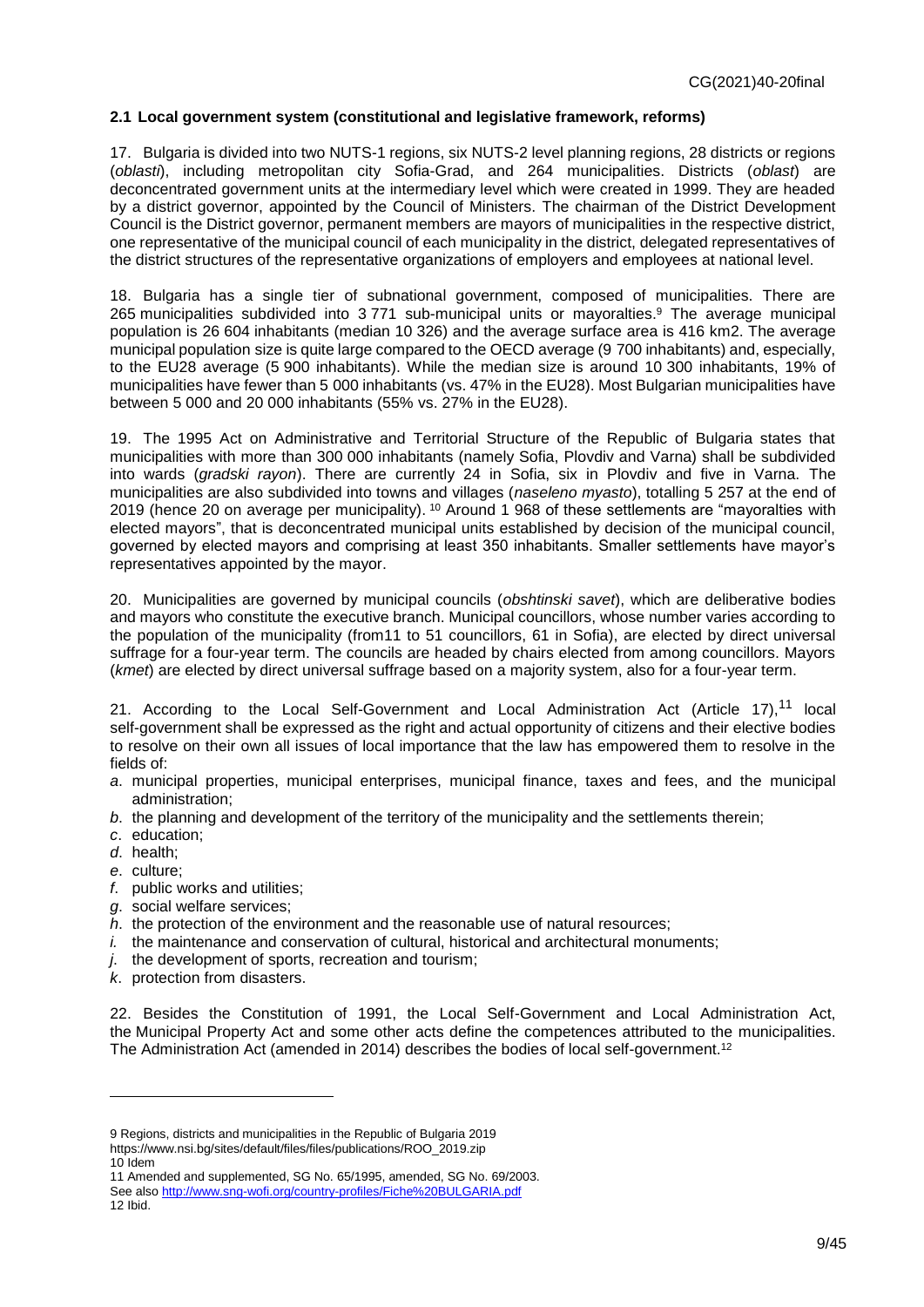23. In addition to their own local activities, municipalities are also responsible for implementing Statedelegated tasks for which the State retains the power to define policies. This includes municipal administration, defence and security, education (primary and secondary), social protection, healthcare, culture and other economic activities and services.

24. A legality control over the acts of local government units (Article 144 of the constitution) is exercised by the districts which are also in charge of co-ordinating municipal activities, and co-ordinating with the national level authorities.

25. According to Article 9 of the Local Self-Government and Local Administration Act, municipalities may co-operate on a voluntary basis. Pursuant to this legal text in 1996 the National Association of Municipalities in the Republic of Bulgaria was established in which all 265 municipalities are members today. Amendments to this act in 2006, supplemented in 2018 set out the regulatory framework for inter-municipal co-operation, which, however, is not widespread. The 2016-25 Decentralisation strategy aims at developing intermunicipal co-operation further.

26. In 2017, subnational expenditure was 3.6 billion euros (501 euros per capita), and constituted 7.1% of GDP, 20% of total public expenditure. Out of this subnational expenditure, 35.5% covered the compensation of employees and in respect of different sectors, 32% was spent on education and 8.7% on health. Subnational revenue was 3.7 billion euros (519 euros per capita), 7.3% of GDP and 20.2% of public revenue.<sup>13</sup>

27. Financial provisions are set in the constitution (changed in 2007 to grant taxing powers to municipalities), the Local Self-Government and Local Administration Act, the Local Taxes and Fees Act (enacted in 1999 and amended in 2018) and the 2014 Law on Public Finance, which contains the legal basis for preparation of the municipalities' autonomous budgets and which repeals the Municipal Budgets Act effective hitherto.

28. According to the legislation, exclusive municipal responsibilities are financed through local taxes and other proceeds from the utilisation of municipal assets and the provision of services, whereas delegated activities are financed by transfers from the national budget. However, each municipal council may assign additional funding from its own revenue to finance the execution of delegated tasks. Thereby, municipalities' own revenue is used for financing delegated services above the national average, which may generate imbalances and possible disparities between municipalities. Local revenues account for 14% of the total government revenues. According to the data provided by the National Association of Municipalities in the Republic of Bulgaria (NAMRB), in 2019, 64% of municipal revenue came from the State transfers.

29. In 2018, expert groups were set up to discuss further amendments to the Local Taxes and Fees Act, to enhance municipalities' own-revenue base. Proposals included the introduction of a municipal personal income tax, increasing local discretion on tax assessments, and the creation of new fees for street lighting and urban congestion. 14

30. According to the World Observatory on Subnational Government Finance and Investment (SNG WOFI), <sup>15</sup> in 2002, the process of decentralisation had taken a new step with the adoption of a concept paper on fiscal decentralisation. It was then boosted by the EU accession process, resulting in the adoption in 2006 of the Decentralisation Strategy: 2006-15. The strategy was revised in 2010 and monitored by the Council for Decentralisation of State Governance, (hereinafter "the Council"), which was set up in 2006. The main objectives were the decentralisation of services, powers, and resources from higher to lower levels of government.

31. In 2011, the functions of the Council were transferred to the Council for Administrative Reform (CAR). During the consultation procedure, the Ministry of Regional Development and Public Works informed the delegation that the merger of the Council with the CAR was made in order to optimize the coordination of the reform in the administration and the decentralization process. However, this merger did not have a positive effect on the decentralisation process. In 2013, the Council was restored by Decree No. 157 of the Council of Ministers. The Council coordinates the implementation of the Decentralisation Strategy. The

<sup>13</sup> Ibid.

<sup>14</sup> <http://www.sng-wofi.org/country-profiles/Fiche%20BULGARIA.pdf>

<sup>15</sup> <http://www.sng-wofi.org/country-profiles/Fiche%20BULGARIA.pdf> [https://ec.europa.eu/info/sites/info/files/2019-european](https://ec.europa.eu/info/sites/info/files/2019-european-semester-country-report-bulgaria_en.pdf)[semester-country-report-bulgaria\\_en.pdf](https://ec.europa.eu/info/sites/info/files/2019-european-semester-country-report-bulgaria_en.pdf)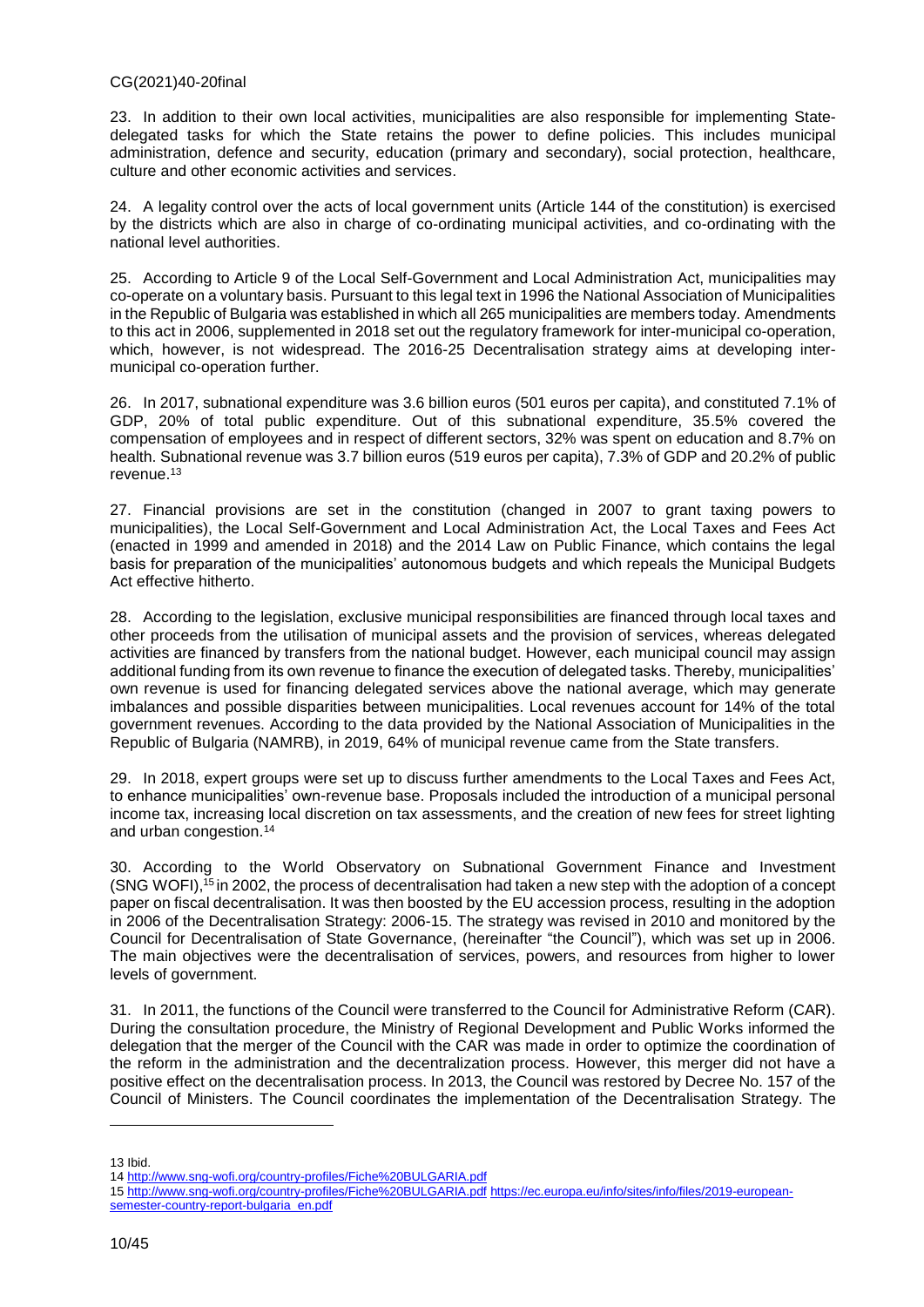Minister for Regional Development and Public Works has been appointed chairman of the Council, and the members are deputy ministers, district governors and representatives of the local government and the National Association of Municipalities in the Republic of Bulgaria (NAMRB). The number of members of the council, representatives of the local government, is equal to the number of members, representatives of the central government.

32. A progress report was published in 2016, within the framework of the new Decentralisation Strategy: 2016-25. According to the Ministry of Regional Development and Public Works (MRDPW), the results of the 2006-15 phase were unsatisfactory as only 39% of the measures were implemented. The review highlighted, however, that the process of decentralisation slowed considerably because of the impact of the global crisis and the financial policy during that period. The municipalities were the most affected by the public institution crisis.

33. The new 2016-25 Decentralisation Strategy and the programme for its implementation in the period 2016-19 have been developed in implementation of Priority 4.10 from the Programme of the Government for Stable Development of the Republic of Bulgaria for the period 2014-18. The strategy sets out to achieve a certain vision for the state of decentralisation of public administration in Bulgaria by 2025. As explained by the SNG WOFI,<sup>16</sup> it has four main strategic objectives: the transfer of powers and functions from central to local authority in key sectors; fiscal decentralisation with better assignment of revenues across levels of government to expand municipalities' revenue bases; development of civil control of public institutions; and increasing the role of regional institutions for the implementation of co-ordinated policy for regional development. In 2020, a report<sup>17</sup> on the current problems and challenges of the decentralisation process in Bulgaria was prepared by the Ministry of Regional Development and Public Works and discussed within the Council, aiming to improve the strategic orientation and the management of the process at national, regional and local level in the short and medium term. The report contains information on the implementation of the specific measures of the Programme for the Implementation of the Decentralisation Strategy for the 2016-2019 period, as well as proposals for updating the objectives, priorities and measures to be incorporated in the Decentralisation Strategy for the period until 2025.

34. Bulgaria has established the National Platform of Partners for Good Democratic Governance at Local Level pursuant to Ordinance No. РД-02-14-726 / 26.07.2019 of the Minister for Regional Development and Public Works. The national platform operates on a public basis and is a form of partnership between State bodies at national and regional levels, bodies of local self-government and local administration and the NAMRB, organisations and structures of economic and social partners, civil society, the academic community, mass media and the Ombudsman of the Republic of Bulgaria.

35. The national platform, as part of its core activities, adopts a National Action Plan for Innovation and Good Governance at the local level to implement the Innovation and Good Governance Strategy; ensures co-ordination and interaction between partners, including at international level, in the implementation of measures and activities in the field of innovation and good local governance; performs the functions and responsibilities of an accredited body for managing the European Label of Governance Excellence (ELoGE).

### <span id="page-10-0"></span>**2.2 Status of the capital city**

36. Sofia is governed by the same law that specifies the internal division of the other large cities in Bulgaria such as Plovdiv and Varna.<sup>18</sup> Sofia City or Sofia Municipality is divided into 24 districts administered by district mayors. Neither the constitution nor the law on local self-government attributes to Sofia a special status in terms of special competences, or in terms of a special relation with the central government for the administration of affairs that derive from the presence of central government institutions in the city. Sofia city does not belong to Sofia region. With a population of 273 279 inhabitants, the latter is the only region in Bulgaria that does not include a major city: instead, it includes many small but important towns situated around Sofia city. There are 22 municipalities in Sofia region.

<sup>16</sup> Ibid.

<sup>17</sup> Report "Implementation of the Decentralisation Strategy 2016-2025 and development of the decentralization process in the 2016- 2019 period", Ministry of Regional Development and Public Works, 2020.

<sup>18</sup> Congress report CG(21)14 "Local and regional democracy in Bulgaria" adopted in 2011, part 3.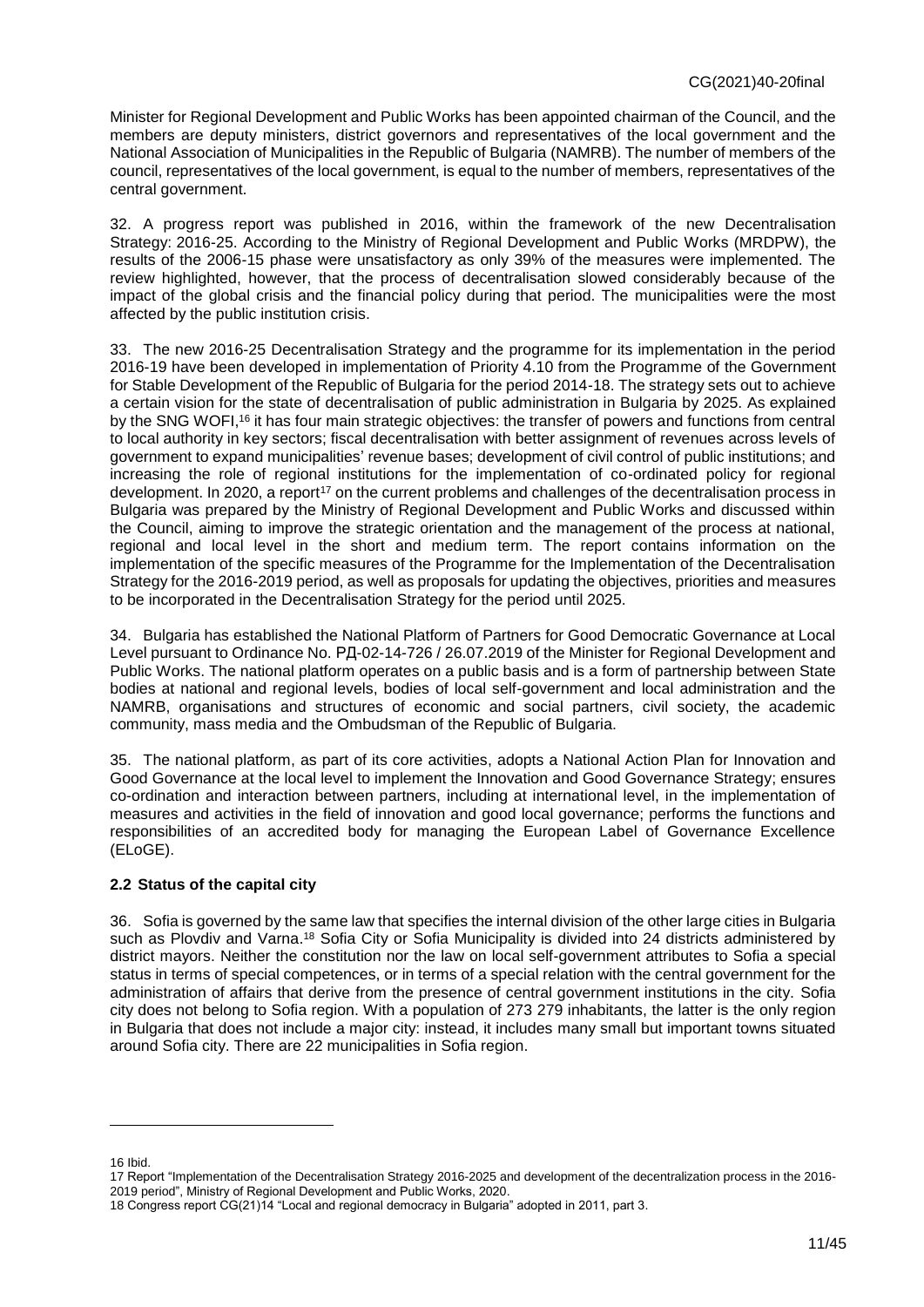### <span id="page-11-0"></span>**2.3 Legal status of the European Charter of Local Self-Government**

37. According to Article 5, paragraph 4 of the constitution, "international treaties which have been ratified in accordance with the constitutional procedure, promulgated and having come into force with respect to the Republic of Bulgaria, shall be part of the legislation of the State. They shall have primacy over any conflicting provision of the domestic legislation". All international treaties, which are ratified pursuant to the constitutional procedure, are considered part of domestic legislation.

38. Moreover, according to Article 85 of the constitution, (3) "Treaties ratified by the National Assembly may be amended or denounced only by their built-in procedure or in accordance with the universally acknowledged norms of international law". (4) "The conclusion of an international treaty requiring an amendment to the Constitution shall be preceded by the passage of such an amendment".

39. Concerning the Constitutional Court, Article 149, para 1 provides, inter alia that this court shall (3) "rule on competence suits between the National Assembly, the President and the Council of Ministers, and between the bodies of local self-government and the central executive branch of government; (4) rule on the compatibility between the Constitution and the international treaties concluded by the Republic of Bulgaria prior to their ratification, and on the compatibility of domestic laws with the universally recognized norms of international law and the international treaties to which Bulgaria is a party."

40. According to the previous report (2011) on local and regional democracy in Bulgaria,<sup>19</sup> the legal system is offering direct application to the Charter, meaning that the Charter has been ratified and incorporated into its domestic legal system. The Charter is enforceable but cannot be directly relied upon before an ordinary court. It is up to the Constitutional Court to make use of the Charter, whenever necessary, to justify its decisions regarding the constitutionality of specific provisions of an ordinary law. In the event of a conflict between the Charter and an ordinary law, it is the provisions of the Charter that prevail.

41. The 2011 report concluded that the state of reception of the Charter, then, is broadly satisfactory. The Congress delegation encouraged the Bulgarian authorities to guarantee direct access by the local authorities to the Constitutional Court and to envisage making the ordinary courts responsible for the direct application of the Charter.

42. According to the same report, concerning the implementation of Article 11 of the Charter, "the Bulgarian system responded to Recommendation 45 (1998) by according legal recognition to these rights, for example as regards direct access by local authorities to the Constitutional Court." The right of direct access is restricted to litigations on competences between local authorities and central executive organs. However, access is not granted to put the constitutional legitimacy of a law of the State concerning local self-government in question. For that, access is indirect: the question of the constitutionality of a law can be brought before ordinary judges (Supreme Court of Cassation or Supreme Administrative Court). If they consider the question important, they will suspend the procedure and apply to the Constitutional Court. In both cases (direct access on competence or indirect access), the Constitutional Court can ground its judgments on the Charter because the latter has direct application. It can also declare an internal norm which contradicts the Charter as unconstitutional.

### <span id="page-11-1"></span>**2.4 Previous Congress reports and recommendations**

43. During the 2010 Congress' monitoring of local and regional democracy in Bulgaria the following main shortcomings relating to the implementation of the Charter were identified.

- *a.* The budgetary regulations, and particularly the procedure for the "consolidated budget" which is adopted by the government, restrict local authorities' autonomy, thereby raising a problem of conformity with Article 9 of the Charter.
- *b.* Bulgarian municipalities' level of financial autonomy is relatively low. The gradual decrease in financial resources made available to local authorities is not in accordance with the provisions of the Charter. More than half of local authorities' budget derives from government transfers.
- *c.* The lack of clarity in the division between delegated powers and authorities' own powers persists. Powers delegated to local authorities are still in the majority, compared with authorities' own powers.

<sup>19</sup> Local and regional democracy in Bulgaria, Monitoring Committee Rapporteurs: Artur Torres Pereira, Portugal (L, EPP/CD) and Johan Sauwens, Belgium (R, EPP/CD) 21st Session CG(21)14, 21 September 2011.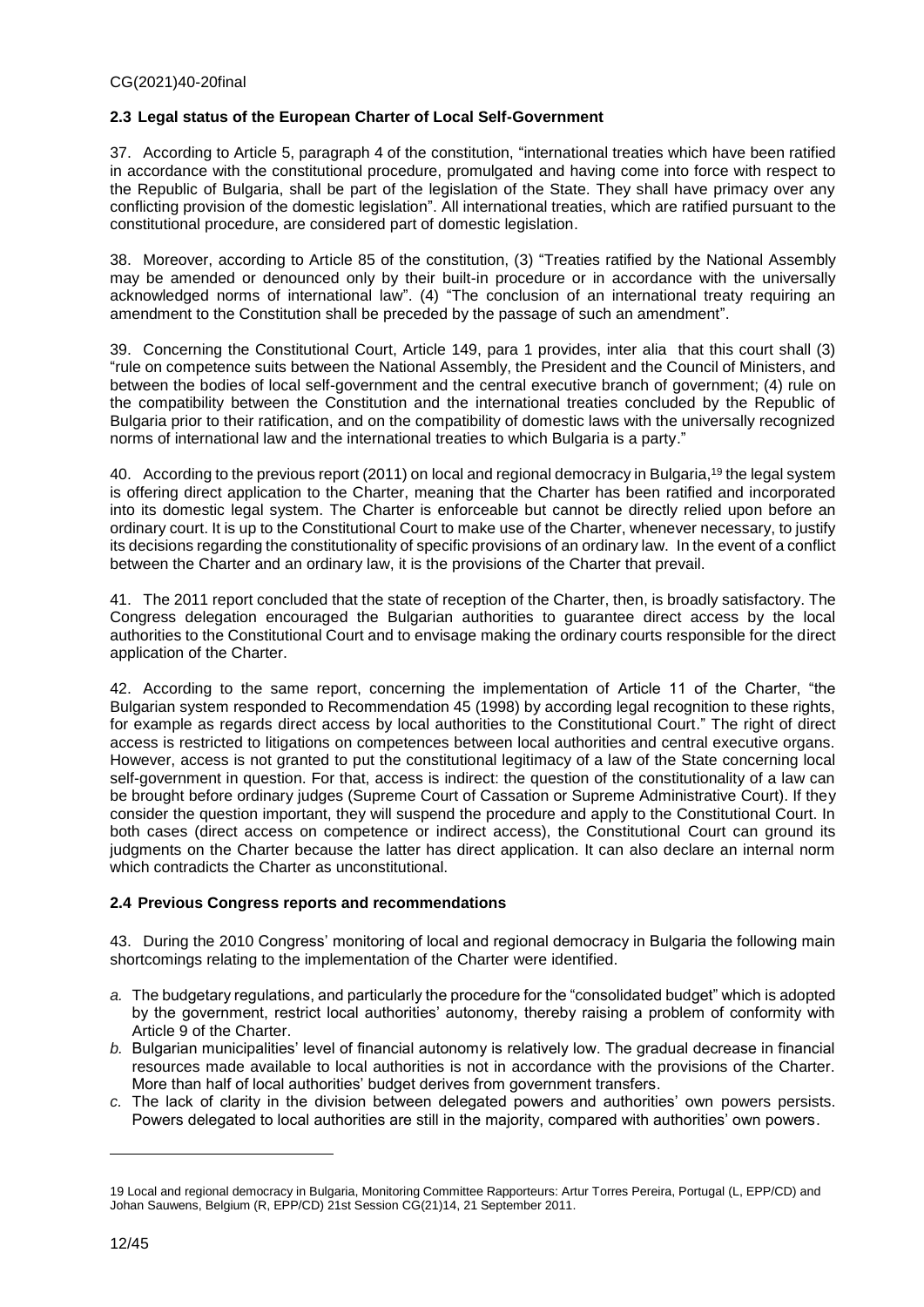- *d.* Since the adoption of a law in 2011, the principle of direct universal suffrage for municipal council elections has been limited to certain tiers of local administration.
- *e.* The procedure for the direct annulment of administrative activities by governors, which brings to mind a "supervision of expediency", is not in accordance with the provisions of the Charter, namely Article 4, paragraph 4, taken in conjunction with Article 8.
- *f.* Domestic legislation does not define precisely enough those cases in which an administrative body of a municipality may be dismissed or dissolved.
- *g.* The Charter may not be relied on by local authorities in ordinary courts.
- *h.* The discussions on establishing a regionalisation strategy have not yet been completed.
- *i.* The local ombudsperson remains an optional institution in Bulgarian municipalities due to lack of financial resources of local authorities.
- *j.* The Additional Protocol to the Charter on the right to participate in the affairs of a local authority (CETS No. 207) has not been signed by Bulgaria.

44. In the light of these shortcomings the Congress requested, *inter alia* the Committee of Ministers to invite the Bulgarian authorities to:

- *a.* revise the budgetary procedure in force and amend the current regulations in order to give local authorities budgetary autonomy in accordance with the principles set out in the Charter in conformity with Article 9 thereof:
- *b.* allocate to local authorities sufficient financial resources commensurate with their competences and responsibilities, *inter alia* by revising the legal provisions in force on the financing of municipalities;
- *c.* allocate to local authorities more powers of their own, in order to give them a level of local autonomy which conforms to the Charter, namely Article 4, paragraphs 4 and 5, and Article 8;
- *d.* maintain direct elections for councils at all levels of local administration without any distinction based on population size;
- *e.* give effective judicial protection to local authorities and grant them a proper right of appeal to ordinary courts;
- *f.* revise the legislation on the supervision of administrative activities related to their own competences in order to ensure that any annulment of these is carried out only through a judicial procedure, on referral by the regional governor;
- *g.* revise the legislation on the supervision of local governance bodies in order to specify those cases in which dismissal or dissolution may be carried out;
- *h.* encourage continuing dialogue between all actors in order to find the most appropriate way to implement decentralisation in the interests of Bulgaria and take into account the principles laid down in the Reference Framework for Regional Democracy.

#### <span id="page-12-0"></span>**3. HONOURING OF OBLIGATIONS AND COMMITMENTS: ANALYSIS OF THE SITUATION OF LOCAL DEMOCRACY ON THE BASIS OF THE CHARTER (ARTICLE BY ARTICLE)**

### <span id="page-12-1"></span>**3.1 Article 2 – Constitutional and legal foundation for local self-government**

#### **Article 2 – Constitutional and legal foundation for local self-government**

 $\overline{a}$ 

The principle of local self-government shall be recognised in domestic legislation, and where practicable in the constitution.

45. According to the contemporary commentary of the Charter,<sup>20</sup> Article 2 binds the parties to recognise "the principle" of local self-government. This expression introduces in the Charter the difference between "principles" and "rules". Consequently, it must be considered sufficient for a party to comply with Article 2, to recognise the core elements of local self-government.

46. To define these "core elements", a key role is played by the Preamble and by Article 3 of the Charter. Both refer to the aspects of local self-government that have always been considered as the essential features of this concept in the modern European tradition: (a) "local authorities endowed with democratically constituted decision-making bodies"; (b) "a wide degree of autonomy with regard to their responsibilities"; (c) "ways and means by which those responsibilities are exercised, and the resources required for their

<sup>20</sup> A contemporary commentary by the Congress on the explanatory report to the European Charter of Local Self-Government, adopted by the Statutory Forum on 7 December 2020[, https://rm.coe.int/contemporary-commentary-by-the-congress-on-the-explanatory-report](https://rm.coe.int/contemporary-commentary-by-the-congress-on-the-explanatory-report-to-t/1680a06149)[to-t/1680a06149](https://rm.coe.int/contemporary-commentary-by-the-congress-on-the-explanatory-report-to-t/1680a06149)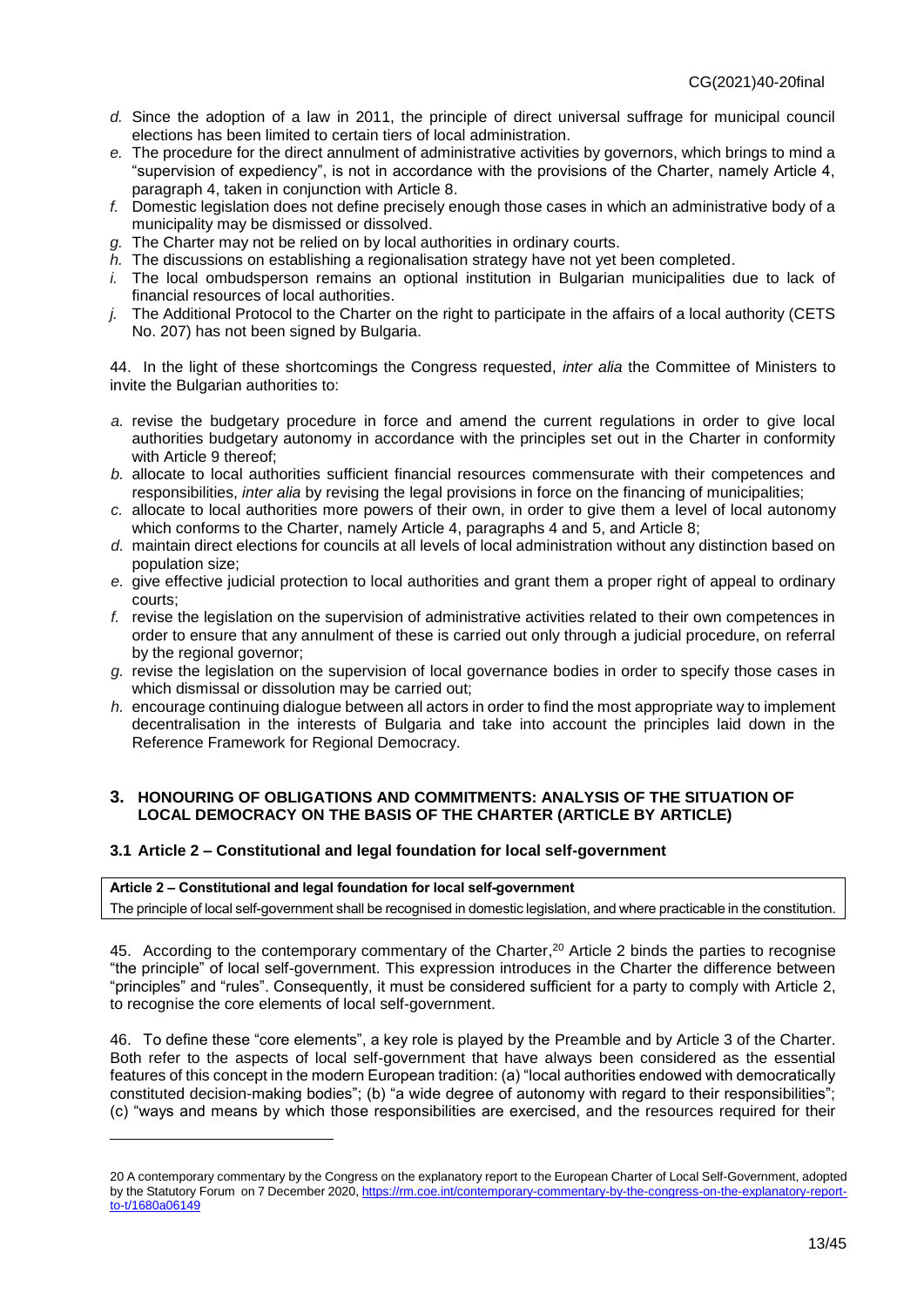fulfilment". Therefore, it would be necessary to check not only the formal recognition of the principle in the domestic legislation, but also whether those core elements are enshrined in that legislation.

47. According to Article 136(1) of the constitution, "a municipality shall be the basic administrative territorial unit at the level of which self-government shall be practiced. Citizens shall participate in the government of the municipality both through their elected bodies of local self-government and directly, through a referendum or a general meeting of the populace." Furthermore, Article 138 of the constitution stipulates that "The body of local self-government within a municipality shall be a municipal council elected directly by the populace for a term of four years by a procedure envisaged by the law", while Article 139(1) defines that "the mayor shall be the executive power within a municipality. He shall be elected for a term of four years by the populace or by the municipal council in a manner established by law". Bulgarian municipalities are therefore endowed with democratically constituted decision-making bodies.

48. While the constitution does not directly refer to the municipal sphere of responsibility, the [Local](http://unpan1.un.org/intradoc/groups/public/documents/untc/unpan016312.pdf)  [Self-Government and Local Administration Act](http://unpan1.un.org/intradoc/groups/public/documents/untc/unpan016312.pdf) (LSGLA: Article 17)<sup>21</sup>, stipulates that local self-government shall be expressed in the right and actual opportunity of citizens and their elective bodies at the municipal level "to resolve on their own all issues of local importance that the law has empowered them [with]", also including an indicative list of municipal responsibilities. 22

49. The constitution stipulates that "a municipality shall be entitled to own municipal property, which it shall use to the interest of the territorial community" (Article 140). Article 141 stipulates that "(1) A municipality shall have its own budget. (2) A municipality's permanent sources of revenue shall be established by law. (3) The municipal council shall determine the size of local taxes under conditions, by a procedure and within the frames, established by law. (4) The municipal council shall determine the size of local charges by a procedure, established by law. (5) The State shall ensure the normal work of the municipalities through budget appropriations and other means." In other words, the constitution itself provides for means and resources for the fulfilment of municipal responsibilities. Further relevant regulations are included in the legislation and especially in the Local Taxes and Fees Act (LTFA)<sup>23</sup> and Public Finance Act.

50. The rapporteurs conclude that local self-government in Bulgaria is guaranteed by the constitution as regards principles of exercise, bodies, property rights and municipal finance. The constitutional norms are further developed in domestic legislation. Therefore, the rapporteurs consider that the requirements of Article 2 of the Charter are satisfied in Bulgaria. Nevertheless, they would encourage the Bulgarian authorities to include more specific provisions about the sphere of local government responsibilities in the constitution, following a relevant amendment, since explicit constitutional safeguards would further protect municipal powers and discretion.

### <span id="page-13-0"></span>**3.2 Article 3 – Concept of local self-government**

#### **Article 3 – Concept of local self-government**

- 1. Local self-government denotes the right and the ability of local authorities, within the limits of the law, to regulate and manage a substantial share of public affairs under their own responsibility and in the interests of the local population.
- 2. This right shall be exercised by councils or assemblies composed of members freely elected by secret ballot on the basis of direct, equal, universal suffrage, and which may possess executive organs responsible to them. This provision shall in no way affect recourse to assemblies of citizens, referendums or any other form of direct citizen participation where it is permitted by statute.

### 3.2.1 Article 3.1

51. According to the contemporary commentary of the Charter,<sup>24</sup> this provision defines the content and the subjects of local self-government. As subjects, the Charter mentions the "local authorities". These are territorial public entities endowed with their own legal personality having the power to make decisions and enforce them. These authorities should have the democratic features provided by Article 3.2. Different types

<sup>21</sup> Amended and supplemented, SG No. 65/1995, amended, SG No. 69/2003. See also [http://www.sng-wofi.org/country](http://www.sng-wofi.org/country-profiles/Fiche%20BULGARIA.pdf)[profiles/Fiche%20BULGARIA.pdf](http://www.sng-wofi.org/country-profiles/Fiche%20BULGARIA.pdf) 22 See part 2.1 of the current report.

<sup>23</sup> Promulgated, State Gazette No. 117/10.12.1997, effective 1.01.1998, amended and supplemented several times and most recently SG No. 99/12.12.2017, effective 1.01.2018. 24 Ibid.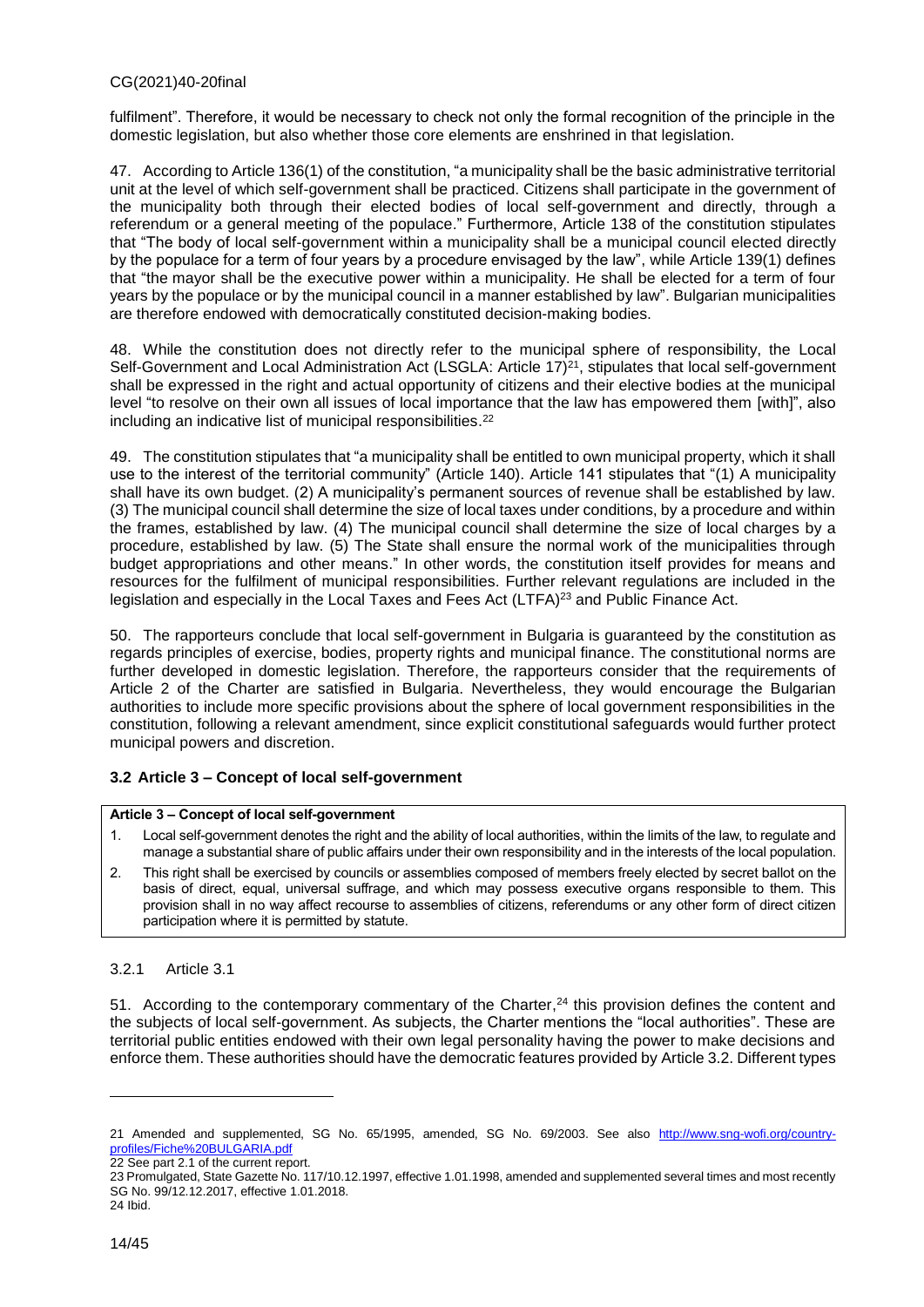of local authorities are the addressees of the Charter since they are not confined to the lowest or "local" level of territorial organisation and may encompass also "regional" bodies (see Article 13 of the Charter). Therefore, the notion of "local authorities" should be understood and interpreted in a broad sense. It comprises different types of entities such as urban and rural municipalities, county-type cities and capital cities with special status, supra-municipal or provincial entities. In the case of Bulgaria, however, the notion of "local authorities" only applies to municipalities since mayoralties and wards are defined as "component administrative and territorial units of municipalities" without a distinct legal personality (Article, 2 paragraph 2, LSGLA), while regions lack directly elected bodies.

52. According to the Charter, local governments should regulate and manage a "substantial share of public affairs". The Charter grants a certain margin of appreciation to States to set "the limits of the law" and to identify the radius of action of local authorities. However, the Charter stresses that the share of public affairs managed by local government should be "substantial" and not residual. In other words, local authorities should have a range of responsibilities offering the possibility of local public policies for the benefit of the local population.

53. Local authorities cannot regulate and manage effectively a "substantial share of local affairs" if these authorities are too small and/or are deprived of the resources necessary to fulfil their tasks. Therefore, amalgamations of municipalities may be advisable in some cases. Another possibility is the use of intermunicipal co-operation to achieve joint service provision.

54. The general conclusion that prevails is that the decentralisation strategy must integrate clearly defined sectoral policies and objectives that effectively contribute to achieving optimal and balanced decentralisation of power and resources, as well as measures encouraging the local authorities to pursue policies for sustainable economic and social development. 25

55. Bulgaria has experienced a substantial increase in local government competence, even though the output of the ambitious decentralisation strategy has not been considered as satisfactory. According to information provided by the NAMRB, local government responsibilities include, *inter alia* in the following fields:

- **-** public works and communal activities, 100% of the services: cleanliness, street maintenance (57 000 km), street lighting, plumbing, parks and green areas (95 million m<sup>2</sup> );
- **-** municipal road network: almost 50% of all roads in the country (19 500 km of municipal roads) maintenance, repair and construction of municipal roads;
- **-** education: 86% of all schools (2 018) and 96% of kindergartens (1 726) are municipal, and 74 schools (with "Agriculture", "Veterinary Medicine", "Food Industry" profiles) were transferred to municipalities with the entry into force of the new Preschool and School Education Act in 2016;
- **-** healthcare: 122 municipal institutions for hospital care (36% of total), 152 institutions for out-patient care (7% of total), 820 nurseries, including nursery groups in kindergartens (over 90% of total);
- **-** social services: municipalities are responsible for the management of all social services as a Statedelegated activity, while municipalities directly provide 87% of all services, the rest is provided by private entities, out of which, specialised institutions: 167 are homes for adults with various disabilities, or for the elderly; 569 are daycare centres and daycare in the community services: 625 are residential services in the community; 1 387 are pensioners' clubs; social patronage at home is provided in 231 municipalities and patronage care is provided in all municipalities;
- **-** recreation, culture, and sports: municipal theatres, philharmonic associations and operas, orchestras, and ensembles, and libraries, museums, galleries, and ethnographic complexes, media, ritual halls, zoos, sports facilities, and sports schools;
- **-** economic activities and services (tourism, other economic activities): support for tourist bases, sports and tourist schools, municipal markets, and other auxiliary activities.

56. Despite some deficiencies, it is obvious that the decentralisation reform has led to the transfer of several important responsibilities and the devolution of power to municipalities that has enlarged the scope of action for local self-government. Therefore, the rapporteurs conclude that Article 3.1. is respected in Bulgaria.

<sup>25</sup> Ministry of Regional Development and Public Works, Decentralisation Strategy, 2016-25, Sofia 2016.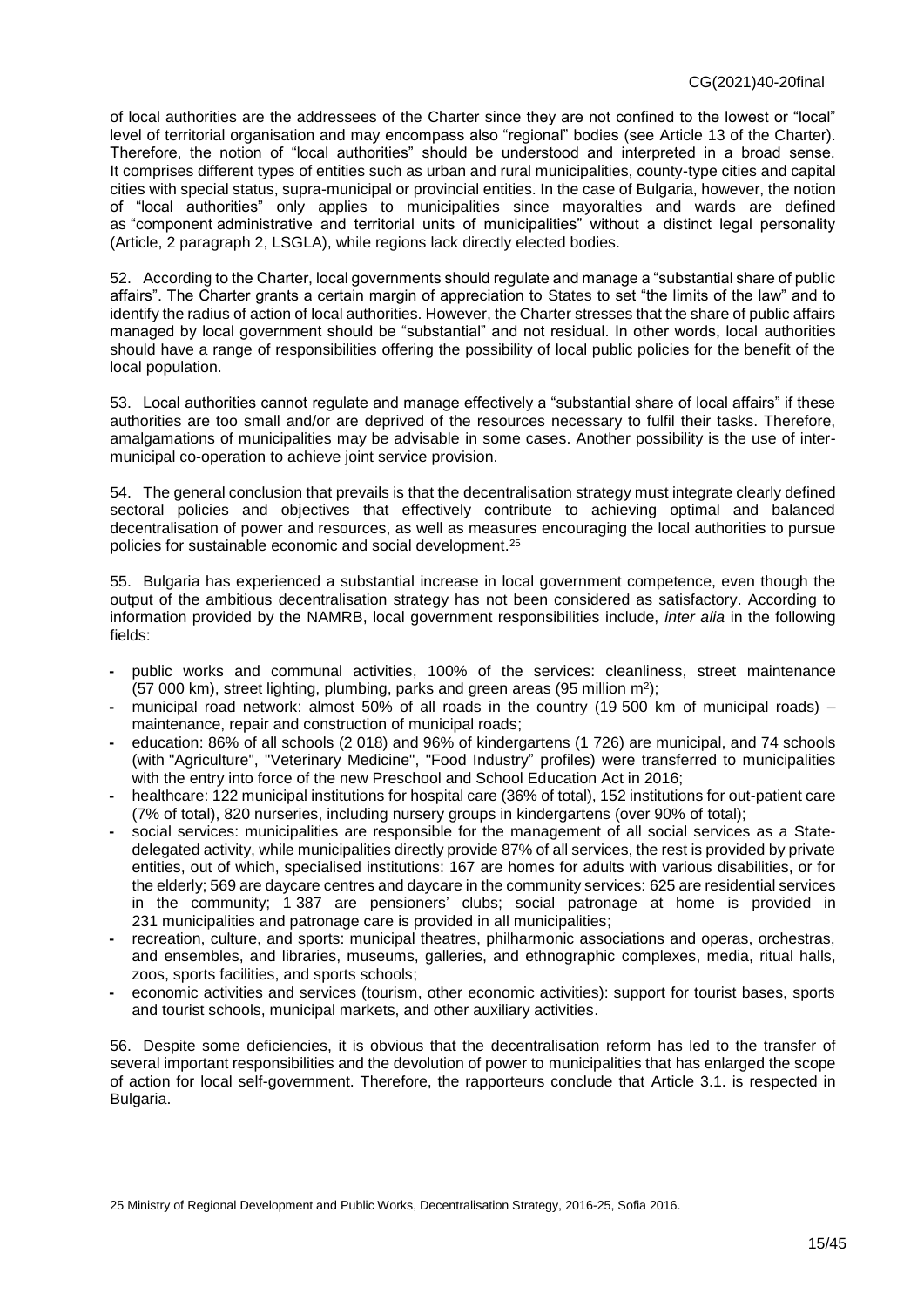#### 3.2.2 Article 3.2

57. The right of self-government must be exercised by democratically constituted authorities. The Charter prioritises a system of representative democracy at local level, in which the decision-making power is exercised by councils or assemblies directly elected by the people. Direct democracy plays a complementary (and not substitutive) role. Thus, local elections play a key role in local democracy: local representatives must be directly elected in free elections, by secret ballot based on direct, equal, universal suffrage. In addition, the right to participation that has been especially developed in the Additional Protocol, considers both forms of participation: a) as voters or candidates in local elections; b) direct involvement in consultative processes, local referendums, and petitions. 26

58. As for the structure of government at local level, the Charter does not express an option in favour of one specific form of local political organisation, leaving the choice in the hands of domestic legislation. The Charter only points out the central role that must be recognised to elected councils and assemblies. The representative body is indeed the organ required to deal with matters of the greatest importance to the local community, such as budgetary or tax matters. But the Charter does not refer to the necessity of having executive bodies, or to the way in which they are appointed: it is only stated that elected councils or assemblies "may possess executive organs responsible to them". 27

59. The Charter underlines that existing executive organs are "responsible" to the elected councils or assemblies. The interpretation of the notion of "responsibility" has important consequences for the local form of government. In any case, the primacy of the directly and universally elected council or assembly means that this body takes the most relevant decisions and that there should be some tools to make the executive body accountable to the council. The concept of "responsibility" does not necessarily mean that the executive must be dismissible by the assembly. The minimum that is necessary for the "responsibility" requirement to be met is the introduction of a system of effective supervision of the executive by the assembly, allowing regular scrutiny of the executive's activities.<sup>28</sup>

60. In Bulgaria, the constitution itself defines in Article 138 that "the body of local self-government within a municipality shall be a municipal council elected directly by the populace for a term of four years by a procedure envisaged by the law". Thereupon, Article 139 clarifies that "(1) The mayor shall be the executive power within a municipality. He shall be elected for a term of four years by the populace or by the municipal council in a manner established by law. (2) In his activity a mayor shall be guided by the law, the acts of the municipal council and the decisions of the populace."

61. The LSGLA provides a comprehensive framework for the interaction between the two local authorities' bodies. The municipal council shall formulate the policy of the municipality's growth and development in connection with the activities provided by the LSGLA (Articles 17 and 21), as well as in connection with other activities provided by law. It will furthermore resolve other issues of local importance that do not fall within the exclusive competence of other bodies.

62. The municipal council exercises control over the work of the local administration through the possibility to address different questions to the mayor of the municipality. The municipal council may annul administrative acts of the mayor that contradict their acts, as well as challenge illegal ones before the court. The municipal council and its standing committees may request references, reports, information and other materials related to the implementation of the decisions taken from the mayor of the municipality, deputies and the municipal administration.

63. The mayor of the municipality is a body of the executive power in the municipality (Article 38, LSGLA). In his or her activity the mayor is guided by the law, by the acts of the municipal council and by the decisions of the population. At the same time, the mayor is obliged to perform functions assigned to him or her by the central State bodies, but only when this is determined by law (Article 44, paragraph 4, LSGLA).

<sup>26</sup> A contemporary commentary by the Congress on the explanatory report to the European Charter of Local Self-Government, adopted by the Statutory Forum on 7 December 2020, [https://rm.coe.int/contemporary-commentary-by-the-congress-on-the](https://rm.coe.int/contemporary-commentary-by-the-congress-on-the-explanatory-report-to-t/1680a06149)[explanatory-report-to-t/1680a06149.](https://rm.coe.int/contemporary-commentary-by-the-congress-on-the-explanatory-report-to-t/1680a06149)

<sup>27</sup> See Recommendation 113 (2002) on relations between the public, the local assembly and the executive in local democracy (the institutional framework of local democracy). 28 Ibid.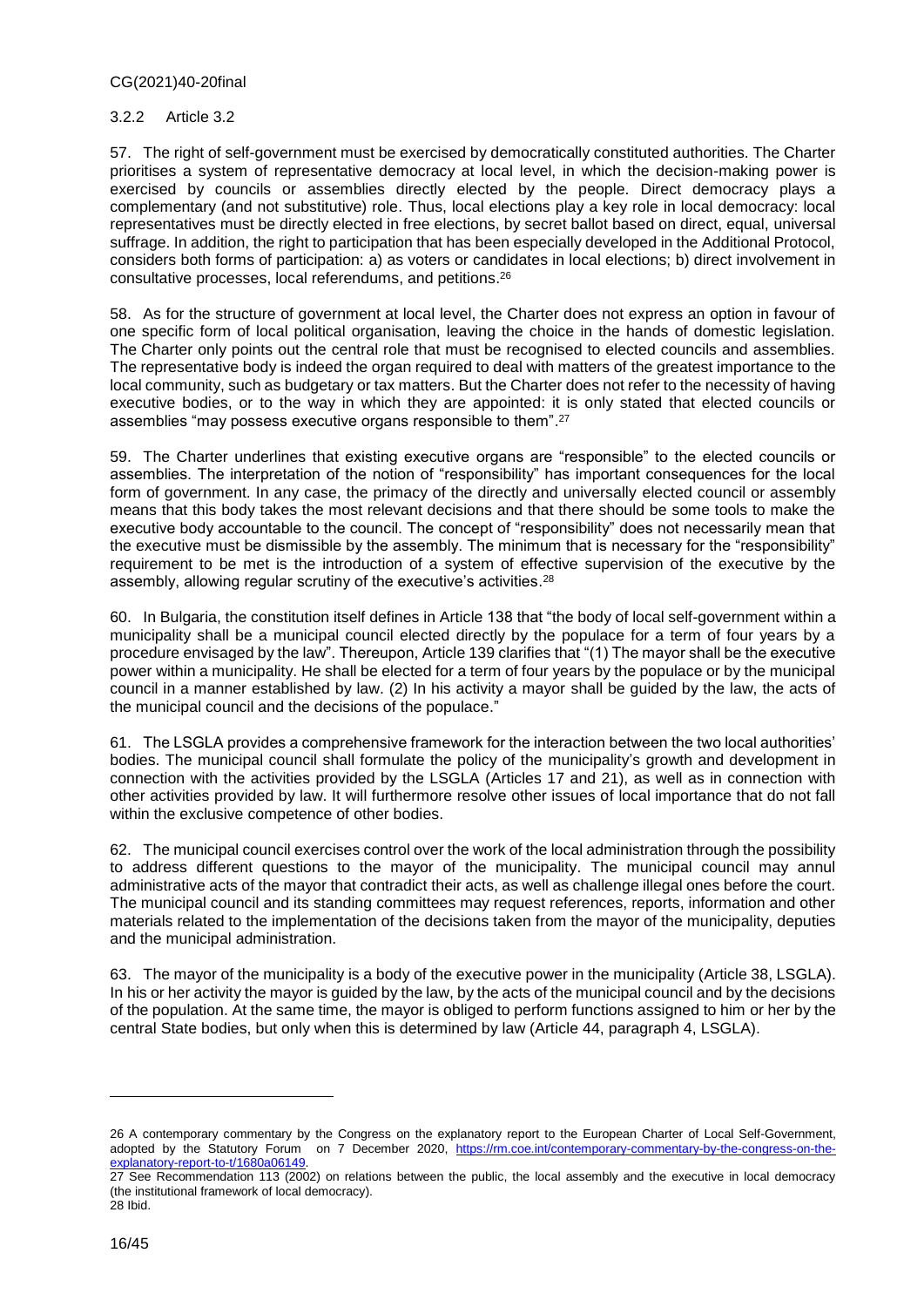64. The mayor of the municipality shall send to the municipal council his or her acts, issued in implementation of the council's decisions, the contracts and their amendments and supplements, within three days from their issuance. The mayor of the municipality is obliged to organise the implementation of the acts of the municipal council by submitting a report on their implementation twice a year.

65. The mayor is the only body that can assess the expediency of the acts of the municipal council, return the inexpedient ones for a new discussion (Article 45, LSGLA) and challenge them before the administrative court. The act referred for new consideration shall not enter into force and shall be considered by the municipal council within 14 days after its receipt. The municipal council may rescind, amend, or adopt the act referred back for a second consideration. The act referred back for new consideration shall be adopted again with a majority specified by law but not less than one half of the total number of municipal councillors. The amended or adopted for a second time administrative act may be contested before the respective administrative court under the procedure of the Administrative Procedure Code (APC).

66. The right to participate in the affairs of a local authority is currently regulated in the Constitution of the Republic of Bulgaria (Article 136(1) "…Citizens shall participate in the government of the municipality both through their elected bodies of local self-government and directly, through a referendum or a general meeting of the populace"), the APC, the Electoral Code, the Law on Direct Participation of Citizens in State Authority and Local Self-Government, LSGLA, the Access to Public Information Act, the Public Finance Act (PFA) and the Municipal Debt Act. The right to participate in the affairs of a local authority is applied in the local acts and activities of the Bulgarian municipalities. According to information provided by the NAMRB, ordinances for civic participation in the affairs of the respective municipality have been adopted in a number of municipalities, and separate ordinances for specific policies specify the manner of participation of the local community. The Additional Protocol does not provide for the possibility for the member States of the Council of Europe to express reservations and declarations under its provisions, so that the Republic of Bulgaria is bound by all its provisions.

67. In light of the foregoing, the rapporteurs consider that Bulgaria complies with Article 3.2 of the Charter.

### <span id="page-16-0"></span>**3.3 Article 4 – Scope of local self-government**

### **Article 4 – Scope of local self-government**

- 1. The basic powers and responsibilities of local authorities shall be prescribed by the constitution or by statute. However, this provision shall not prevent the attribution to local authorities of powers and responsibilities for specific purposes in accordance with the law.
- 2. Local authorities shall, within the limits of the law, have full discretion to exercise their initiative with regard to any matter which is not excluded from their competence nor assigned to any other authority.
- 3. Public responsibilities shall generally be exercised, in preference, by those authorities who are closest to the citizen. Allocation of responsibility to another authority should weigh up the extent and nature of the task and requirements of efficiency and economy.
- 4. Powers given to local authorities shall normally be full and exclusive. They may not be undermined or limited by another, central or regional, authority except as provided for by the law.
- 5. Where powers are delegated to them by a central or regional authority, local authorities shall, insofar as possible, be allowed discretion in adapting their exercise to local conditions.
- 6. Local authorities shall be consulted, insofar as possible, in due time and in an appropriate way in the planning and decision-making processes for all matters which concern them directly.

### 3.3.1 Article 4.1

68. Article 4.1 requires clarity and legal certainty for the regulation of the "basic powers and responsibilities" of local government bodies. They should be prescribed by the constitution or by statute, so as to provide predictability, permanence and protection for the benefit of local self-government. Therefore, the tasks of local authorities should not be assigned on an ad hoc basis and should be sufficiently enshrined in written parliamentary legislation. Establishing local powers and competences by means of administrative regulation should be avoided and goes against the spirit of the Charter. This general rule is not incompatible with the attribution to local authorities of powers and responsibilities "for specific purposes" in accordance with the law.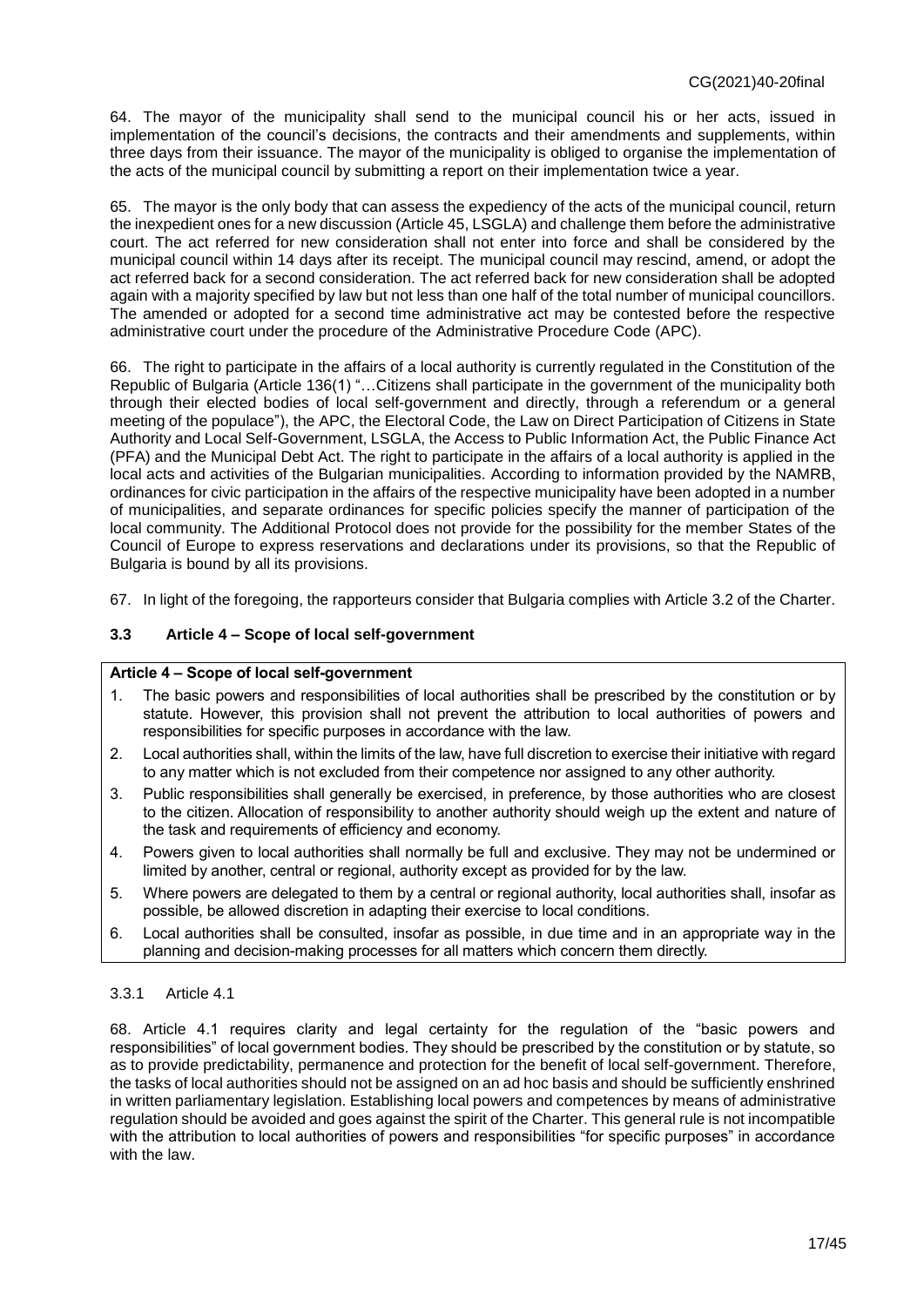69. National legislation follows different patterns on regulating the allocation of local responsibilities. In some countries, there are general statutory provisions that use broad terms in order to describe the "matters" or domains of such responsibilities (e.g. "elementary education", "green spaces", etc.). Then, in a second step, sector-specific legislation precisely identifies the concrete tasks to local governments. In other countries, there are no general provisions and the concrete tasks and responsibilities of local governments are singled out in a wide range of sector-specific legislation. In such cases, it is nearly impossible to get a comprehensive picture, a situation that could frustrate transparency and obstruct efficient consultation of local authorities according to Article 4.6.

70. Τhe fundamental powers and responsibilities of municipalities are mainly set out in Articles 17, 21 and 44 of the LSGLA that introduces a system for allocating powers between the different organs of an authority (council, mayor). An emerging question is which powers and responsibilities can be "basic" and do require, in principle, systematic regulation. But the definition of "basic" powers cannot be the same in the different countries and national authorities have a wide margin of discretion in defining these "basic" powers. Traditional tasks characterising local government operation in a specific country would certainly be part of those basic powers.

71. Apart from the LSGLA which mentions some important responsibilities of local government, the distribution of competencies between central and local authorities is regulated in a number of laws and other normative acts in the respective spheres of activity. According to information provided by the Ministry of Regional Development and Public Works, responsibilities of local authorities are currently regulated in eight codes, 131 acts, over 500 bylaws. Thus, the municipalities are engaged in the implementation of the national sectoral and horizontal policies on their territory.

72. The NAMRB has prepared some key proposals formulated under the framework for the preparation of a programme for implementation of the strategy for decentralisation of public administration for the period 2021-25. Concerning the "Protection and development of the own sphere of activity of the local selfgovernment", the NAMRB has proposed, *inter alia*:

- **-** granting/expanding the powers to manage activities important for the local community, including some of the delegated ones (in the field of secondary education, in the management of water supply and sewerage associations, in the control of compliance with local regulations, etc.);
- **-** providing the management, respectively the revenues of resources with local importance natural, cultural, historical and others (caves, mineral waters, etc.);
- **-** expanding the powers of local authorities to act in emergencies and extraordinary situations;
- **-** more tools to encourage investments of local importance in the construction of industrial parks, and so forth.;
- **-** stimulation of public investments by creating funds and programmes for financing municipal infrastructure.

73. The rapporteurs welcome the adoption of the aforementioned proposals, provided that commensurate resources are granted and local authorities obtain a relevant space of discretion when exercising tasks on behalf of the State. In general, the existing responsibilities are prescribed by the legislation and the rapporteurs conclude that Article 4.1 is respected in Bulgaria.

#### 3.3.2 Article 4.2

74. It is important to the conception of local authorities as political entities acting to promote the general welfare of their inhabitants that they have the right to take initiatives on matters not explicitly excluded from their competence by the law.<sup>29</sup>

75. In Article 21(2) of the LSGLA, it is provided that the municipal council can "resolve other issues of local importance that do not fall within the exclusive competence of other bodies". According to interlocutors representing local authorities, however, the case-law shows that there are many cases of repeal of municipal ordinances or part of their texts due to the lack of an explicit legal delegation for regulation through local ordinances of the respective issue. Moreover, these interlocutors complained about the extensive State regulation of different fields of action that would barely leave any margins for local statutes and initiatives. In fact, this kind of critique emerges in many European countries, due to the tendency of domestic

<sup>29</sup> A contemporary commentary by the Congress on the explanatory report to the European Charter of Local Self-Government, adopted by the Statutory Forum on 7 December 2020, [https://rm.coe.int/contemporary-commentary-by-the-congress-on-the](https://rm.coe.int/contemporary-commentary-by-the-congress-on-the-explanatory-report-to-t/1680a06149)[explanatory-report-to-t/1680a06149.](https://rm.coe.int/contemporary-commentary-by-the-congress-on-the-explanatory-report-to-t/1680a06149)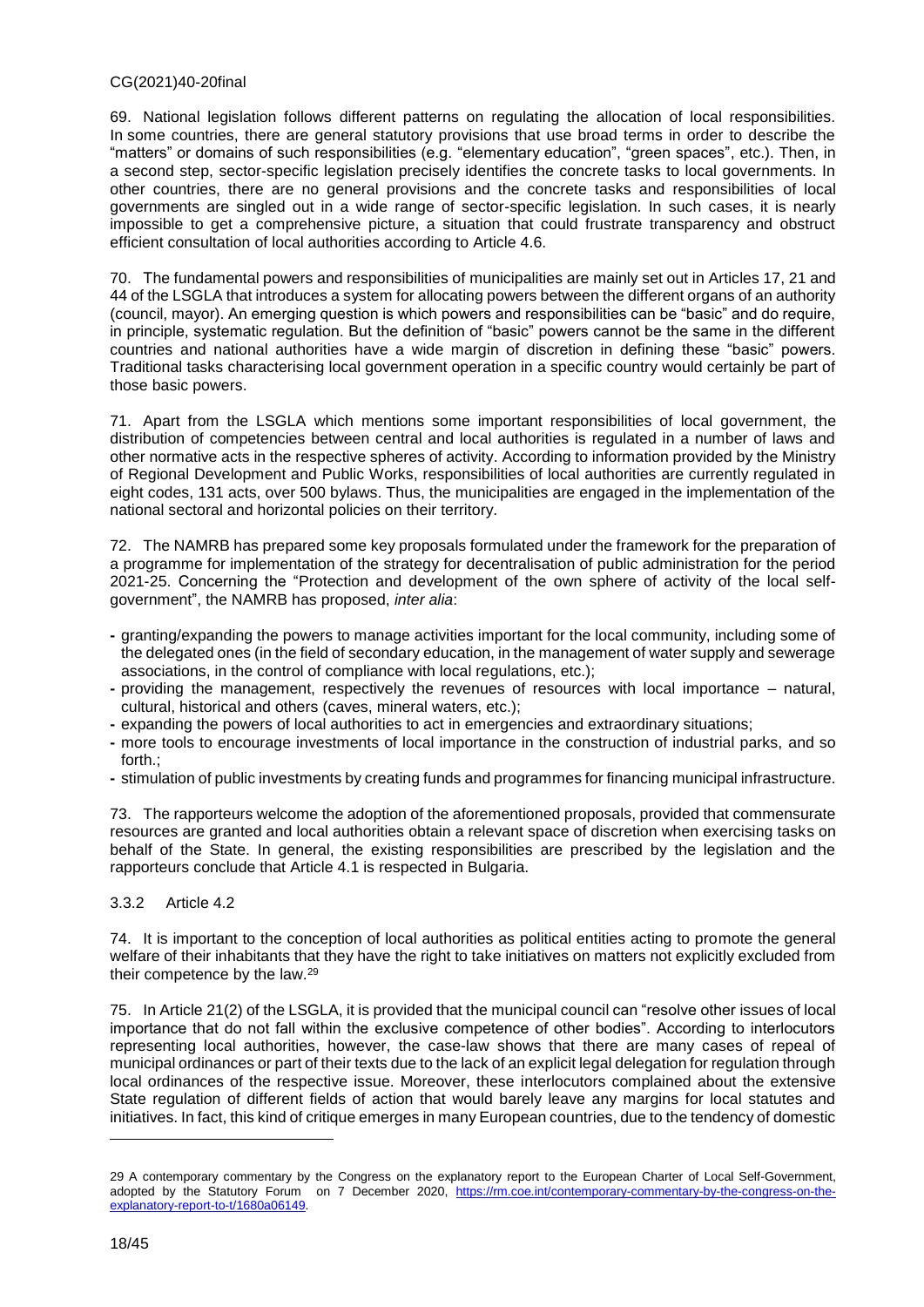legislators to regulate even the details in many policy fields and, in addition, to introduce several controls and requirements for previous State approvals that suffocate local initiatives. But this is a common problem that does not seem to have extraordinary dimensions in Bulgaria; moreover, the rapporteurs had the impression that it would rather be the lack of resources that would frustrate local initiatives. Their conclusion is, therefore, that Article 4.2 is respected in Bulgaria.

#### 3.3.3 Article 4.3

76. This paragraph of the Charter introduces the "subsidiarity principle", whereby public responsibilities should be exercised "in preference" by those authorities or bodies that are closest to the citizen. This principle crosscuts all levels of territorial organisation and introduces closeness to the citizens as a primary criterion for the allocation of responsibilities unless there are overriding considerations of efficiency and economy because of the extent and the nature of the task. It is of central importance for the protection of local authorities against up-scaling and re-centralisation tendencies that threaten to empty the substance of local self-government. Moreover, subsidiarity can reduce the possible rigidity that unity of application can involve. In this sense, subsidiarity better achieves efficiency, responsiveness, and accountability of governmental action. 30

77. In Bulgaria, this principle has been involved when additional tasks were transferred to municipalities in the fields of environmental protection, spatial development, the primary sector, social services, education and health, and so forth. Despite these efforts, the principle of subsidiarity in the sense of strengthening local self-government is not yet sufficiently implemented at present. It seems that the principle of subsidiarity is still essentially understood as a principle of de-concentration. With the legal amendments in the field of education and social assistance, for instance, municipalities were assigned many new responsibilities. They were defined as State-delegated activities. A relevant general tendency becomes clear also from the predominantly task-related financing of municipal tasks (see below).

78. Therefore, the rapporteurs encourage the Bulgarian authorities to combine decentralisation efforts with increased discretion at the local level. In view, however, of important efforts to decentralise responsibilities and enlarge the scope of local government competence, the rapporteurs conclude that Bulgaria complies with Article 4, paragraph 3.

#### 3.3.4 Article 4.4

79. According to Recommendation CM/Rec(2007)4 of the Committee of Ministers to member States on local and regional public services,<sup>31</sup> law makers should establish a clear definition of the responsibilities of the various tiers of government and a balanced distribution of roles between these tiers in the field of local services. This would make it possible to avoid both a power vacuum and the duplication of powers. Moreover, this allocation of responsibilities should promote predictability and guarantee continuity in the provision of certain local public services that are essential for the people.

80. In several monitoring reports it has been pointed out that confusion and lack of clear demarcation of powers would blur responsibility and lead to a power shift for the benefit of higher level and especially of central authorities. Due to the lack of resources at lower governmental levels, complementary action by higher-level authorities is often required, but quite often this is not made on the basis of parity and partnership; local authorities would then be reduced to mere agents of regional or national authorities.<sup>32</sup>

81. A characteristic example mentioned by the NAMRB is the Water and Sewerage Services. Since the municipalities became owners of a significant part of the water supply and sewerage networks and facilities in 2010, they acquired new responsibilities for the maintenance and development of the networks and for the quality of the service to the citizens. These responsibilities are accompanied by severely limited management rights. Municipalities are obliged to join the so-called water supply and sewerage associations in designated territories, concluding contracts with commercial companies – water supply and sewerage operators. The State has a blocking quota in these associations, which mainly perform advisory functions

<sup>30</sup> Ibid.

<sup>31</sup> Adopted by the Committee of Ministers on 31 January 2007 at the 985th meeting of the Ministers' Deputies, [https://search.coe.int/cm/Pages/result\\_details.aspx?ObjectID=09000016805d6b5e](https://search.coe.int/cm/Pages/result_details.aspx?ObjectID=09000016805d6b5e) 

<sup>32</sup> A contemporary commentary by the Congress on the explanatory report to the European Charter of Local Self-Government, adopted by the Statutory Forum on 7 December 2020[, https://rm.coe.int/contemporary-commentary-by-the-congress-on-the-explanatory-report](https://rm.coe.int/contemporary-commentary-by-the-congress-on-the-explanatory-report-to-t/1680a06149)[to-t/1680a06149.](https://rm.coe.int/contemporary-commentary-by-the-congress-on-the-explanatory-report-to-t/1680a06149)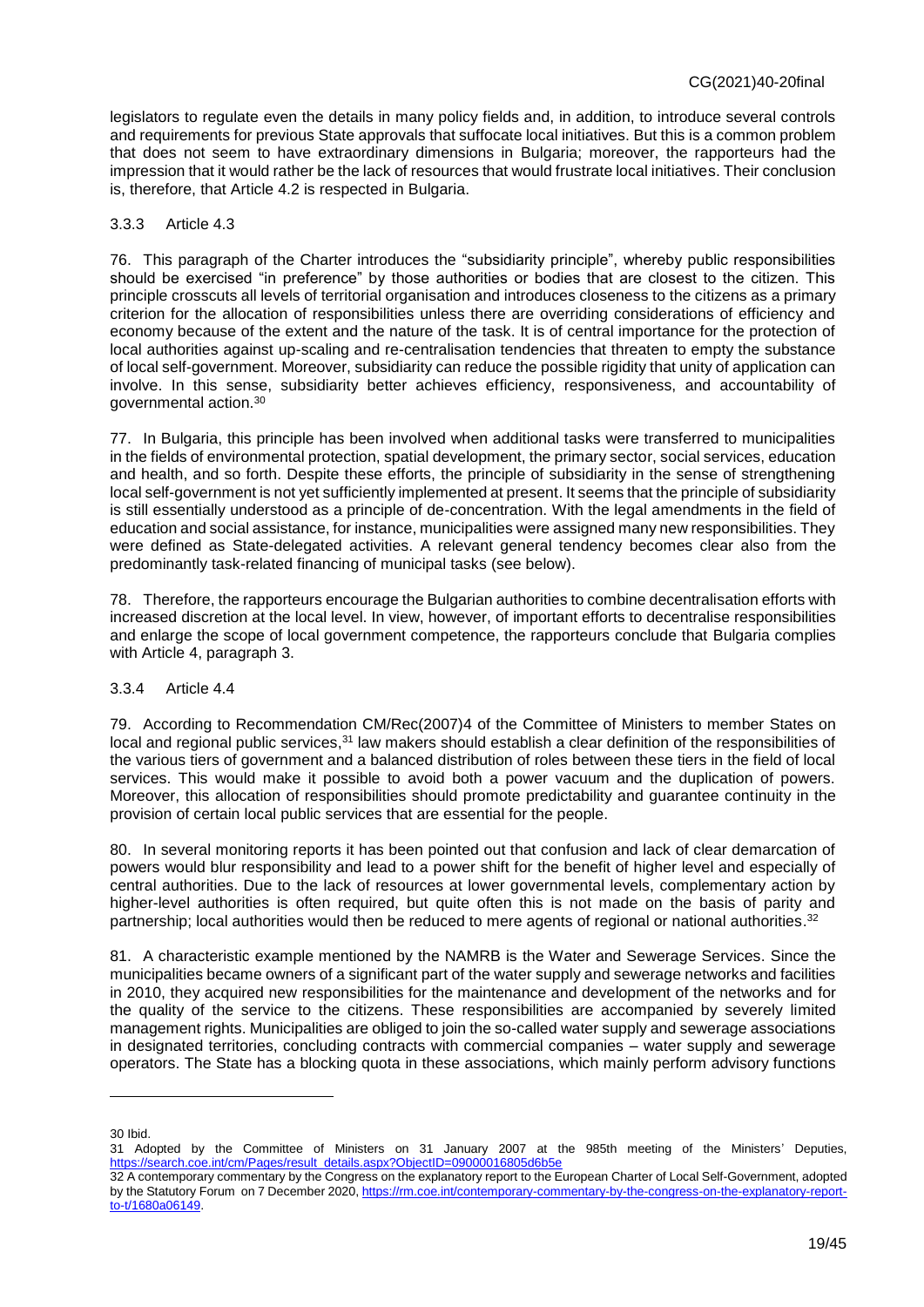in the adoption of the regional master plans for water and sewerage and the business plans of the water and sewerage operators. Thus, municipalities cannot really influence the process of investments to improve the networks, nor the quality and price of the service.

82. Another example that has been mentioned is the field of education: Municipalities do not have instruments to influence good governance, although they are the owners of the material base and are in charge of its maintenance. The municipalities are not employers of the school management, they do not participate in their attestation.

83. Local interlocutors have also mentioned the field of healthcare: municipalities are the owners of 122 municipal hospitals (36% of all hospitals in the country), which compete on a market basis in their activities with other public, private, and mixed hospitals. Municipalities have no legal basis to finance their activities but can only participate in the improvement of the material and technical base.

84. One of the main challenges of the decentralisation reform process is to allocate clearly the management and relevant responsibilities to the different levels and to eliminate overlapping of competences. As long as this is not yet achieved at a satisfactory level, there is only partial compliance of Bulgaria with Article 4, paragraph 4, of the Charter.

3.3.5 Article 4.5

85. Delegation of competences and governmental tasks may adopt different mechanisms. Usually, the State or regional authorities keep the ownership of the competence and transfer to local entities the exercise or application of that competence. At the same time, the delegating bodies (in their capacity as "master of the competence") keep the power to instruct the local ones on how to implement the delegated tasks and to supervise the execution of those delegated tasks.

86. According to Recommendation CM/Rec(2007)4 of the Committee of Ministers to member States on local and regional public services, the proximity to the population of local public services is a fundamental necessity. In order to ensure that services are adapted to the citizens' needs and expectations, local entities should benefit from a high degree of decentralisation and a capacity for independent action. Delegating authorities should adopt minimum standards for the protection of the users of the delegated services and create the necessary machinery for monitoring compliance with them.<sup>33</sup>

87. According to the NAMRB, the scope of the State-delegated activities includes new services, mainly in the field of education, social care, as well as healthcare, defence and security. The scope of the most important delegated activities is the following:

• education: 86% of schools and 95% of kindergartens are municipal;

• healthcare: 36% of all hospitals or 122 municipal health facilities; nearly 100% of all nurseries, health offices in kindergartens;

• social assistance and care: 90% of social services are provided by municipalities.

88. The vague formulation of the own sphere of local self-government makes it possible to assign atypical responsibilities to the municipalities through changes in normative acts in the sectoral legislation. Such cases are: service (delivery) of administrative and judicial proceedings; control over the observance of copyright and related rights; control over the use of medicinal plants; deratisation and disinfection outside urban areas owned by others; control over the deposit and distribution of printed works; registration of apiaries, and so forth. This leads to additional aggravation of the administration and spending of own financial resources, while relevant discretion is barely granted to municipalities, as local interlocutors have stressed.

89. Annually, by a decision of the Council of Ministers, the activities delegated by the State, financed from the State budget in the organisation and provision of public services are determined and standards are adopted for the activities delegated by the State with natural and value indicators in the respective year. Most of the new responsibilities transferred to the municipalities, primarily in the field of social assistance, education, and so on, are defined as State-delegated activities. The system for financing most of the Statedelegated responsibilities through uniform expenditure standards currently applied, limits the powers of

<sup>33</sup> Adopted by the Committee of Ministers on 31 January 2007 at the 985th meeting of the Ministers' Deputies[,](https://search.coe.int/cm/Pages/result_details.aspx?ObjectID=09000016805d6b5e) [https://search.coe.int/cm/Pages/result\\_details.aspx?ObjectID=09000016805d6b5e](https://search.coe.int/cm/Pages/result_details.aspx?ObjectID=09000016805d6b5e)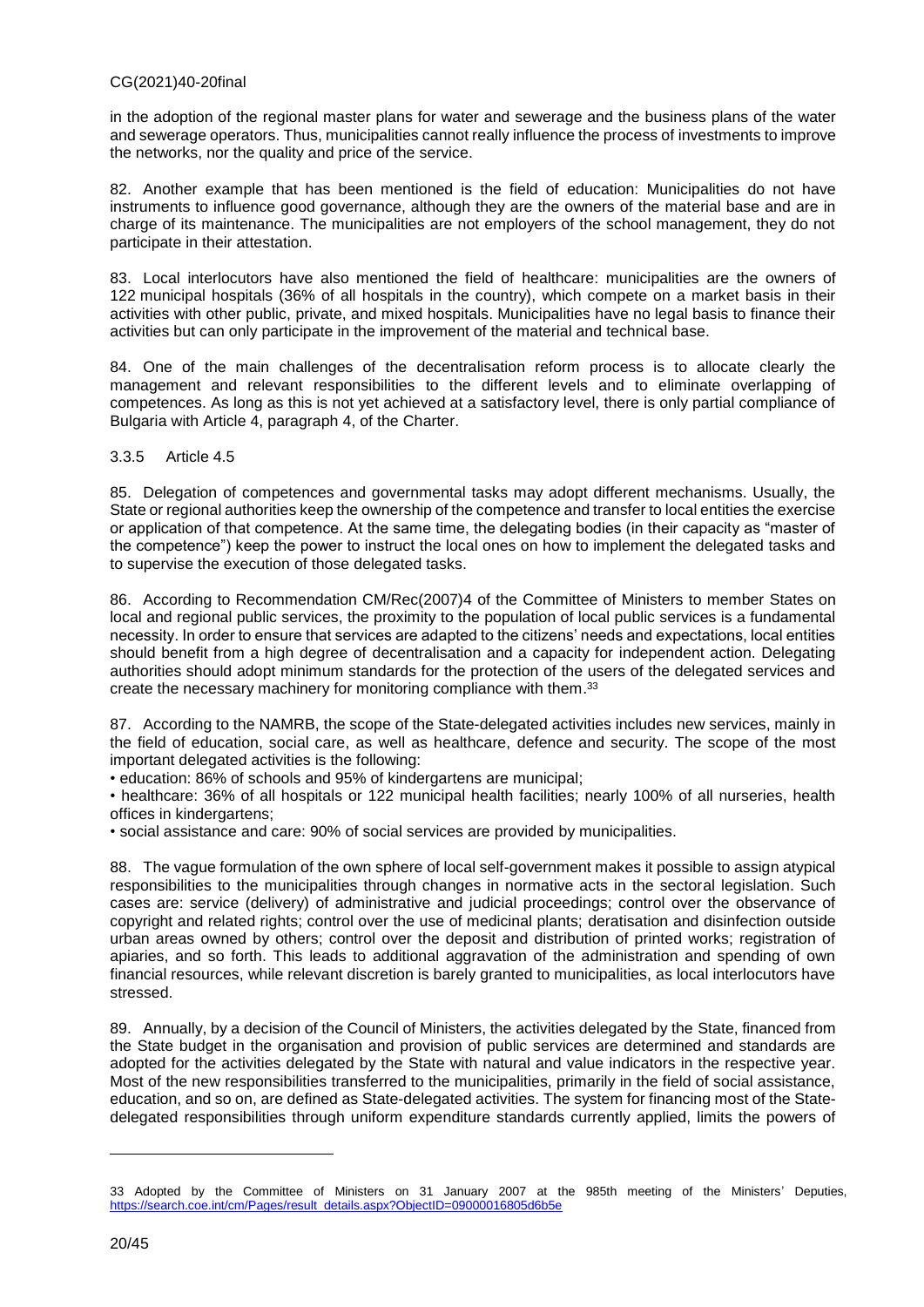municipal councils to redistribute these resources according to local needs and priorities. The NAMRB upholds the position that the expansion of municipal powers should happen only if it goes hand in hand with relevant funding and discretion.

90. Therefore, the rapporteurs conclude that there is only partial compliance with Article 4, paragraph 5, in Bulgaria.

#### 3.3.6 Article 4.6

 $\overline{a}$ 

91. Consultation is a key principle of the Charter and local authorities should be consulted by State (or regional) bodies in the discussion and approval of laws, regulations, plans, and programmes affecting the legal and operational framework of local democracy. This also increases democracy, in the sense that decision makers should listen to the voice of local authorities and of their associations. Moreover, this is demanded by the principles of transparency in the governmental action, and by the principle of subsidiarity.<sup>34</sup>

92. The Congress has adopted several recommendations and resolutions on the right of local authorities to be consulted by other levels of government.<sup>35</sup> In its Recommendation 171 (2005) the Congress emphasised that the right of local authorities to be consulted is a fundamental principle of European legal and democratic practice, the aim of which is to contribute to good governance. 36 Recommendation 328 (2012)<sup>37</sup> emphasises that consultation should be organised in a manner and timing such that local authorities have a real opportunity to formulate and articulate their own views and proposals, in order to exercise influence.

93. According to information provided by the NAMRB, on issues that directly concern the municipalities, the following statutory consultation mechanisms apply.

 At the initiative of the NAMRB since 2016, through amendments to the Normative Acts Act, each draft normative act that affects the powers of municipalities should be consulted with the NAMRB before being submitted for adoption to the Council of Ministers.

 The draft normative acts are subject to obligatory public consultation and published on a special internet portal of the government. Within the deadlines for these consultations, both the NAMRB and individual municipalities can also send their opinions and actively do so.

 In the parliament, the NAMRB submits opinions to the competent parliamentary committees on all bills which affect the activities of municipalities. Representatives of the NAMRB are invited to participate in meetings of parliamentary committees and may express positions during the debates on submitted bills.

 In total, the NAMRB and the municipalities participate in 260 advisory bodies, councils, commissions and working groups at the various ministries and central departments with 640 representatives from 180 municipalities. This approach of preliminary joint work provides the municipalities with the opportunity already at the stage of initiative to reform particular sectors and be an active participant in the process.

 The representation of the NAMRB in the Monitoring Committees of the Partnership Agreement with the EU 2014-20, in the Monitoring Committees of the Operational Programmes and the Rural Development Programme is important for the activity of the municipalities. These powers are defined by a decree of the Council of Ministers.

 Municipalities are also represented in the new regional development councils, which according to the Regional Development Act co-ordinate the implementation of State policy for regional development in the

<sup>34</sup> A contemporary commentary by the Congress on the explanatory report to the European Charter of Local Self-Government, adopted by the Statutory Forum on 7 December 2020, [https://rm.coe.int/contemporary-commentary-by-the-congress-on-the](https://rm.coe.int/contemporary-commentary-by-the-congress-on-the-explanatory-report-to-t/1680a06149)[explanatory-report-to-t/1680a06149.](https://rm.coe.int/contemporary-commentary-by-the-congress-on-the-explanatory-report-to-t/1680a06149)

<sup>35</sup> Resolution 368 (2014) debated and adopted by the Congress on 27 March 2014, rapporteur: Anders Knape, Sweden (L, EPP/CCE). See, also: Resolution 437(2018) on the consultation of local authorities by higher levels of government, of 8 November 2018.

<sup>36</sup> Debated and approved by the Chamber of Local Authorities on 1 June 2005 and adopted by the Standing Committee of the Congress on 2 June 2005 (see Document CPL (12) 5).

<sup>37</sup> Debated and adopted on 18 October 2012 by the Congress (see Document CG(23)ll, explanatory memorandum).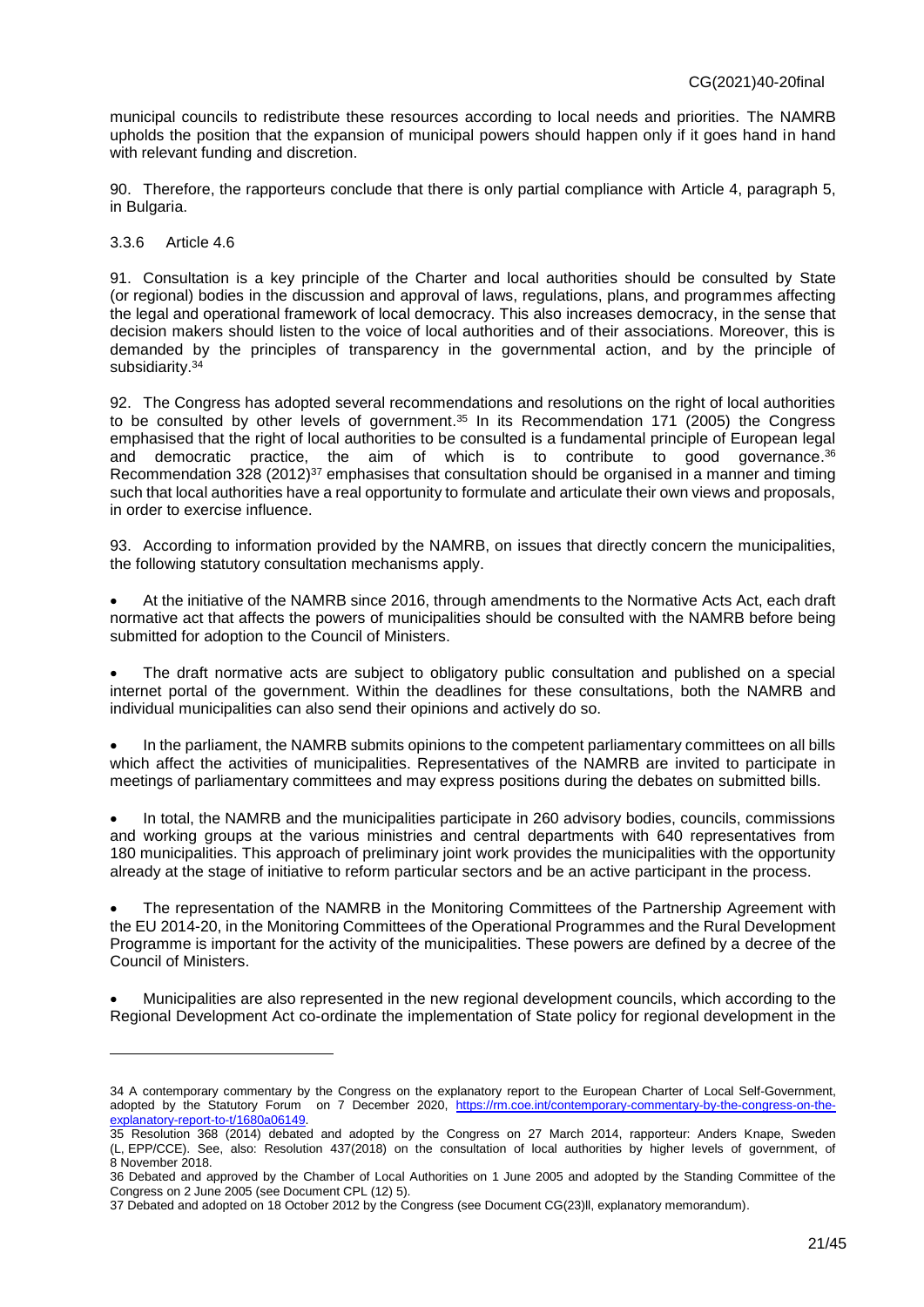respective planning region at Nomenclature of Territorial Units for Statistics (NUTS) level 2. Representatives of municipalities (mayors and chairmen of municipal councils) have 70% of the votes in the regional councils. They were elected through a transparent procedure organised by the NAMRB, at the level of planning regions. Thus, the local government will have the opportunity to participate directly in the process of preparation and approval of the new Integrated Territorial Strategies (ITS) for Development at NUTS 2 level planning regions. The law provides for these strategies to be adopted by the Council of Ministers under the proposal of the Minister for Regional Development and Public Works after their approval by the relevant regional development councils.

94. Another important institution for consultation is the Council for Decentralisation of Public Administration (where also the NAMRB is represented) at the Council of Ministers. It has a decisive role for the implementation of the main objectives of the decentralisation strategy. This permanent advisory body was established by a government decree in 2006 to support the implementation of State policy in the field of decentralisation. With various normative changes in governmental acts regarding the functions of this council, its activity was interrupted twice – from 2011 to 2013, as well as from 2016 to 2020. After persistent efforts by the NAMRB in August 2020 after a four-year interruption a meeting of the Council was held. At this meeting it was decided to update the Decentralisation Strategy 2016-25, to elaborate a programme for its implementation for the period 2021-25, as well as to prepare a draft government decree, guaranteeing the sustainable and effective activity of the Council. For this purpose, a working group was established, which started its activities in January 2021.

95. The rapporteurs conclude that Bulgaria fully complies with Article 4.6 of the Charter.

### <span id="page-21-0"></span>**3.4 Article 5 – Protection of local authority boundaries**

#### **Article 5 – Protection of local authority boundaries**

Changes in local authority boundaries shall not be made without prior consultation of the local communities concerned, possibly by means of a referendum where this is permitted by statute.

96. Territorial reforms have been implemented in several European countries, where the existence of very small and weak municipalities goes along with a shortage of capacities leading to inefficiency and noncompliance with Charter requirements. In this context, the Charter does not prohibit amalgamations, nor impose a closed pattern of territorial or institutional design. It introduces procedural rules for changes in local authority boundaries.

97. In this vein, it is a mandatory procedural requirement that no change of local boundaries may be adopted without consultation. This must take place at a timely stage before a final decision on this matter is made. This is required in order to promote the efficiency of consultation, in other words the real possibility of local communities to be heard and to express their views at a time where influence over amalgamation decisions and their different aspects can really be exercised and consultation is not only of formal or symbolic nature. If the amalgamations include a considerable part of the country or the whole country, then the national associations of local or/and regional authorities should also take part in the consultation procedures. 38

98. In its Recommendation (2004)12, the Committee of Ministers of the Council of Europe established some principles that should be followed by the parties when they engage in reforms of the boundaries or the structure of local authorities.<sup>39</sup> Moreover, the objectives, methods and results of a process of reform should be fully compatible with the provisions of the Charter. Furthermore, where appropriate, the parties should further ensure that the objectives, methods and results of the process of reform comply with their obligations under Article 7.1.b of the European Charter for Regional or Minority Languages, and Article 16 of the Framework Convention for the Protection of National Minorities.

99. According to Article 136(2) of the constitution, "the borders of a municipality shall be established following a referendum of the populace". In the past 10 years, since the previous monitoring, there have

<sup>38</sup> A contemporary commentary by the Congress on the explanatory report to the European Charter of Local Self-Government, adopted by the Statutory Forum on 7 December 2020, [https://rm.coe.int/contemporary-commentary-by-the-congress-on-the](https://rm.coe.int/contemporary-commentary-by-the-congress-on-the-explanatory-report-to-t/1680a06149)[explanatory-report-to-t/1680a06149.](https://rm.coe.int/contemporary-commentary-by-the-congress-on-the-explanatory-report-to-t/1680a06149)

<sup>39</sup> Recommendation (2004)12 of the Committee of Ministers to member States on the processes of reform of boundaries and/or structure of local and regional authorities (adopted by the Committee of Ministers on 20 October 2004 at the 900th meeting of the Ministers' Deputies).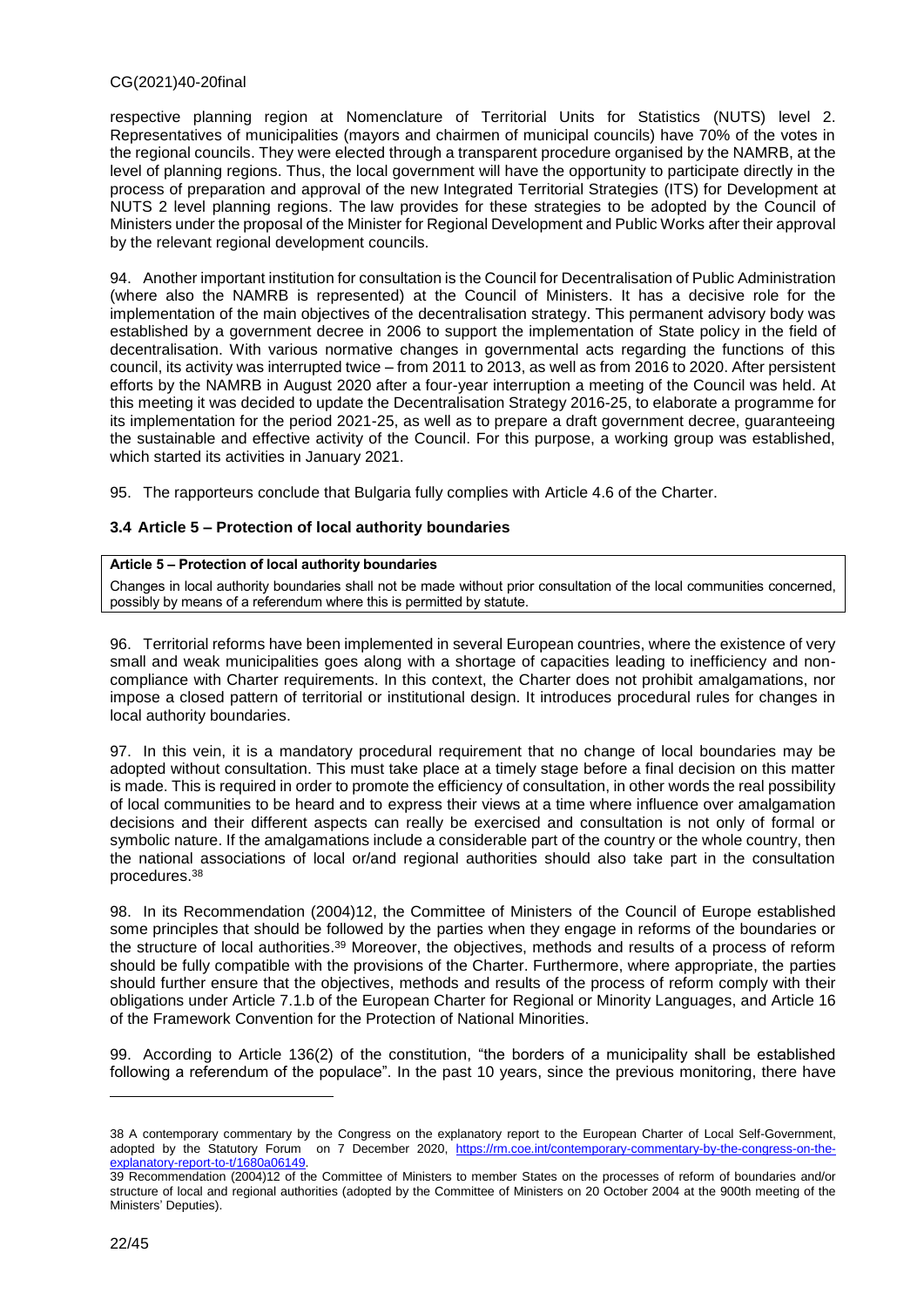been no mergers of municipalities in Bulgaria. The NAMRB informed the delegation that there were two cases of establishing new municipalities by separating the respective territory from an existing municipality. Thus, from 1 January 2015, the municipality of Sarnitsa became an independent municipality after a referendum, separating itself from Velingrad municipality. With this act the municipalities in Bulgaria reached 265. At the end of February 2021, a referendum was held to separate the town of Obzor and several nearby settlements into an independent municipality, from Nessebar municipality. With its decision from 23.03.2021 the Council of Ministers confirmed the results of the referendum and announced the new municipality. The last stage of the procedure is forthcoming – issuing a presidential decree. The Administrative and Territorial Structure of the Republic of Bulgaria Act exhaustively determines the terms and conditions for the establishment, division or merger of municipalities. In the general case, the main requirement for all three hypotheses is to conduct and have a positive result from a referendum among the population from the affected settlements.

100. The rapporteurs conclude that Bulgaria fully complies with Article 5 of the Charter.

#### <span id="page-22-0"></span>**3.5 Article 6 – Appropriate administrative structures and resources for the tasks of local authorities**

#### **Article 6 – Appropriate administrative structures and resources for the tasks of local authorities**

- 1. Without prejudice to more general statutory provisions, local authorities shall be able to determine their own internal administrative structures in order to adapt them to local needs and ensure effective management.
- 2. The conditions of service of local government employees shall be such as to permit the recruitment of high-quality staff on the basis of merit and competence; to this end adequate training opportunities, remuneration and career prospects shall be provided.

#### 3.5.1 Article 6.1

101. This paragraph states that local authorities have discretion to determine their own internal administrative structures or organisation. The power to organise themselves is then a part of the autonomy enjoyed by local entities (self-organisation power). This discretion is not absolute but has to respect the general statutory framework on governmental organisation. The goal of the paragraph is to safeguard local autonomy by allowing local authorities to create such an administrative internal structure and organisation that enable them to meet the various needs of the local residents and provide a full range of public services.

102. The self-organising power of local entities must be broad, and it should include not only the power to decide the internal local organisation, but also the power to establish independent bodies such as local companies or agencies for the better delivery of local services. Local authorities should also have discretion to establish territorial deconcentrated units and structures (such as municipal districts) to ensure the best delivery of their responsibilities.<sup>40</sup>

103. Bulgarian municipalities do have the freedom to determine the internal organisation as well as their internal administrative structures. The LSGLA regulates in detail the powers of political elected bodies at the local level (municipal council, mayor, mayors of mayoralties and mayor deputies). Local authorities independently determine the organisation of the administrative structures, both internal (structuring of the administration) and external (creation of municipal units, public establishments, and municipal enterprises). The municipal administration is structured in directorates, departments, or sectors. Departments or sectors may also be organised as independent structural units, without being included in the composition of directorates or departments. The municipal council may establish services of the municipal administration in separate districts, mayoralties, settlements or in parts of them and determine their functions.

104. Therefore, the rapporteurs share the opinion that Article 6, paragraph 1, is respected in Bulgaria.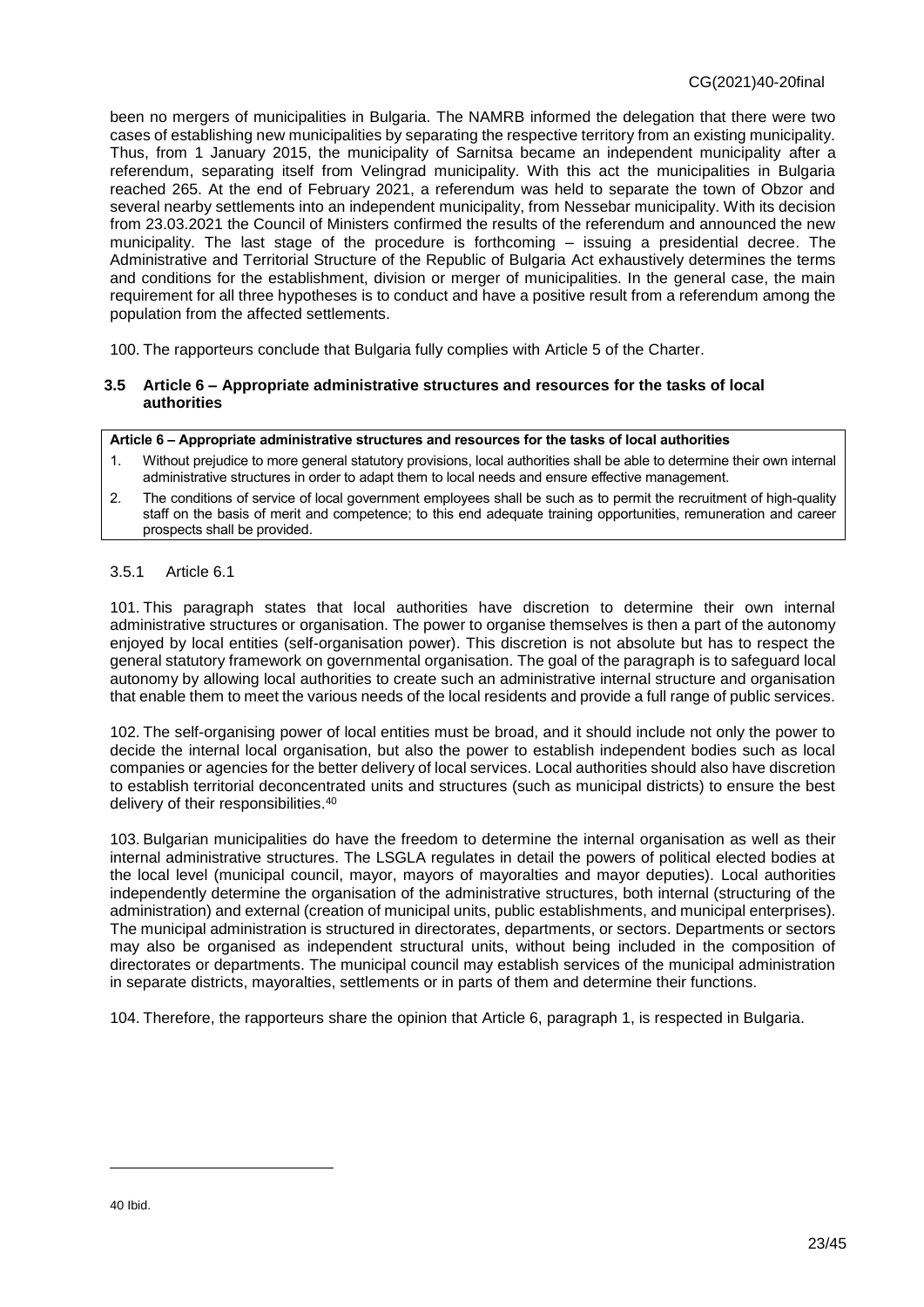#### 3.5.2 Article 6.2

105. With due respect to the general laws and regulations on civil service, local authorities should have the autonomy to determine the conditions of service of their own employees and to establish a sound and efficient personnel policy, also offering sufficient training and career opportunities. Local authorities should have the possibility to attract, recruit and maintain their qualified administrative staff. Naturally, these possibilities will largely depend, however, on the size and resources of each local entity.<sup>41</sup>

106. The Congress has noted in its monitoring exercises that in many countries the national and/or regional authorities do regulate in a comprehensive way the status of local government staff, thus limiting discretion of local authorities. Also, in Bulgaria some local interlocutors complained about domestic laws and government regulations which restrict the activities of local governments in terms of selecting and evaluating staff, as well as in terms of offering an adequate remuneration.

107. The rapporteurs consider, however, that the most important issue in this context is not the legal restrictions but the lack of the necessary staff. Local government officials emphasised the weak professional skills of many staff members, especially in smaller municipalities. Apart from in the big cities, it is extremely difficult for local authorities to attract specialised quality staff. Another problematic aspect is the lack of an efficient, reliable and easily accessible system for training, mainly because relevant experience and necessary resources are still missing. During the consultation procedure, the NAMRB informed the delegation that it seeks to fill this gap by organising trainings on the implementation of the latest amendments in the legislative basis, important for the activities of the sectorial policies' experts in the municipalities. At the beginning of each new term of the local self-government NAMRB, organises trainings for newly elected local representatives - mayors and municipal councilors.

108. Therefore, the rapporteurs conclude that the requirements of Article 6, paragraph 2, are only partly satisfied in Bulgaria.

#### <span id="page-23-0"></span>**3.6 Article 7 – Conditions under which responsibilities at local level are exercised**

#### **Article 7 – Conditions under which responsibilities at local level are exercised**

- 1. The conditions of office of local elected representatives shall provide for free exercise of their functions.
- 2. They shall allow for appropriate financial compensation for expenses incurred in the exercise of the office in question as well as, where appropriate, compensation for loss of earnings or remuneration for work done and corresponding social welfare protection.
- 3. Any functions and activities which are deemed incompatible with the holding of local elective office shall be determined by statute or fundamental legal principles.

3.6.1 Article 7.1

109. Local authorities are required to provide all elected representatives with the facilities, equipment and technical support needed to carry out their tasks. This has to be done irrespective of their political affiliation; moreover, elected local politicians should have access to training programmes on their role, status, duties and limitations. 42

110. Elected representatives should not be prevented by the action of a third party from carrying out their functions. For instance, they should be protected by law against threats from social media or against infringements of their privacy. Another example could be the laws that favour the "judicialisation" of local politics, or where local elected representatives are de facto threatened with the prospect of being prosecuted even on trivial charges. In this connection, the fight against corruption should be balanced against the need to ensure that local politicians are not unduly threatened by the prospect of arbitrary prosecutions. 43

<sup>41</sup> Ibid.

<sup>42</sup> A contemporary commentary by the Congress on the explanatory report to the European Charter of Local Self-Government, adopted by the Statutory Forum on 7 December 2020, [https://rm.coe.int/contemporary-commentary-by-the-congress-on-the](https://rm.coe.int/contemporary-commentary-by-the-congress-on-the-explanatory-report-to-t/1680a06149)[explanatory-report-to-t/1680a06149.](https://rm.coe.int/contemporary-commentary-by-the-congress-on-the-explanatory-report-to-t/1680a06149) 43 Ibid.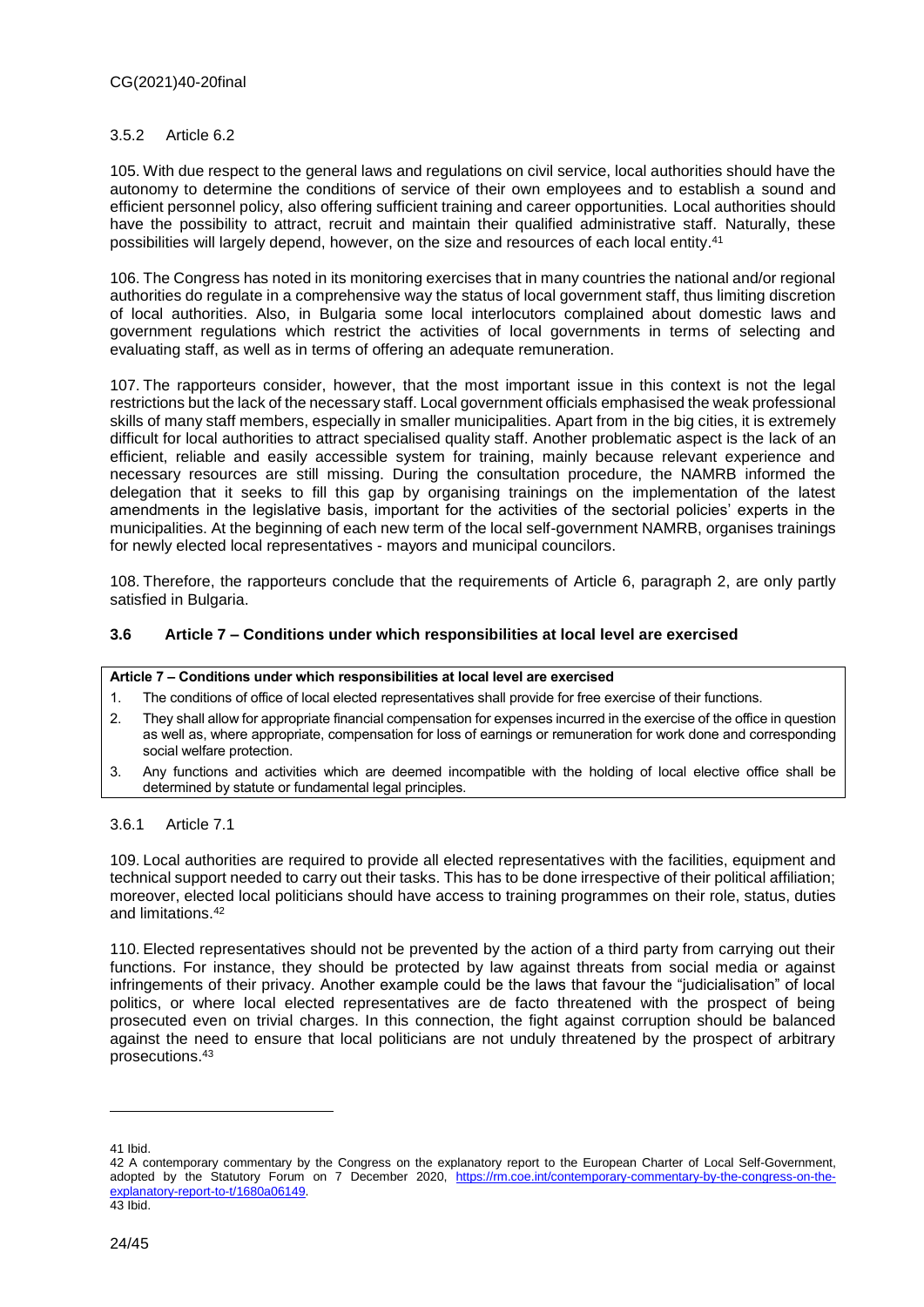111. The status of the municipal councillors, determined according to the Bulgarian legislation, gives them the right to be elected in the standing and temporary commissions of the council, to propose the inclusion in the agenda of the municipal council meetings of issues within the competence of the council and to submit draft decisions, to participate in the discussion and resolution of all issues within the competence of the council, to address questions to the mayor. State bodies, economic and public organisations are obliged to provide assistance to municipal councillors, as well as to provide them with information and documents they need in connection with their activities as councillors, except when they compile classified information constituting a State or official secret.

112. According to information provided by the Ministry of Regional Development and Public Works (MRDPW), the existing norms for the premature termination of a term of office are applied precisely and there are no significant violations of the rights of local elected officials. The LSGLA exhaustively determines the cases in which a municipal council may be dismissed and new elections may be held (for instance, if it does not hold a meeting for three months: Article 27, paragraph 1). Likewise, the cases in which the powers of a municipal councillor and the mayor are terminated prematurely (respectively Article 30, paragraph 4 and Article 42, paragraph 1 of the LSGLA) are exhaustively determined. Temporary removal from office of a mayor is provided for as an option in the Criminal Procedure Code (Article 69) in the framework of pretrial proceedings, when the person is charged with an intentional crime of a general nature, if there are grounds to believe that their official position will prevent the objective clarification of the circumstances of the case. A decision for the temporal removal can be taken only by the court at the request of a prosecutor.

113. It is worth mentioning that elected posts in Bulgarian local government still attract a remarkable number of candidatures. During the last elections, according to the CEC, a total of 66 parties and coalitions were registered to run in the local elections. Some 29 477 candidates for municipal councillors, 1 253 candidates for mayors of municipalities, 463 candidates for district mayors in 35 districts in the cities with district division Sofia, Plovdiv and Varna and 5 040 candidates for mayors of 1 966 mayoralties with populations over 350 were registered at the municipal election commissions.

114. Compared to the local elections held in 2015, however, there is a certain decrease in the number of registered candidates: there were 35 772 candidatures for municipal councillors; 1 600 for mayors of municipalities and 635 for district mayors in the cities with district division. The registered candidates for mayors of 3 190 mayoralties with a population at that time over 100 were 10 077 persons.

115. The results of the 2019 elections show that 5 134 municipal councillors were elected; 265 mayors of municipalities, of which 160 (60.38%) were elected in the first round and 105 (39.62%) in the second round; 35 mayors of districts, of which four (11.43%) were elected in the first round and 31 (88.57%) in the second round; 1 966 mayors of mayoralties, of which 1 525 (77.57%) were elected in the first round and 441 (22.43%) in the second round. The average turnout for the country in these elections was 49.76% in the first round and 42.10% in the second round.

116. The rapporteurs conclude that Bulgaria complies with Article 7.1 of the Charter.

### 3.6.2 Article 7.2

 $\overline{a}$ 

117. This paragraph again refers to the conditions of office of local elected representatives and focuses on the financial aspect of their work. The aim of the paragraph is to ensure that local elected representatives receive "appropriate financial compensation" and to avoid the conditions of office preventing, limiting, or even excluding potential local candidates from standing for office because of financial considerations. 44

118. Concerning elective office a distinction can be drawn between three degrees of commitment:

- elective duties considered as a full-time responsibility (engagement in another occupational activity at the same time is barely possible);
- duties considered as a part-time responsibility (40%, half time, etc.);
- political duties which constitute an ancillary activity (not generally affecting the main occupational activity). The elected representative can keep a full-time job.

<sup>44</sup> A contemporary commentary by the Congress on the explanatory report to the European Charter of Local Self-Government, adopted by the Statutory Forum on 7 December 2020, [https://rm.coe.int/contemporary-commentary-by-the-congress-on-the](https://rm.coe.int/contemporary-commentary-by-the-congress-on-the-explanatory-report-to-t/1680a06149)[explanatory-report-to-t/1680a06149.](https://rm.coe.int/contemporary-commentary-by-the-congress-on-the-explanatory-report-to-t/1680a06149)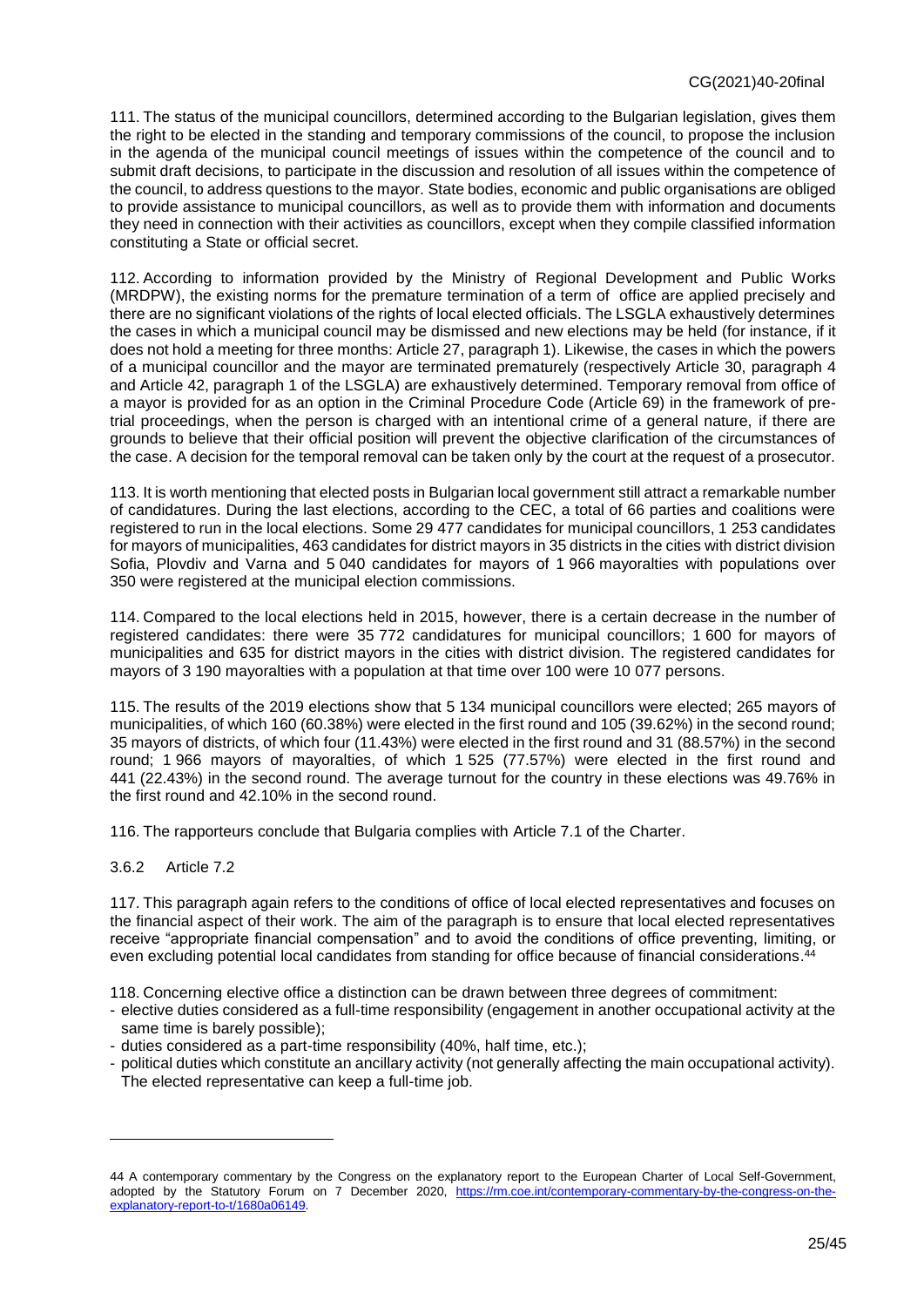119. The distinction between these three categories does not reflect the practice in all countries. Some consider that any elected office, even if it involves only a few hours' work a month, is a part-time job. In many countries full-time engagement is often implied only for members of parliaments since engagements are usually not so demanding for local councillors. While a mayor (and in some cases one or several deputy mayors) can possibly be considered as a full-time responsibility, a substantial proportion of the local elected councillors hold part-time responsibilities, or their political duties constitute an ancillary activity.

120. In Bulgaria, despite numerous legal changes in the last 10 years, the issue of renumeration for municipal councillors is relatively stable in the LSGLA Act, as the country has lifted reservations under Article 7.2 of the Charter. Remuneration of municipal councillors is determined as a percentage of the remuneration of the chairman of the municipal council or of the average remuneration of the municipal administration for the municipalities of different scales. The remuneration of the chairman is determined by the municipal council as an amount of up to 90% of that of the mayor of the municipality.

121. Moreover, according to Article 34 of the Local Government and Local Administration (LGLA) Act, the municipal councillor shall use unpaid official leave for the time required for fulfillment of his or her obligations. Travel and other expenses used by the municipal councillor in connection with his or her work in the council, shall be taken from the municipal budget.

122. The rapporteurs conclude, therefore, that Bulgaria complies with Article 7.2 of the Charter.

#### 3.6.3 Article 7.3

123. Restrictions on holding elected office should be as limited as possible and set out in national laws, which means they apply to all levels of government. The main restrictions on holding office should be related to potential conflicts of interest or involve a commitment that prevents the local representative from discharging his or her duties for the local authority in a professional way.<sup>45</sup>

124. Over the past 10 years, several changes have been made to the legal framework regulating the election and activities of local authorities. The conditions for the election of local authorities were regulated in the Electoral Code adopted in 2014, regulating the conduct of all types of elections in the country, including those for members of European Parliament. It introduced a new requirement for candidates for municipal councillors and mayors: to have lived in the respective settlement at least in the last six months, which also applies to citizens of EU member States, when applying for positions as municipal councillors.

125. A significant change is the adoption of the new Counter-Corruption and Unlawfully Acquired Assets Forfeiture Act (CCUAAFA, 2018). It regulates the procedures for prevention and establishment of corruption, as well as conditions for incompatibility of taking and holding posts in both elected offices and senior positions in municipal administrations. At the same time, through this law, changes were made in the LSGLA, which introduced new conditions for incompatibility of municipal councillors. Some of these changes led to limitations for some active and prominent citizens in local communities to run in the 2019 elections.

126. More precisely, according to Article 34(5) of the LSGLA, the municipal councillor cannot: 1. be a member of a managing, supervisory or a control body, board of directors, a controller, manager, procurator, commercial proxy, syndic or a liquidator of trade companies with municipal participation or a director of a municipal enterprise; 2. occupy a position of municipal councillor or similar position in another Member State of the European Union; 3.carry out activities, which lead to violation of a prohibition or restriction under Chapter Eight, Section II of the CCUAAFA.

127. According to paragraph 6 of the same article of the LSGLA, within one month from taking the oath, a person, who, upon their election as a municipal councillor, holds a position under paragraph 5, items 1 and 2, shall apply for their dismissal from the position, and shall notify in writing the chairman of the municipal council and the municipal election committee. When a municipal councillor has a private interest, they shall be obliged to take action to prevent a conflict of interest under Chapter Eight, Section III of the CCLIAAFA

<sup>45</sup> Ibid.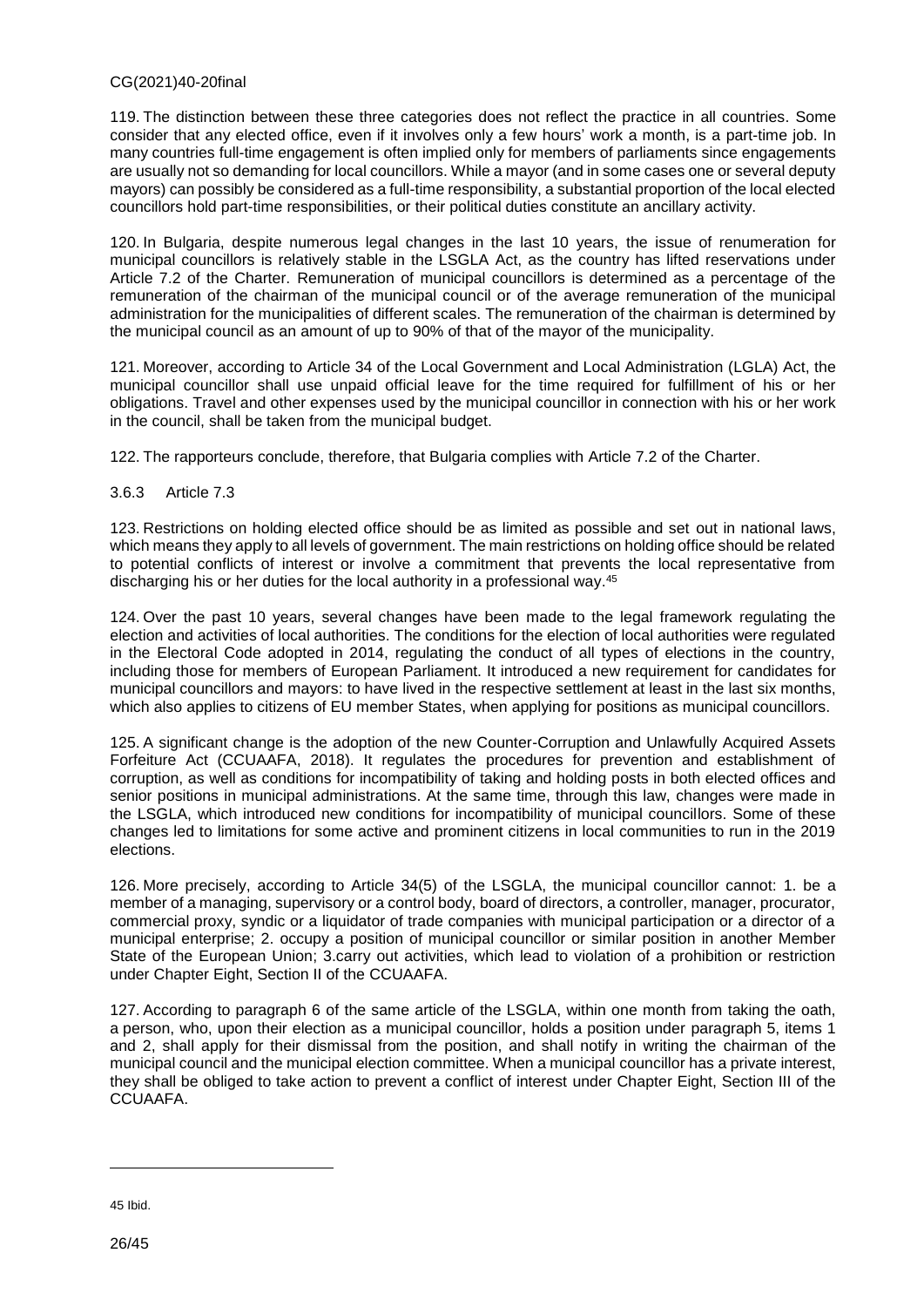128. In view of the legal provisions and their discussions with stakeholders the rapporteurs conclude that the requirements of Article 7, paragraph 3, are satisfied in Bulgaria.

### <span id="page-26-0"></span>**3.7 Article 8 – Administrative supervision of local authorities' activities**

#### **Article 8 – Administrative supervision of local authorities' activities**

- 1. Any administrative supervision of local authorities may only be exercised according to such procedures and in such cases as are provided for by the constitution or by statute.
- 2. Any administrative supervision of the activities of the local authorities shall normally aim only at ensuring compliance with the law and with constitutional principles. Administrative supervision may however be exercised with regard to expediency by higher-level authorities in respect of tasks the execution of which is delegated to local authorities.
- 3. Administrative supervision of local authorities shall be exercised in such a way as to ensure that the intervention of the controlling authority is kept in proportion to the importance of the interests which it is intended to protect.

#### 3.7.1 Article 8.1

 $\overline{a}$ 

129. In its Recommendation to member States on the supervision of local authorities' activities CM/Rec(2019)3E,<sup>46</sup> the Committee of Ministers set out three different types of supervision: administrative, financial, and democratic, only the first of which falls within the ambit of Article 8 of the Charter. It does not apply to any form of supervision or control exercised by the Ombudsman, by criminal prosecutors or by the legislature. The existence of administrative supervision is justified by the need to comply "with the principles of the rule of law and with the defined roles of various public authorities, as well as the protection of citizens' rights and the effective management of public property".

130. The Explanatory Report to the Charter limits the subject matter of Article 8 to the supervision that is carried out "by other levels of government", that is to say, by central authorities or bodies (line ministries, Ministry of the Interior, and so forth) or regional authorities. As for the matters that can be "supervised", the Charter refers to the broad concept of activities, which covers all types of plans, projects, rules, decisions or strategies approved at local level.

131. The Charter establishes an important principle here in the area of intergovernmental supervision of local authorities: any form of such supervision must be provided for by the constitution or by statute, that is to say, the Charter introduces the legality principle into the supervision of a local authority. Supervision cannot be improvised or ordered by the higher level without a clear legal basis. At the same time, supervisory authorities must strictly comply with the procedures established by law for the exercise of such supervision (time, manner, competence, and so on).<sup>47</sup>

132. According to Article 144 of the Constitution of the Republic of Bulgaria (CRB) the central bodies of State and their local representatives shall exercise control over the legality of the acts of the bodies of local government only when authorised to do so by law. Article 145 of the CRB provides that every municipal council shall be free to challenge before a court any act which encroaches on its rights.

133. The nature and scope of the administrative supervision of local authorities are specified in detail in the Local Government and Local Administration Act (LGLAAct. Article 45, paragraphs 1-12 of the LGLA Act provides the following mechanism for administrative supervision over the acts of local authorities.

- The acts of the mayor of a municipality can be appealed under administrative procedure before the regional governor, unless otherwise provided in a law.
- The municipal council can revoke administrative acts, issued by the mayor of a municipality, which disagree with acts, adopted by the council, within 14 days after their acceptance. Within the same term the council can dispute the unlawful administrative acts, issued by the mayor of a municipality, before the respective administrative court.The acts of the municipal council can be appealed before the respective administrative court.

<sup>46</sup> Recommendation CM/Rec(2019)3 of the Committee of Ministers to member States on supervision of local authorities' activities (adopted by the Committee of Ministers on 4 April 2019 at the 1 343rd meeting of the Ministers' Deputies). This recommendation includes an appendix with guidelines on the improvement of the systems of supervision of local authorities' activities.

<sup>46</sup> Group of Independent Experts on the European Charter of Local Self-Government, Congress commentary on the explanatory report.

<sup>47</sup> A contemporary commentary by the Congress on the explanatory report to the European Charter of Local Self-Government, adopted by the Statutory Forum on 7 December 2020, [https://rm.coe.int/contemporary-commentary-by-the-congress-on-the](https://rm.coe.int/contemporary-commentary-by-the-congress-on-the-explanatory-report-to-t/1680a06149)[explanatory-report-to-t/1680a06149.](https://rm.coe.int/contemporary-commentary-by-the-congress-on-the-explanatory-report-to-t/1680a06149)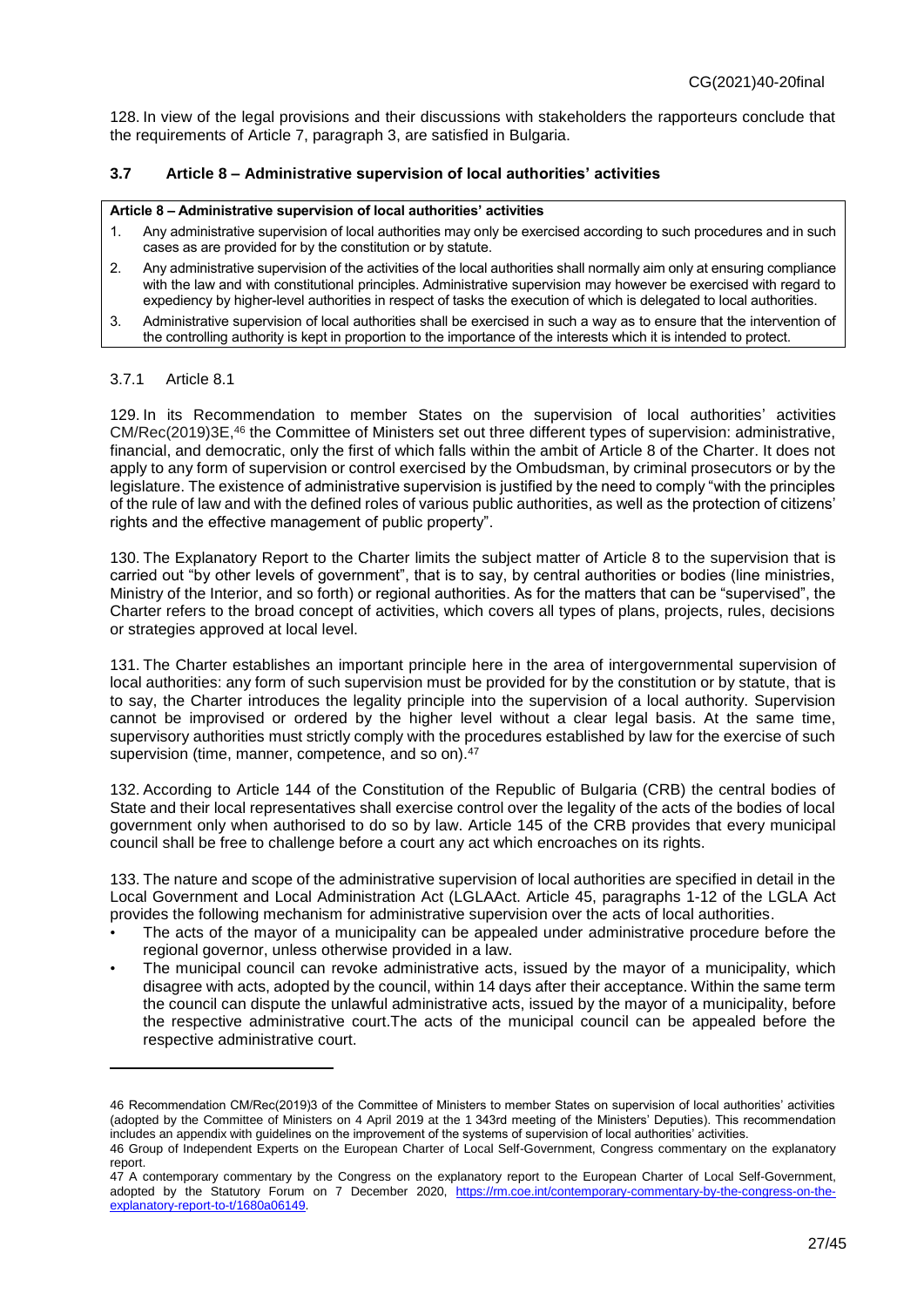- The regional governor shall exercise control for the lawfulness of the acts and actions of the local governments and the local administration (Art. 31, para. 1, item 5 of the Administration Act), unless otherwise provided in a law. He or she can bring the unlawful acts back for new consideration by the municipal council or to dispute them before the respective administrative court. The appeal shall suspend the application of individual and general administrative acts and the application of sublegislative legal acts, unless otherwise resolved by the court.
- To all matters concerning issuing, appealing and implementation of acts of municipal councils and mayors, not covered herein, the provisions of administrative procedure, set in a law, shall be applied.

134. Another important piece of legislation is the APC. The rules for the administrative procedure, established by law, shall be applied for the unsettled issues on the issuance, contestation and implementation of the acts of the municipal councils and the mayors. The APC provides for the possibility for any citizen of the municipality, including a mayor or municipal councillor, to contest an administrative act (according to Article 15, paragraph 1, of the APC, "parties in the administrative proceedings may be the administrative body, the prosecutor and any citizen or organisation, whose rights, freedoms or legitimate interests are or shall have been affected by the administrative act or by the court decision, or for whom they shall have raised rights or obligations").

135. In view of the legal provisions and their discussions with stakeholders the rapporteurs conclude that the requirements of Article 8, paragraph 1, are satisfied in Bulgaria.

#### 3.7.2 Article 8.2

136. The general rule of the Charter is that supervision will ("normally") aim only at ensuring compliance with the law and with constitutional principles. It thus proclaims a general preference for checks on legality over checks on expediency, the former being the only checks that in general comply with the Charter. Checks on expediency are not prohibited by the Charter but are severely restricted, for they are held to be in contradiction with the very meaning of local self-government. Administrative supervision based on expediency should be limited to the tasks that higher-level authorities (the supervisory bodies) have delegated to local authorities. Therefore, the type of local power is highly relevant for determining the nature and scope of the administrative supervision that may be exercised by higher administrative bodies in conformity with the Charter.<sup>48</sup>

137. According to the Administration Act and the LSGLA, the regional governor exercises control only on legality, over the acts of the municipal council and the mayor. He or she may return an act of the municipal council deemed illegal for new discussion, which must be considered within 14 days of its receipt. It may be re-adopted by a majority provided by law, but not less than half of the total number of councillors. The regional governor may subsequently (or directly, without returning it) challenge the council's act in court. The challenge suspends the implementation of the act, unless the court decides otherwise.

138. According to information provided by the MRDPW, the acts of the mayor of the municipality are disputed before the regional governor in accordance with the general administrative order. Illegal acts of the mayor may be revoked by the regional governor within 14 days of their receipt or referral. Accordingly, the mayor of the municipality may appeal to the administrative court against the repeal of their act by the regional governor. The financial control is carried out by the National Audit Office and the State Financial Inspection Agency. Municipalities have established systems for the first level of financial control.

139. In view of the legal provisions and their discussions with stakeholders the rapporteurs conclude that the requirements of Article 8, paragraph 2, are satisfied in Bulgaria.

#### 3.7.3 Article 8.3

140. This provision enshrines the principle of proportionality in the administrative supervision of local authorities' activities by higher-tier bodies. This principle stands here for the premise that the intervention of the supervisory authority should be proportionate to the importance of the interests it intends to protect. In this connection, in 2019, the Committee of Ministers recommended that the governments of member States adopt appropriate measures to "put in place an appropriate legal, institutional and regulatory

<sup>48</sup> Ibid.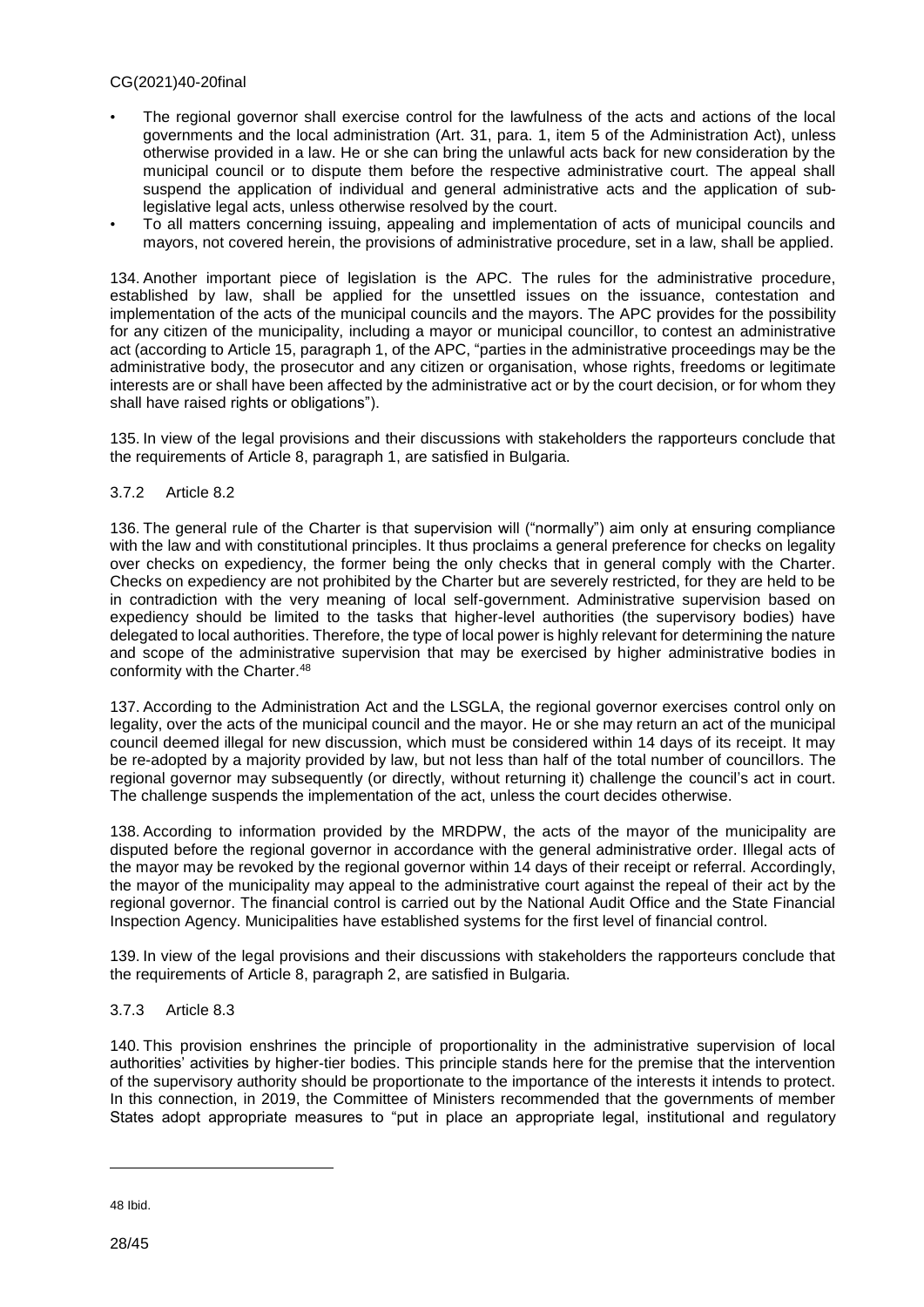framework for supervision of local authorities' activities which is proportionate, in law and in practice, to the interests which it is intended to protect". 49

141. Apparently, this principle is applicable to any form of intergovernmental supervision, with either a priori or a posteriori checks on legality or expediency. It is a generally worded principle that can only be tested in the precise context of an actual dispute, but it could be explained in simple terms by pointing out that in ensuring compliance with the law, the regional/State body should not "use a sledgehammer to crack a nut".

142. Consequently, under the principle of proportionality, the regional or State body should intervene only to the extent necessary, considering the relevance of the public interest at stake, or the seriousness of the legal violation allegedly committed by the local authority. A system under which local authorities must obtain prior approval from regional or State bodies for minor or even trivial decisions would not comply with the principle of proportionality.

143. According to the National Delegation of Bulgaria to the Congress, there is no remarkable change in pertinent legislation, but the cases of unjustified, politicised interference in the mayor's powers are significantly reduced. Pursuant to the Administration Act, the regional governor ensures the observance of the legality on the territory of the region and carries out administrative control over the implementation of the administrative acts. In this capacity, she/he may revoke an administrative act of the mayor, but only on the grounds of illegality. Accordingly, the mayor of the municipality may appeal the repeal before the regional administrative court.

144. The National Delegation of Bulgaria to the Congress has stressed that the existing norms are applied precisely and there are no significant violations of the rights of local elected officials. The LSGLA exhaustively determines the cases in which a municipal council may be dismissed, and new elections may be held. Likewise, the cases in which the powers of a municipal councillor and the mayor are terminated prematurely are exhaustively determined and have not been changed in the period since the last monitoring. Temporary removal from office of a mayor is provided for as an option in the Criminal Procedure Code (Article 69) in the framework of pre-trial proceedings, when the person is charged with an intentional crime of a general nature, if there are grounds to believe that her/his official position will prevent the objective clarification of the circumstances of the case. A decision for the temporal removal can be taken only by the court at the request of a prosecutor.

145. In view of the legal provisions and pertinent information provided by the stakeholders the rapporteurs conclude that the requirements of Article 8, paragraph 3, are satisfied in Bulgaria.

#### <span id="page-28-0"></span>**3.8 Article 9 – Financial resources of local authorities**

#### **Article 9 – Financial resources of local authorities**

- 1. Local authorities shall be entitled, within national economic policy, to adequate financial resources of their own, of which they may dispose freely within the framework of their powers.
- 2. Local authorities' financial resources shall be commensurate with the responsibilities provided for by the constitution and the law.
- 3. Part at least of the financial resources of local authorities shall derive from local taxes and charges of which, within the limits of statute, they have the power to determine the rate.
- 4. The financial systems on which resources available to local authorities are based shall be of a sufficiently diversified and buoyant nature to enable them to keep pace as far as practically possible with the real evolution of the cost of carrying out their tasks.
- 5. The protection of financially weaker local authorities calls for the institution of financial equalisation procedures or equivalent measures which are designed to correct the effects of the unequal distribution of potential sources of finance and of the financial burden they must support. Such procedures or measures shall not diminish the discretion local authorities may exercise within their own sphere of responsibility.
- 6. Local authorities shall be consulted, in an appropriate manner, on the way in which redistributed resources are to be allocated to them.
- 7. As far as possible, grants to local authorities shall not be earmarked for the financing of specific projects. The provision of grants shall not remove the basic freedom of local authorities to exercise policy discretion within their own jurisdiction.

<sup>49</sup> Recommendation CM/Rec(2019)3 of the Committee of Ministers to member States on supervision of local authorities' activities (adopted by the Committee of Ministers on 4 April 2019 at the 1 343rd meeting of the Ministers' Deputies).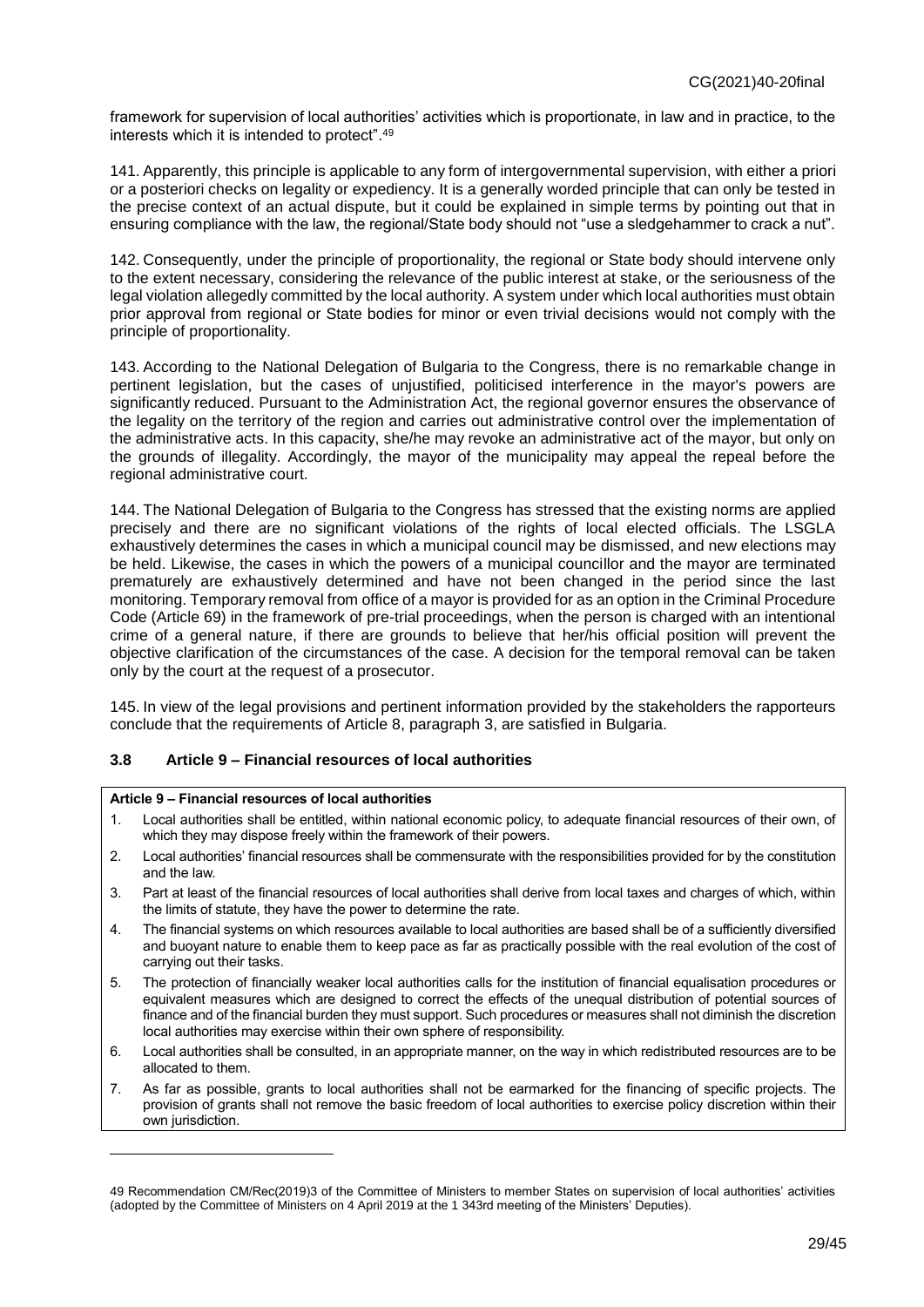#### 8. For the purpose of borrowing for capital investment, local authorities shall have access to the national capital market within the limits of the law.

#### 3.8.1 Article 9.1

146. This paragraph establishes two basic principles in the area of finance: first, local authorities should have their own financial resources; second, they should be free to decide how to spend those resources.

147. As far as the first dimension is concerned, local authorities should be "entitled" to their own resources. This is not just an expectation but a genuine "right" that is not absolute but has to be exercised "within national economic policy". The wording "adequate financial resources" incorporates the requirement to ensure proportionality between mandatory functions of local authorities and the funding available.

148. The second dimension is the freedom of local authorities to dispose of (at least) their "own resources" within the framework of their powers. Any limits and restrictions imposed by higher authorities on local authorities should be specified and justified and aim at ensuring macroeconomic stability and sound financial management. 50

149. Regarding the financial base of local self-government, the Constitution of Bulgaria makes the following statements:

- Article 140. A municipality shall be entitled to own municipal property, which it shall use in the interests of the territorial community.

- Art. 141icle (1) A municipality shall have its own budget.

(2) A municipality's permanent sources of revenue shall be established by law.

(3) The municipal council shall determine the size of local taxes under conditions, by a procedure and within the frames, established by law.

(4) The municipal council shall determine the size of local charges by a procedure, established by law. (5) The State shall ensure the normal work of the municipalities through budget appropriations and other means.

150. Paragraph 5 of Article 141 of the constitution introduces the obligation of the State to "ensure the normal work of the municipalities" without defining what is understood as "normal work" and whether it only includes the very basic municipal functions. In fact, local budgets are formed primarily from State transfers, whose share increased from 60% in 2010 to 64% in 2019. The lack of full powers of local authorities over the funds transferred from the budget for the State-delegated activities remains a tendency. Municipalities have full powers only over the general equalisation subsidy and partially over the targeted subsidy for capital expenditures. At the same time, the system for financing most of the State-delegated responsibilities through uniform expenditure standards currently applied, limits the powers of municipal councils to redistribute these resources according to local needs and priorities.

151. Since 2014, budgetary and fiscal rules in the Republic of Bulgaria have been consolidated in the PFA, which permanently regulates the procedure for preparing and adopting municipal budgets. The participation of the NAMRB as a representative of the municipalities in the budget procedure and in the negotiations on the State Budget Act for the upcoming year is also regulated in Article 77 of the PFA.

152. The deadlines for the preparation and submission of the draft State Budget Act to the National Assembly are clearly defined (to be submitted by 30 October). The amounts of all subsidies for municipalities and the applicable specific rules and conditions valid for the respective year are also determined by the State Budget Act of the Republic of Bulgaria. During the consultation procedure, the Ministry of Finance informed the Congress delegation that the State Budget of the Republic of Bulgaria Act provides information for the amount of each subsidy for a given municipality and for the relative part of general subsidy for each group of delegated activities (function), ex. art. 50 and 51 of 2021 SBRBA and that it issues guidelines for drawing up and execution of the municipal budgets and detailed information for the in-kind and value indicators used in the calculation of the subsidies for each municipality. The municipalities can independently adopt their budgets, while the PFA sets only the deadline for this (the

<sup>50</sup> A contemporary commentary by the Congress on the explanatory report to the European Charter of Local Self-Government, adopted by the Statutory Forum on 7 December 2020, [https://rm.coe.int/contemporary-commentary-by-the-congress-on-the](https://rm.coe.int/contemporary-commentary-by-the-congress-on-the-explanatory-report-to-t/1680a06149)[explanatory-report-to-t/1680a06149.](https://rm.coe.int/contemporary-commentary-by-the-congress-on-the-explanatory-report-to-t/1680a06149)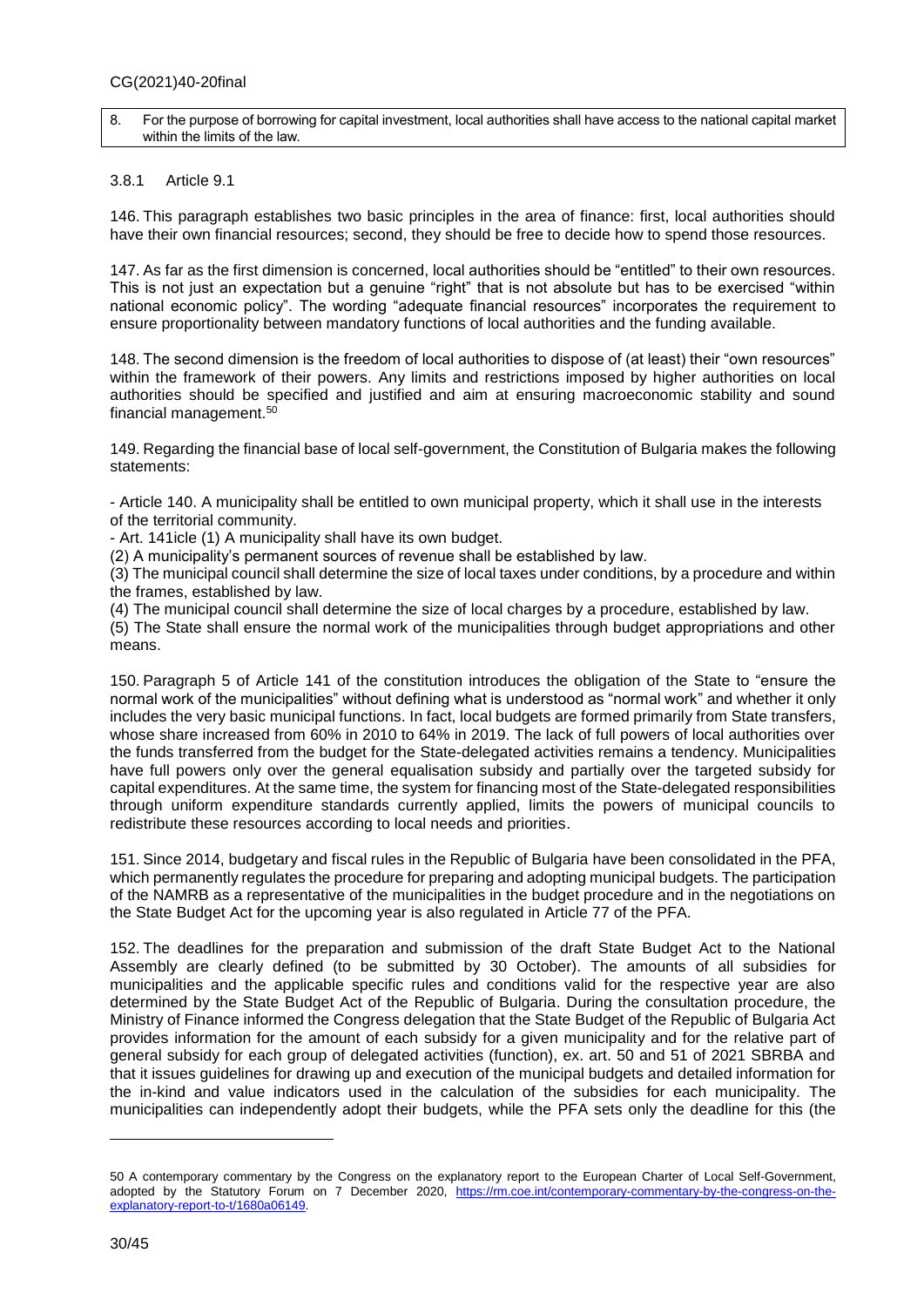mayor submits the draft budget to the municipal council within 20 working days of the promulgation of the State Budget Act for the respective year, and the municipal council adopts it within 15 working days of its submission). However, the rapporteurs heard from the representatives of local authorities they met remotely that the municipalities lack clarity about the specific figures set in the State budget and cannot plan their expenditures in the relevant areas precisely enough as municipal budgets are mainly formed by State subsidies (64% on average).

153. The challenges related to the insufficient financial autonomy of municipalities influence not only their economic performance and competitiveness, but also a number of subsectors, notably education, human resources development and the provision of quality healthcare and social services. Many other political implications are related to the taxation policy, effective functioning of institutions, administrative capacity, and good governance at local level.

154. With the adoption of the PFA, mandatory fiscal rules and indicators were introduced that the mayor and the municipal council must comply with when elaborating, adopting, and implementing the municipal budget. At the planning stage, the average growth rate of expenditures for local activities in the municipal budget for the projected medium-term period is monitored not to exceed the average growth rate of reported expenditures for local activities for the last four years.

155. With the decision of the municipal council for adoption of the budget the following fiscal restrictions are also observed and approved:

- a maximum level for new liabilities for expenditures that can be accumulated during the year under the municipal budget - liabilities for expenditures at the end of the year may not exceed 15%of the average annual amount of reported expenditures for the last four years;
- a maximum amount of commitments for expenditures that can be made during the year within the municipal budget – the commitments for expenditures available at the end of the year may not exceed 50% of the average annual amount of reported expenditures for the last four years (the restriction does not apply to commitments for expenditure financed by grants and donations); According to the Ministry of Finance, from 2019, the restriction does not apply to the contracts concluded in 2019 for services provided by the municipality under Art. 62 of the Local Taxes and Fees Act and at the expense of the transfers from the central budget under Art. 52, para. 1, item 1, letter "d" of the PFА;
- a limit for assuming new municipal debt and the maximum amount of the municipal debt and municipal guarantees as at the end of the budget year - the maximum annual amount of payments on municipal debt should not exceed 15% of the average annual own revenue and the general equalization subsidy for the last three years and the nominal value of the issued municipal guarantees may not exceed 5% of the total amount of revenues and the general equalization subsidy in the latest annual report on the municipal budget implementation.

In the implementation of the budget, the municipalities are obliged not to allow:

- incurring expenditures, accumulating new commitments for expenditures and/or undertaking commitments for expenditures, as well as starting programmes or projects that are not foreseen in the annual budget of the municipality;
- undertaking commitments for expenditures, if the municipality has not adjusted its indicators for undertaken commitments and liabilities for expenditures in accordance with the restrictions of the limitations of Article 94, paragraph 3, sub-paragraphs 1 and 2 of the PFA;
- accumulating new financial liabilities for capital expenditures and/or undertaking commitments for capital expenditures at the expense of revenues, if the revenues planned under the municipal budget are not fulfilled;
- increasing the overdue liabilities already available under the municipal budget at the end of the year compared to the reported overdue liabilities at the end of the previous year if the overdue liabilities available at the end of the previous year exceed 5% of the reported expenditures.

156. Bulgarian municipalities are extremely dependent on financial transfers from the State budget that also restrict their space of discretion. In addition, restrictive rules constrain the budgeting autonomy of local self-government. Therefore, the rapporteurs conclude that Bulgaria does not comply with the first paragraph of Article 9.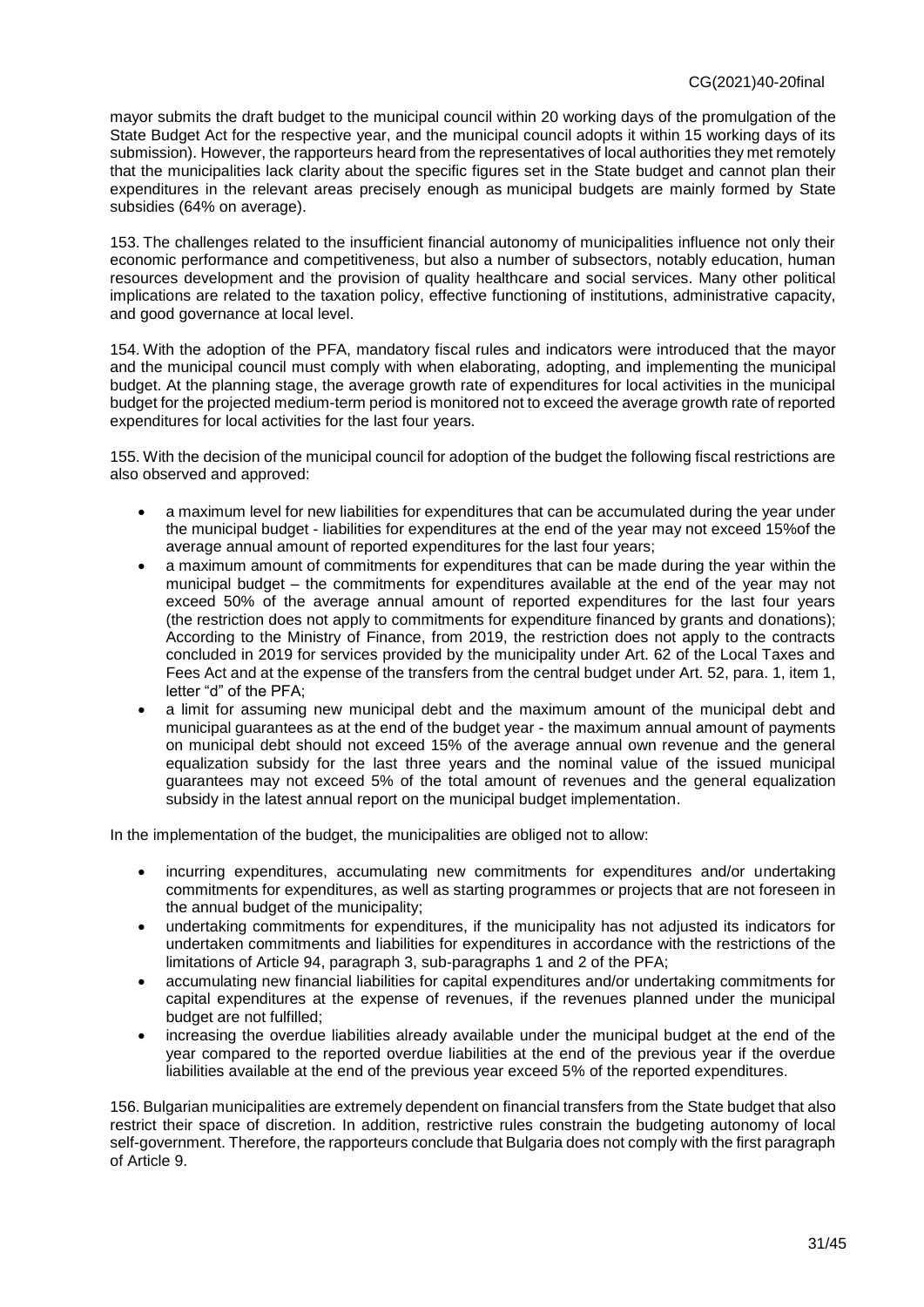#### 3.8.2 Article 9.2

157. This paragraph enshrines the so-called "principle of commensurability" of local authorities' financial resources. This means that the resources available to local authorities should be sufficient and commensurate with their functions and tasks. It does not mean that all these tasks should be financed with their own revenues. This paragraph states that the revenues and mandatory tasks of local authorities should be balanced to ensure that the financial resources available to those authorities are satisfactory in comparison to the tasks assigned to them by law. 51

158. The new PFA retained the provision from the repealed Municipal Budgets Act, according to which the State compensates for the reduction in revenues from local taxes and fees when it arises from the conduct of State policy. According to art.19 of PFA no statutory acts that entail an expenditure increase, a revenue reduction and/or expenditure/payment pledges after the adoption of the state budget act for the relevant year shall be stipulated to enter into force not before the date of their amendment or entry into force for the following budget year. Article 53, par. 1 of PFA states that delegated activities are financed with general subsidy for those activities. Art. 51, par. 2 and Art. 55a of PFA stipulates the changes in the amount of the fiscal relations between municipal budgets and the central budget, where this derives from law, restructuring of activities delegated by the State, or changes in economic and/or value indicators for financing the activities concerned under municipal budgets, or when implementing policy areas, projects, programmes, and procurement activities. The regulation determining the obligation of the State to provide full financial compensation in the following cases was not transferred to the new act:

- updating the salaries of the employees engaged in the State-delegated activities, financed through the municipalities;
- other cases established by law.

159. However, there is no guarantee in practice that the powers delegated by the State, which are not subject to funding through a subsidy, will be ensured additionally. For this reason, the practice of transferring unsecured powers to local authorities from the central government or the adoption of acts regulating the procedure for spending own funds of municipalities continues with different dynamics in different years of the past period.

160. Preparation of a mandatory impact assessment is envisaged in the Normative Acts Act, which examines the impact of the respective draft normative act on certain areas of public life. In the methodology for preparing this assessment, municipalities and local budgets are not explicitly mentioned as stakeholders.

161. The rapporteurs conclude that commensurate financial resources are not secured, while in practice the municipalities carry a heavy burden of tasks without sufficient resources. Therefore, Bulgaria does not comply with Article 9.2 of the Charter.

#### 3.8.3 Article 9.3

162. According to Article 141 of the Bulgarian Constitution, the municipal council shall determine the size of local taxes under conditions, by a procedure and within the frames, established by law (paragraph 3). The municipal council shall determine the size of local charges by a procedure, established by law (paragraph 4). Regarding local taxes, the legislation gives the municipal councils the power to determine their amounts, and the mayor and the administration the power to administer them. Municipal councils do not have the power to determine the type, basis, limits of rates and tax relief. Concerning the tourist tax, by law the municipalities are obliged to spend the revenues from this tax on certain activities and types of expenses.

163. In Decision No 4/2019 on Constitutional case No. 15/2018 the Constitutional Court notes that, as a rule, taxes are determined unilaterally by the State and only by law. The parliament cannot delegate this power to the executive branch. However, there is an exception to this rule in Article 141, paragraph 3, of the constitution, which states that municipal councils shall determine the amount of the local taxes under conditions, following a procedure and in the framework established by a law. Such an approach introduces a nuance of financial decentralisation in the legal framework of municipal public finances regarding the amount of local taxes but does not change the constitutional requirement for establishment of taxes by law.

<sup>51</sup> Ibid.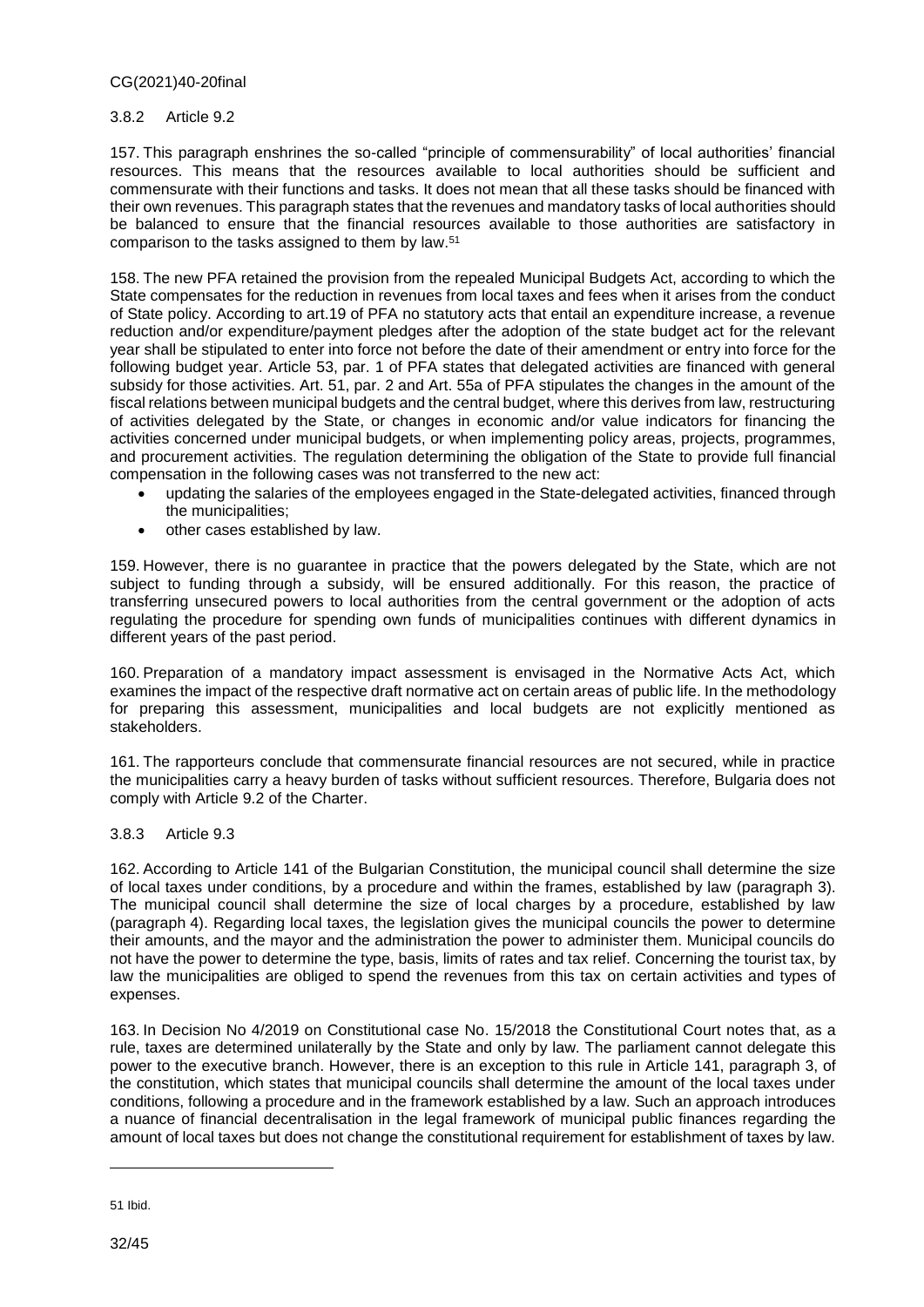164. In 2007, municipal councils were given the power to determine the size of local taxes and fees within a given range. This step was not sufficient and did not lead to a substantial change in the structure of municipal budgets, although several consequent measures have been taken to provide for the financial stability of municipalities. According to the Institute for Market Economics in Bulgaria, developments over the last decade – steps towards more tax powers for municipalities, an enhanced role for EU funds, State regional development programmеs and the municipal financial rehabilitation process, are key to understanding the attitude towards the financial situation of municipalities and the challenges that financial decentralisation is facing. Nevertheless, the results achieved have a limited effect both on the financial independence and sustainability of the municipal budget and on the possibilities for influence of the municipal budget on the local and regional development outside the State transfers and the European funds. The problem is persistent and is a source of policy inefficiency, while the implementation of an effective decentralisation model may improve resource allocation, foster market development, and, in turn, promote economic growth.

165. The average share of local taxes in the total own revenues of municipalities for the past 10-year period is 15%, with a clear trend of increasing tax revenues in each subsequent year with growth rates between 5 and 7%. There were considerable changes in the tax powers of the local government.

- The powers of the municipal revenue units have been expanded.
- Gradual changes in the system of local taxes were introduced:
	- a new local tax on taxi transport for passengers was introduced;
	- the tourist fee was transformed into a local tax;
	- at the end of 2018, the formula for determining the vehicle tax was substantially changed, introducing an environmental component;
	- in 2011, the last partial increase of the real estate tax assessments was made, according to the growth of the market prices reported by national statistics; the legal obligation for updating the tax assessments according to NSI market price data was dropped.

166. Central government officials have stressed that in recent years, thanks to macroeconomic situation in the country, more funds are allocated to municipalities through budget transfers from the State budget, and the State Budget Act for 2021 provides significant additional funds, including to overcome the effects of the COVID-19 pandemic locally. According to local self-government representatives, met by the rapporteurs, however, the Bulgarian local authorities do not have sufficient in quantity, sustainable and with potential for development own sources of income. In this regard, during the consultation procedure, the Ministry of Finance argued that local authorities do not take advantage of the legal opportunity to determine higher rates of local taxes than the limits set out in the Local Taxes and Fees Act pointing that 73% of municipalities have adopted a rate below the average limits set by the Local Taxes and Fees Act as regards the real estate tax for 2020, and 265 municipalities have adopted a rate below the average limits allowed by law as regards the vehicle tax for the most popular cars for 2020 with almost half of them having adopted the minimum statutory rate. The rapporteurs are of the opinion that the difference of views on this point highlights the need to restructure the tax system in favour of local taxes related to economic activity.

167. The conclusion is that the part of municipal resources deriving from local taxes and charges remains extremely low, while the limits of tax rates are defined by central legislation. Therefore, Bulgaria only partially complies with Article 9.3 of the Charter.

#### 3.8.4 Article 9.4

168. This paragraph refers to two important features of the financial systems on which local authorities' resources are based: they must be diversified, and they must be "buoyant". At first, the diversification of income sources is crucial if local authorities are to maintain their autonomy during fluctuation in economic cycles. Consequently, local authorities' finances should not be based solely on taxes or transfers and should be bolstered by all possible sources of local income: transfers, local taxes, charges, fees, profits under private law, interest on bank accounts and deposits, penalties and fines, sales of property or goods and services offered to the private sector, and so forth.

169. The second aspect mentioned in this paragraph is that the systems of local finance should be "buoyant". This means that they should allow local finances to rise to meet the costs of the delivery of services, that is to say local finances should be able to adapt to new circumstances, needs and macroeconomic scenarios and be sufficient to cover service delivery. Therefore, transfers from regional or national bodies should be updated and possibly increased over the years to take account of price increases,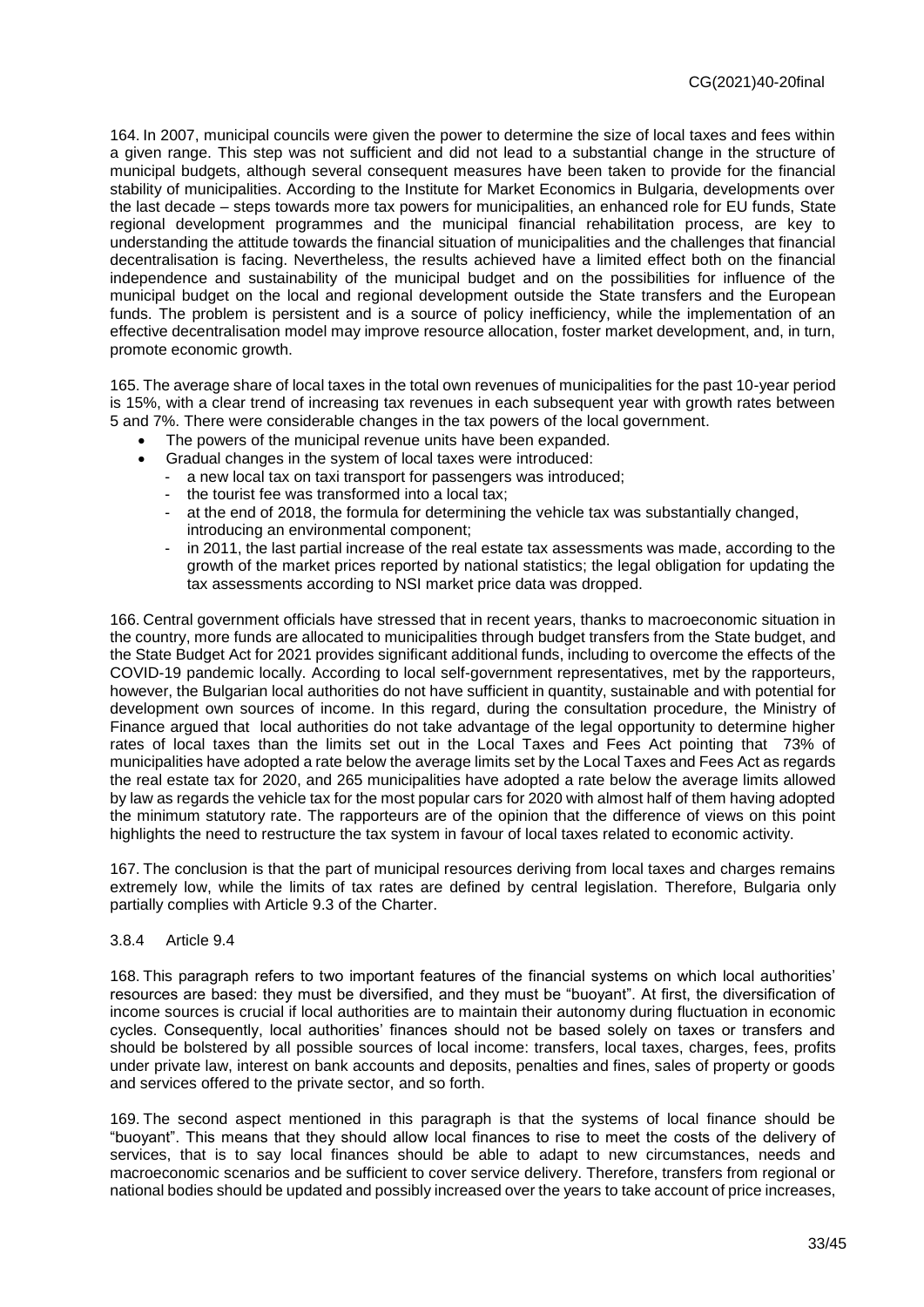or factors involved in the delivery of services. And local authorities should also be allowed to increase their tax rates where such a decision is necessary owing to inflation. Accordingly, any delegation of tasks that does not indicate the source of funding to meet the cost of the new responsibility is not compatible with the principle of buoyancy. 52

170. According to the NAMRB, periodic changes are made in the formulas and mechanisms for distribution of State transfers. Since 2016, the investment transfers from the State to the municipalities have been consolidated in one general target subsidy for capital expenditures. The target transfer for construction and general renovation of municipal roads existing until 2015 is included in the capital subsidy. Its distribution to the municipalities is determined by a formula, according to the annual State Budget Act. Finally, it is not the enlargement of the tax base, but measures for enhancing the collection and broader powers of local revenue authorities which remain the main driver behind the increase in own revenue.

171. In view of this situation the NAMRB has proposed the following measures:

- reorganisation/restructuring of the tax system to strengthen the role and diversify local taxes, which would also mean transforming some of the national taxes (PIT, VAT, fuel excise rates, and so forth) into local taxes, more related to the dynamics of economic development;
- updating the real estate tax assessments in view of the real market conditions, and creating a mechanism for periodic automatic updates;
- a fair approach to real estate ownership taxation (including agricultural land and forests);
- creation of legal guarantees against the transfer of financially unsecured responsibilities to the municipalities;
- a legally established mechanism for determining the total amount of the capital subsidy, and the creation of a methodology for assessment of municipal road maintenance needs;
- optimisation of the criteria for access of municipalities to the general equalisation subsidy (GES).

172. According to the analysis of local government finance already made in this report, local government finance seems to reach an acceptable level of diversification, but the system of local finance cannot be characterised as buoyant, especially concerning the revenue that should cover the costs of additional tasks that were delegated to local authorities (see comments in paragraph 2). Therefore, the rapporteurs conclude that Bulgaria partially complies with Article 9, paragraph 4.

#### 3.8.5 Article 9.5

173. This provision addresses the question of the financial situation of municipalities that are financially disadvantaged due to their location in economically or geographically weak areas (transition, mountain or island regions), or simply because they are too small to obtain the amount of resources needed to perform their tasks.

174. Article 9.5 introduces a rule for the protection of financially weaker local authorities. The Charter refers to financial equalisation as the conventional method of assistance for weaker local authorities, as this is a well-known redistribution mechanism in the context of fiscal federalism. According to the OECD, "fiscal equalisation is a transfer of fiscal resources across jurisdictions with the aim of offsetting differences in revenue raising capacity or public service cost."<sup>53</sup>

175. In Bulgaria, the financial equalisation of municipalities is implemented through a GES mechanism. The GES is intended to ensure a minimum level of local services provision in the municipalities, and its total amount may not be less than 10% of the statement of own revenues of all municipalities in the last annual report. This subsidy should reduce financial inequalities between municipalities and for this reason according to the legislation the criteria for its distribution by municipalities are determined jointly by the Minister for Finance and the NAMRB. These criteria should consider differences caused by objective factors beyond the control of local authorities, to maintain the incentive of municipalities to increase collection and cost-effectiveness.

<sup>52</sup> A contemporary commentary by the Congress on the explanatory report to the European Charter of Local Self-Government, adopted by the Statutory Forum on 7 December 2020, https://m.coe.int/contemporary-commentary-by-the-congress-on-the[explanatory-report-to-t/1680a06149.](https://rm.coe.int/contemporary-commentary-by-the-congress-on-the-explanatory-report-to-t/1680a06149)

<sup>53</sup> OECD Network on Fiscal Relations Across Levels of Government: Fiscal Equalisation in OECD countries, 2007.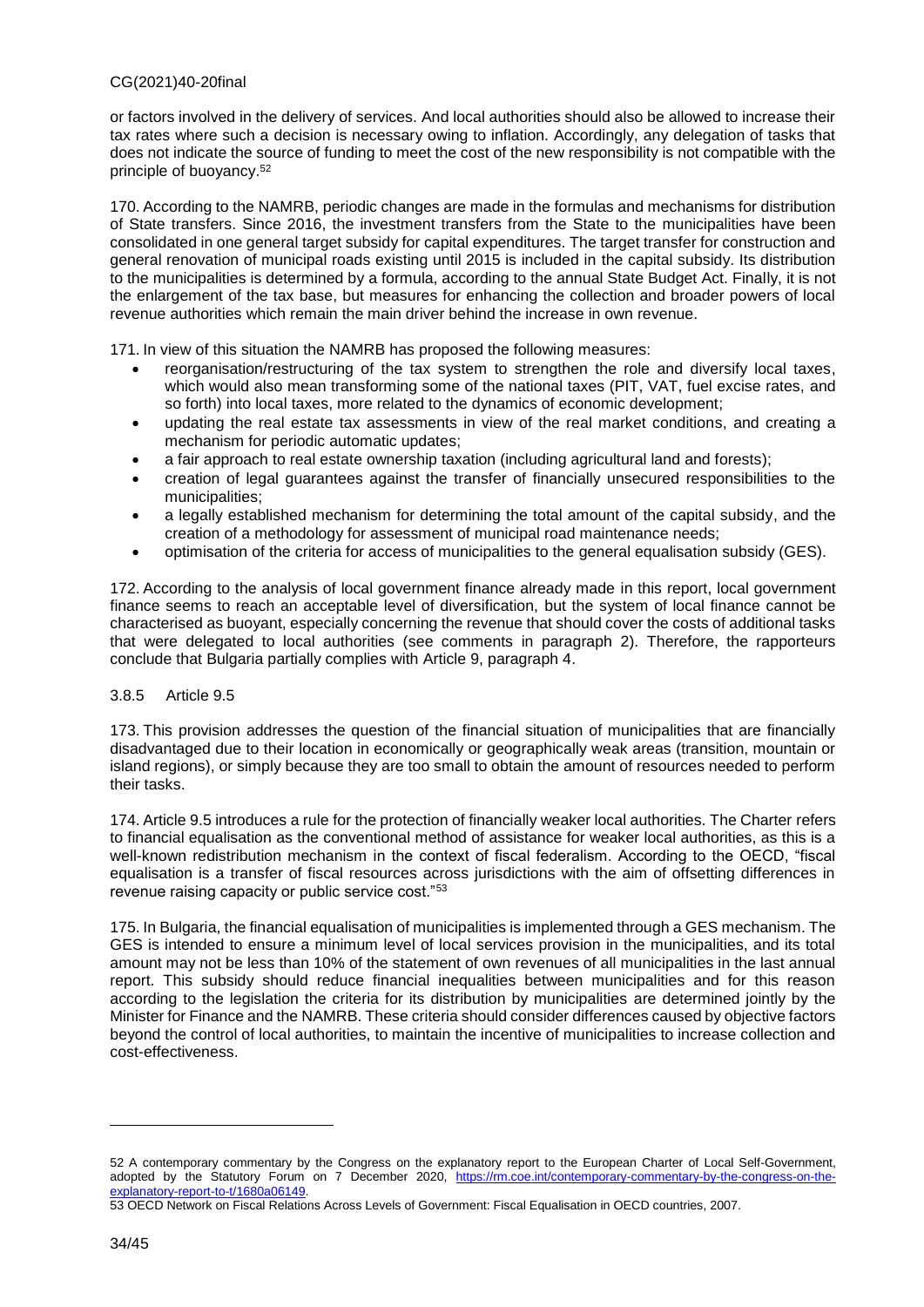176. The GES applied from 2008 to 2018, including its formula for allocation, was complex and further aggravated by the application of various correction coefficients and components that were not updated in a timely manner. The mechanism equalised in terms of expenditure and revenue capacity with full or limited access of different groups of municipalities. For this reason, there was a tendency to increase the number of municipalities without or with a minimal increase in the subsidy, mainly small and poor municipalities, and the growth was only in 16 to 20 municipalities in a good financial condition. During the consultation procedure, the Ministry of Finance pointed out that the 2019 budget has changed the mechanism for distribution of the general equalization subsidy, placing the focus on its main purpose – provision of a comparable level of fiscal opportunities for municipalities and reduction of the imbalances among them.

177. As of 2019, the GES allocation mechanism has changed significantly. A mandatory condition for access to it has been introduced, namely municipalities whose permanent tax revenues per capita are lower than 120% of the level for the country per capita have the right to participate in the distribution of this subsidy. For this reason, 18 municipalities no longer receive such a subsidy.

178. The new equalisation mechanism consists of five components.

- The first and second component equalise on the basis of tax revenue (73.1% share of the allocated amount) and expenditure capacity (20.2% share).
- The third component is for municipalities with very low revenue capacity (3.8% share of the amount).
- The fourth component does not allow a decrease compared to the previous year (2.7% of the total amount). 54
- The fifth component is to stimulate the municipalities in terms of tax effort above the national average (0.2% of the total amount).

Due to the impact of the crisis caused by Covid-19, additional transfers were introduced in 2021 for other targeted expenditures for some municipalities without access to the GES.

179. A consolidated and independent evaluation of this new equalisation system would be necessary in order to assess the efficiency of equalisation procedures and the fulfilment of relevant Charter requirements. Based on the legislation and information provided by their Bulgarian interlocutors, the rapporteurs share the opinion that Bulgaria complies with Article 9.5.

#### 3.8.6 Article 9.6

 $\overline{a}$ 

180. This paragraph refers to a general principle of consultation, as enshrined at Article 4.6. In this case, consultation is required on the way in which redistributed resources are to be allocated to local authorities by other levels of government. No distinction is made between equalisation funds or other grants, or between general and earmarked grants. The legal form of the allocation decision is not specified. It may be an act of parliament, a decree, a ministerial order or a decision by another body belonging to a higher level of government (that is a regional or provincial assembly or executive committee).

181. The usual bodies covered by this consultation requirement are the State or regional authorities in countries where local authority finances partly or totally depend on the regions. The method of allocating redistributed resources includes temporal aspects (for instance, the timing of financial transfers) and substantive aspects such as the different types and degrees of importance of criteria for such allocations. Therefore, this consultation is not merely a compulsory procedure that has to take place in a timely manner before a final decision is made. It must also cover the manner in which a decision is made and the criteria for doing so, not only the decision itself.<sup>55</sup>

182. On issues that directly concern the municipalities, the following statutory consultation mechanisms apply.

• The PFA stipulates the mandatory participation of the NAMRB in consultations on the budgetary procedure. The association has the right to make proposals for the total amount of the main budgetary relations of the municipal budgets with the central budget and other proposals on the draft State budget for the respective year in its part for the municipalities and submit them to the Ministry of Finance. Prior to the submission of the State Budget Act for the next year to the parliament, the

<sup>54</sup> Over the years, the amount of GES also included compensations for local taxes revoked (seized) by the State and for this reason there is a large group of municipalities that should be compensated.

<sup>55</sup> A contemporary commentary by the Congress on the explanatory report to the European Charter of Local Self-Government, adopted by the Statutory Forum on 7 December 2020, https://m.coe.int/contemporary-commentary-by-the-congress-on-the[explanatory-report-to-t/1680a06149.](https://rm.coe.int/contemporary-commentary-by-the-congress-on-the-explanatory-report-to-t/1680a06149)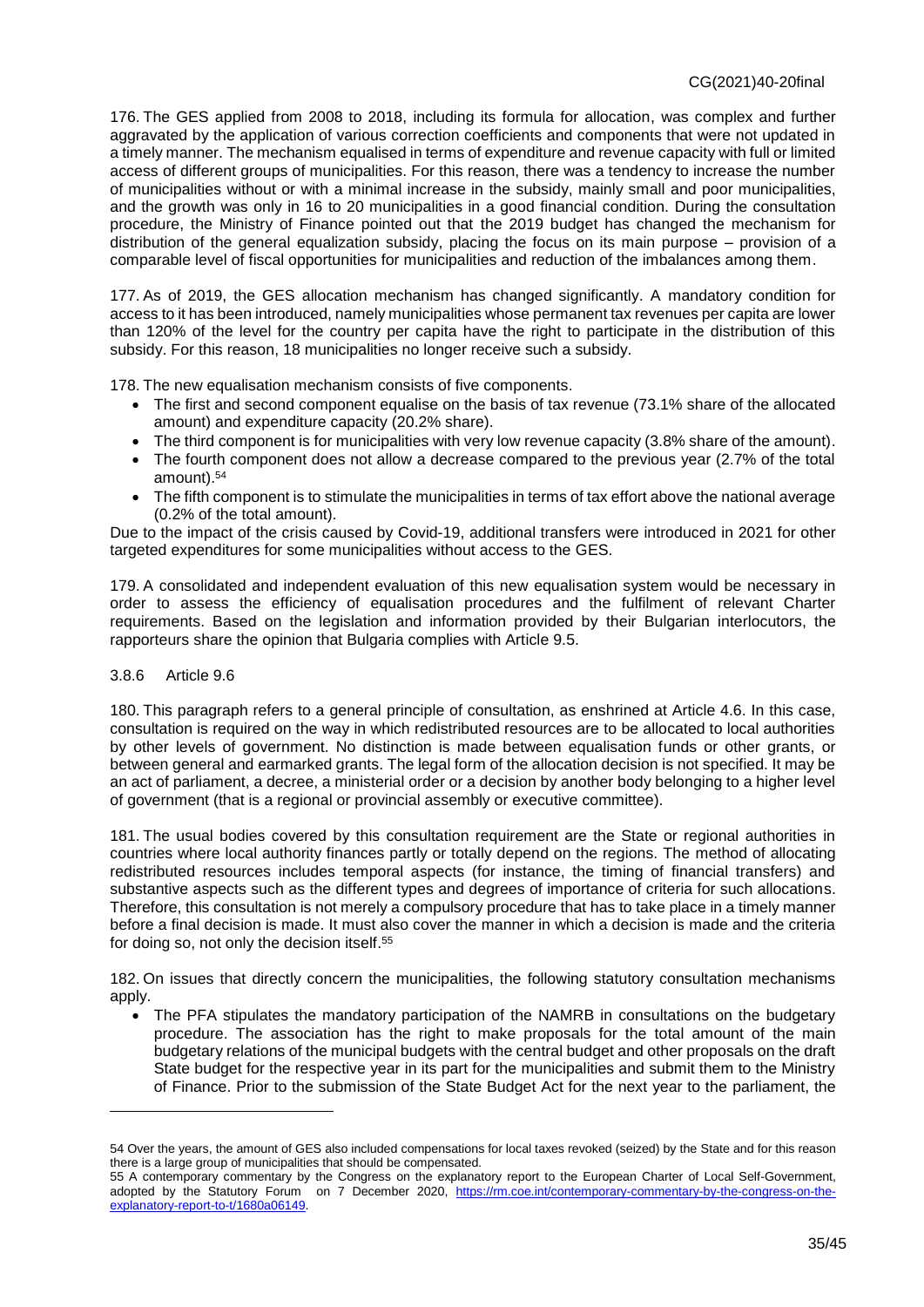NAMRB and the Ministry of Finance sign a protocol for the consultations held, including the proposals made and reflected in the budget. This protocol is part of the package of documents to be submitted to the National Assembly, together with the draft act on the State budget for the following year.

- According to Article 54 of the PFA, the total balancing subsidy for local activities shall be intended to ensure a minimum level of local services in municipalities. The mechanism for distributing the total balancing subsidy per municipality shall be set out in the State Budget Act for the relevant year and the design of this mechanism shall be agreed upon by the NAMRB.
- According to Article 55 of the PFA, the amount of the targeted capital expenditure subsidy and the mechanism for distributing it per municipality is set out in the State Budget Act for the relevant year. The design of the relevant mechanism "shall be agreed upon by the NAMRB".
- According to Article 71 of the PFA, within the budget procedure, the Council of Ministers shall, upon the proposal of the Minister for Finance, adopt standards for activities delegated by the State involving in-kind and value indicators. These standards shall be used to determine the total amount of resources for financing activities delegated by the State and for their allocation per budget authorised by delegation. The standards for activities delegated by the State shall be developed jointly by the minister concerned, the NAMRB and the Minister for Finance.

183. The rapporteurs got the impression that mechanisms for timely and substantial consultation of financial matters under the participation of local government associations are available in Bulgaria. They conclude that Bulgaria complies with the requirements of Article 9, paragraph 6, of the Charter.

#### 3.8.7 Article 9.7

184. This paragraph is concerned with grants to local authorities from higher levels of government. Grants are a key tool for intergovernmental financial assistance. Local authorities receive centrally allocated grants for specific projects as well as general grants (transfers). The allocation of specific grants should be based on objective, transparent criteria justified by spending needs, and criteria for the allocation of general grants should be specified by law to enable local authorities to know in advance how much they are to receive in transfers.<sup>56</sup>

185. Article 52 of the PFA states the following.

(1) The fiscal relations between the municipal budget and the State budget shall encompass:

- 1. transfers for:
	- (a) global subsidy for financing activities delegated by the State;

(b) local activities: a total balancing subsidy and for winter maintenance and snow removal of municipal roads;

- (c) targeted capital expenditure subsidy;
- (d) other target costs, including target costs for local activities;
- (e) financial compensation by the State;
- 2. temporary interest-free loans.

(2) The municipal budget shall also encompass fiscal relations with other budgets and accounts for European Union funds.

186. Moreover, Article 53 of the PFA states the following.

(1) The State shall fund public activities delegated to municipalities with a total subsidy for these activities at the expense of the central budget, as well as at the expense of the budget authorisers, by delegation under the State budget, who implement the relevant policy areas.

187. According to data provided by the NAMRB, municipal revenue in Bulgaria (7 billion euros in 2019) comprises the following:

 $\bullet$  own revenues – a share of 34%: -local taxes 43%, -local fees 35%, -revenues from property and other revenues 22%;

56 Ibid.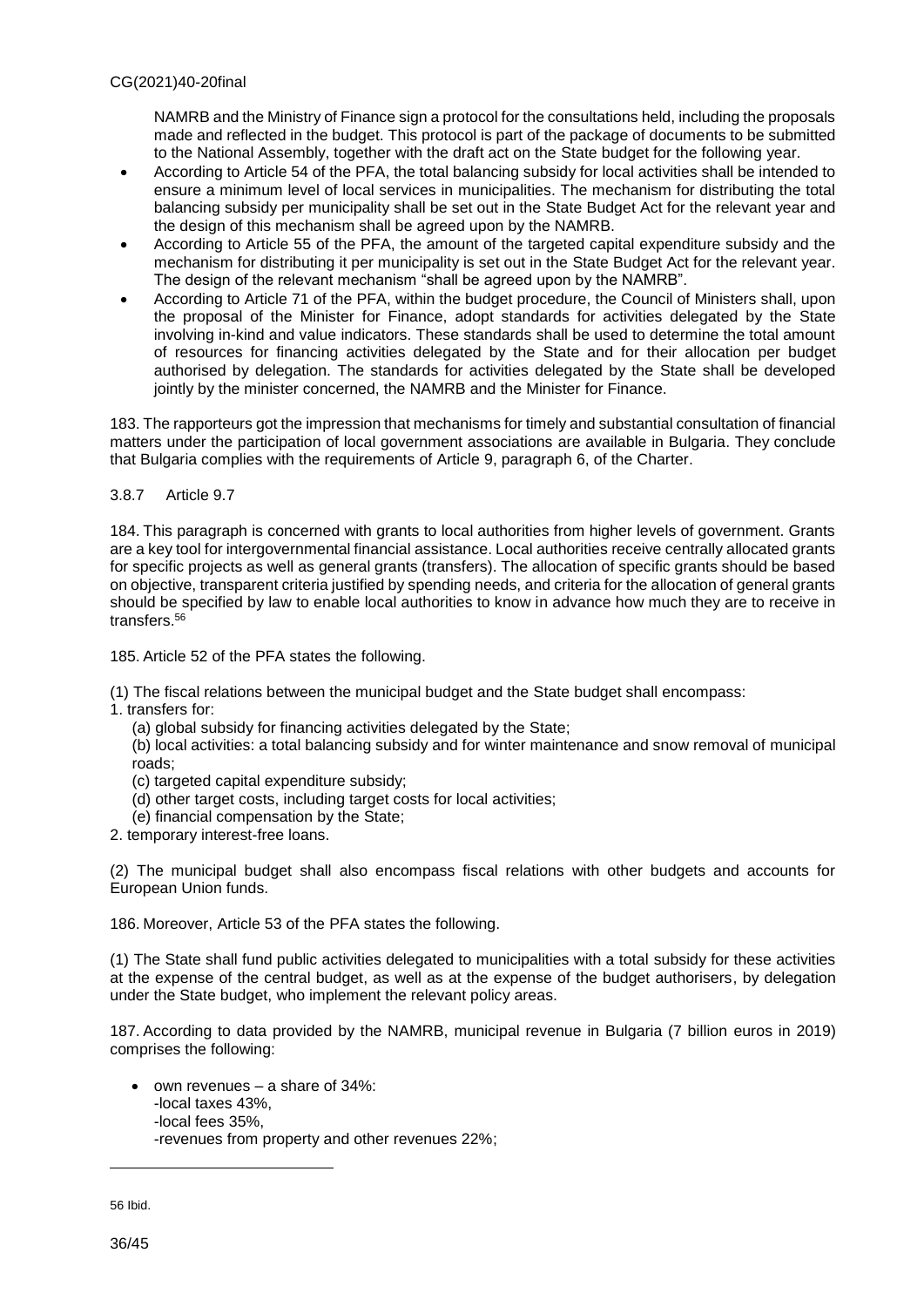State transfers – a share of 64%: -State-delegated activities 75%, -GES 8%, -capital expenses 4%, -targeted transfers and other compensations 11%, -other transfers 4%.

188. As previously mentioned, municipalities barely have any space of discretion on spending priorities when the relevant activities are financed through State transfers. The share of State transfers is close to 70% of municipal revenue and this system of municipal finance removes, in most cases, the freedom of local authorities to exercise policy discretion. Therefore, the rapporteurs conclude that Bulgaria does not comply with Article 9.7 of the Charter.

#### 3.8.8 Article 9.8

189. Access to national capital markets is important for local authorities to finance investment projects necessary for the further development of the local area because in many cases the amount of their own "ordinary" resources is not enough. The law may establish requirements, procedures, criteria, limits, or ceilings concerning local authorities' financial activities but in any event those standards should not deter them from borrowing on the national capital market or make it extremely difficult in practice.

190. According to Article 21, paragraph 10 of the LSGLA, the municipal council "shall pass resolutions on contracting of bank loans, on extending of interest-free loans, as well as resolutions on incurring of municipal debt through conclusion of loan contracts or issuance of municipal securities and on issuing of municipal guarantees under terms and according to a procedure established by statute". Access to the national capital market is free and the terms and procedure for assuming municipal debt are set out in a special law – the Municipal Debt Act. Article 35 of the PFA stipulates that the Minister of Finance determines the procedure, manner and time limits for the provision of information by municipalities about their debt position and debt movement, the assets owned by them in the form of debt instruments, their intentions to assume debt, as well as the intention of municipalities to issue guarantees.

191. These provisions are in accordance with the Charter which refers to "access" to the national capital market within the limits of the law. Therefore, the rapporteurs conclude that Bulgaria complies with Article 9, paragraph 8, of the Charter.

#### <span id="page-36-0"></span>**3.9 Article 10 – Local authorities' right to associate**

#### **Article 10 – Local authorities' right to associate**

- 1. Local authorities shall be entitled, in exercising their powers, to co-operate and, within the framework of the law, to form consortia with other local authorities in order to carry out tasks of common interest.
- 2. The entitlement of local authorities to belong to an association for the protection and promotion of their common interests and to belong to an international association of local authorities shall be recognised in each State.
- 3. Local authorities shall be entitled, under such conditions as may be provided for by the law, to co-operate with their counterparts in other States.

#### 3.9.1 Article 10.1

192. Under Article 10.1 of the Charter, local authorities have a general right to co-operate with one another to deliver local services or discharge their responsibilities. Inter-municipal co-operation (or co-operation at other levels of local government) is a fundamental tool for local authorities in terms of delivering services, since many of them are too small or too weak (financially speaking) to deliver all the services they are supposed to or to carry out any meaningful local strategy or policy.<sup>57</sup>

193. In 2017, a significant change was made in Chapter 8 of the LSGLA (Articles 59-61), setting the framework for inter-municipal co-operation.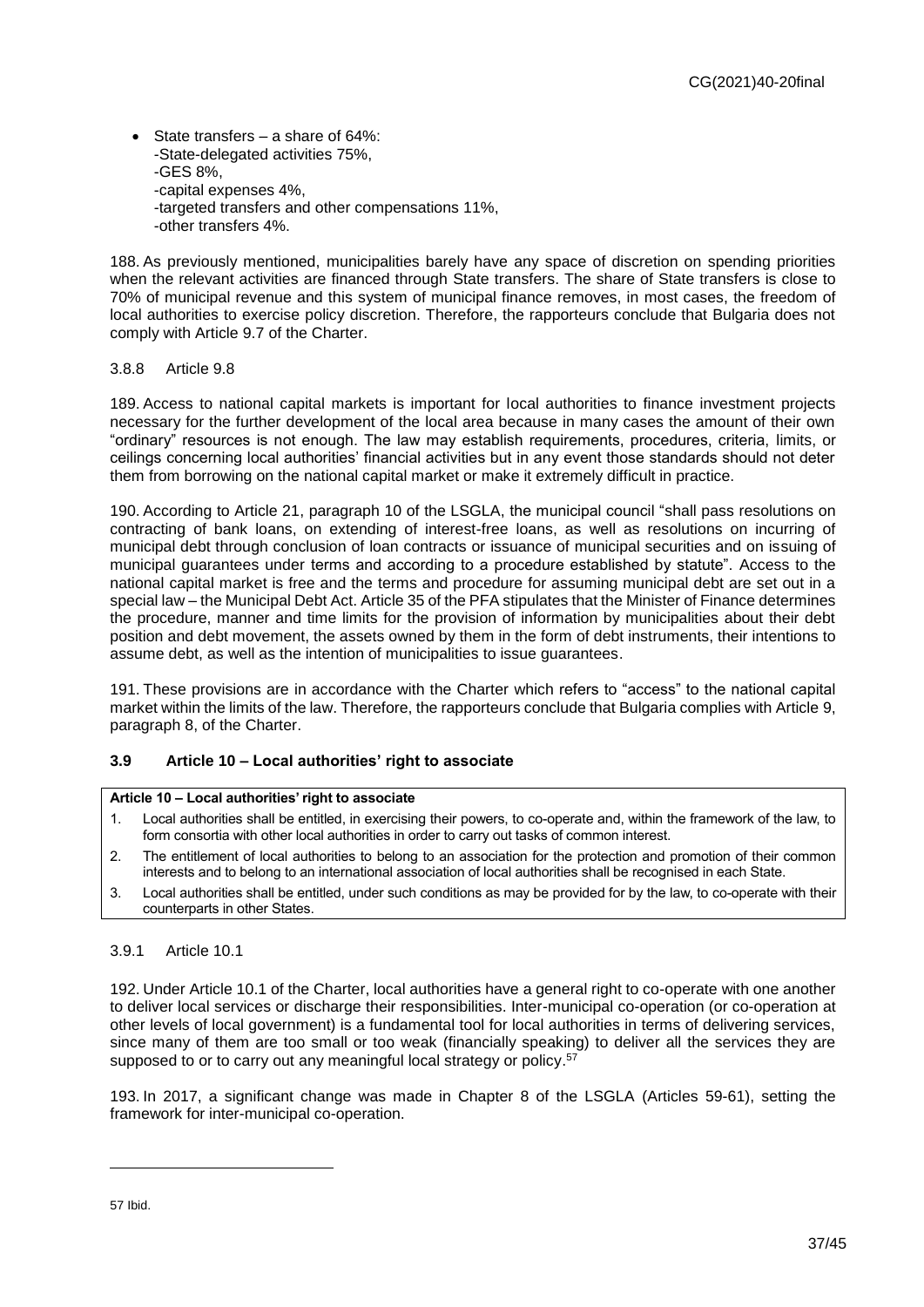- The goals of the inter-municipal co-operation were defined: improving the quality of services provided; optimisation of service costs (economies of scale); optimisation of internal administrative processes and savings; implementation of projects at inter-municipal and regional level.
- The form of co-operation was regulated: concluding an agreement. Through the agreement a joint legal entity for commercial or non-profit purposes can also be established.
- The decision for co-operation is made by the municipal council with a two-thirds majority of the total number of councillors.

194. The Social Services Act also defines forms of such co-operation in the provision of certain services of a residential type for users in the respective region. Moreover, the potential of inter-municipal co-operation is expected to expand with the active implementation of the amendments to the Regional Development Act and the implementation of the integrated concepts for territorial development.

195. Mandatory inter-municipal co-operation is regulated by the specialised legislation in some sectoral policies, for example, the municipalities joined the water supply and sewerage associations at regional level (according to the Water Act), established regional associations for landfill management (according to the Waste Management Act). In a number of cases, municipalities associate for the implementation of projects with European funding, for example, for the construction of water supply and sewerage infrastructure on the so-called water cycles, as well as for the purchase of trolleybuses, electric buses and others.

196. The rapporteurs conclude that Bulgaria complies with Article 10, paragraph 1.

#### 3.9.2 Article 10.2

197. In this paragraph the Charter sets out the right of local authorities to belong to: (a) a national association for the protection and promotion of their common interests; and (b) an international association of local authorities. At this point, the Charter is unusually categorical: that right "shall be recognised in each State". This is the only provision in the Charter where this wording is used, which reinforces the directly enforceable nature of the paragraph.

198. The National Association of Municipalities in the Republic of Bulgaria (NAMRB) was established on 11 December 1996 by one third of all Bulgarian municipalities. By the middle of 1997, the number of municipalities-members reached two thirds, which entitles the association to be a legitimate representative of the local government and to represent and defend its interests. Since 1999, 264 municipalities have been members of the NAMRB, and the newest Bulgarian municipality, Sarnitsa, became a member of the NAMRB in 2015. The association is a legal non-profit entity created under Article 9 of the Law on Local Government and Local Administration and under the Non-Profit Legal Entities Act. It operates on a voluntary principle and on principles of equality of its members.

199. The rapporteurs conclude that Bulgaria complies with Article 10, paragraph 2.

#### 3.9.3 Article 10.3

200. This paragraph reiterates the right of local authorities to co-operate, but it does so with a specific dimension: local authorities in one country are entitled to co-operate with local authorities in another country, so this paragraph sets out the right to engage in transnational, or transfrontier, co-operation, which is another form of inter-local co-operation. 58

201. Bulgarian municipalities co-operate with their partners from EU member States through the crossborder co-operation programmes Interreg VA, with municipalities from Romania and Greece. Under the cross-border co-operation programmes, funded by the European Instrument for Pre-Accession Assistance Interreg-IPA, Bulgarian municipalities are implementing joint projects with municipalities from Serbia, North Macedonia, and Turkey. Joint municipal projects are implemented with funding from other European programmes– Danube, Balkans-Mediterranean Sea, and others.

202. The rapporteurs conclude that Bulgaria complies with Article 10, paragraph 3.

<sup>58</sup> Ibid.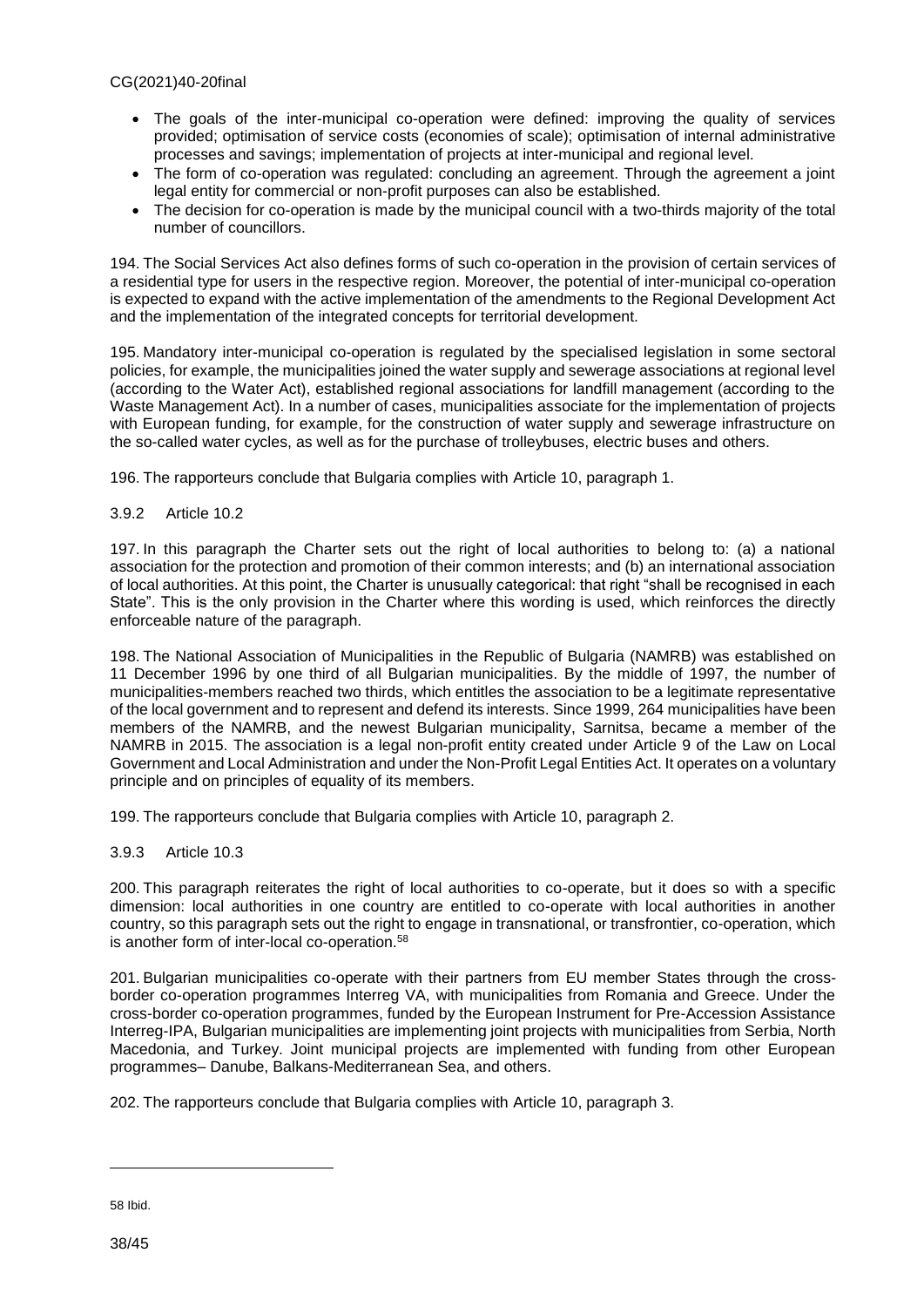### <span id="page-38-0"></span>**3.10 Article 11 – Legal protection of local self-government**

#### **Article 11 – Legal protection of local self-government**

Local authorities shall have the right of recourse to a judicial remedy in order to secure free exercise of their powers and respect for such principles of local self-government as are enshrined in the constitution or domestic legislation.

203. This article stresses the requirement that local authorities should have the right to invoke and to defend in the courts the principles of local self-government, especially in the context of lawsuits in which their rights and powers are challenged or curtailed, or when those rights are endangered by the higher (central or regional) levels of government. "Recourse to a judicial remedy" means access by a local authority to either a properly constituted court of law or an equivalent, independent, statutory body.

204. According to Article 145 of the constitution, "a municipal council shall be free to challenge before a court any act which infringes its rights". Since the Charter was ratified by law by the Bulgarian Parliament in 1995, it became part of the domestic legislation of the State. In this sense, any administrative act, as well as normative acts of a lower rank, can be challenged before an administrative court on the grounds of contradiction with the Charter. In addition, according to the Constitutional Court Act, it is in the competences of the Constitutional Court to rule on disputes over jurisdiction between local self-government bodies and central executive bodies. The Constitutional Court also rules on the conformity of laws with norms of international law and with international treaties to which Bulgaria is a party. It is worth mentioning that the question of the constitutionality of a law that violates the constitutional status of local self-government can be brought before ordinary judges (Supreme Court of Cassation or Supreme Administrative Court). If they consider the question important, they will suspend the procedure and apply to the Constitutional Court.

205. With the adoption of the Management of European Structural and Investment Funds Act (MESIFA), in 2016, an important possibility was given to challenge in court the imposition of financial corrections in the implementation of grant agreements for realising projects with European funding. The concept of "administrative contract" was introduced, though which grants for each European project are provided. Through its regulation also in the Administrative Procedure Code (APC) it became possible to appeal against decisions of the managing body for imposing a financial correction, in a similar way to appeals of other administrative acts. Municipalities use this opportunity for judicial protection in case of insufficiently substantiated decisions of the central administration.

206. Taking into consideration the legal framework and the practice that came to their knowledge, the rapporteurs concluded that Bulgaria complies with Article 11 of the Charter. However, they would strongly encourage the Bulgarian authorities to introduce the possibility of lodging a constitutional appeal for local authorities that would not be restricted only to jurisdiction disputes. This possibility would decisively strengthen the judicial protection offered to the institution of local self-government.

## <span id="page-38-1"></span>**4. OTHER MATTERS RELATED TO THE FUNCTIONING OF LOCAL SELF-GOVERNMENT**

#### <span id="page-38-2"></span>**4.1 Challenges faced by local authorities in their management of the Covid-19 pandemic and lessons learned from the health crisis**

207. According to the NAMRB, the powers of the municipalities were not limited or revoked during the state of emergency and the subsequently introduced extraordinary epidemic situation. The legislator determined two possibilities for the municipal councils to use at their discretion. One is related to the reduction of the rents of municipal property, and the other to a one-off reduction of the due municipal waste fee during the state of emergency and extraordinary epidemic situation. Regarding the measure envisaged by the State to support taxi operators who will pay a local tax for taxi transport of passengers as a reduced amount in 2021, financial compensation is provided by the State.

208. In Bulgaria, municipalities do not have the powers to independently introduce restrictive measures on their territory, but the orders of the Ministry of Health provide for the possibility of mayors to regulate at the local level the implementation of anti-epidemic measures introduced at the national level. During the pandemic, the currently operational Crisis Headquarters which are chaired by the mayors were convened. They also included representatives of all institutions with responsibilities and powers on the territory of the municipality. This ensures, according to local interlocutors, good co-ordination between the responsible State institutions and the local government in the implementation of anti-epidemic measures.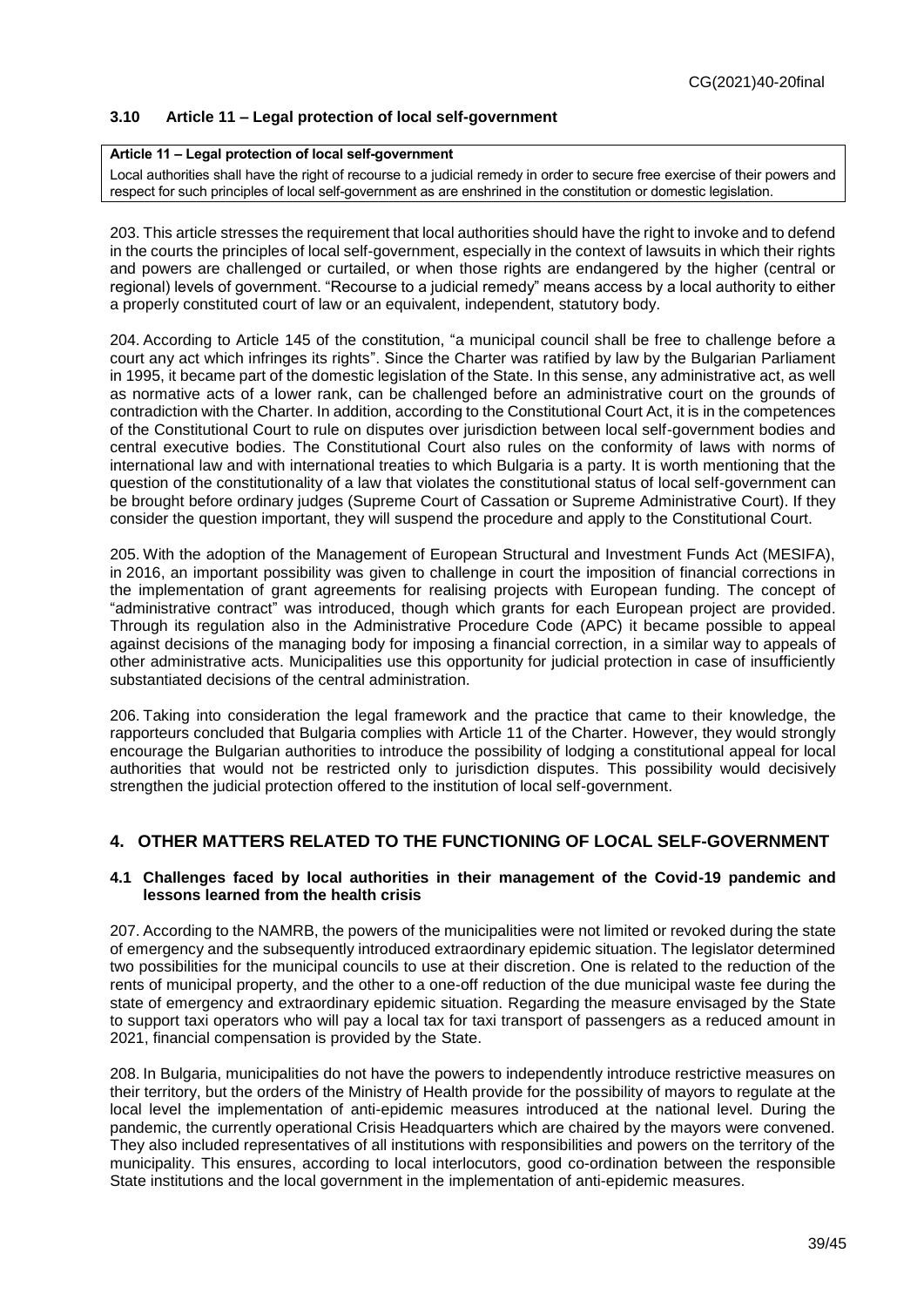209. According to the NAMRB, the dialogue between local authorities and central government during the crisis is systematic, active, and effective, despite the need for technological time to accept the proposals of municipalities on specific issues. Anticipating the problems of municipalities and putting them on the table is helpful to receiving adequate methodological and logistical support from central government. Among the examples are: the participation of the NAMRB in the distribution of centrally received donations, the opportunities for better programming of European support instruments, timely provision of information about the real situation on the ground, support to municipal hospitals, and secondment of medical professionals from one budgetary system to another.

210. As a result of the dialogue with the central government, including with its regional structures, a number of solutions proposed by the municipalities and the NAMRB have been adopted at national level, facilitating the work of local authorities in the implementation of anti-epidemic measures.

- A national information system for combating Covid-19 has been established, which provides municipalities with access to the register of persons under quarantine. This facilitates the municipalities in performing their control functions.
- A special information platform has been developed, which maintains a database of registered volunteers to be directed to activities in support of the National Operational Headquarters at the local level.
- The NAMRB maintains a list of contacts of each municipality for food and medicine delivery requests from adults, single living people and people with limited mobility, which is updated daily and is publicly available.
- The NAMRB together with the Ministry of Health is working on a programme for long-term secondment of medical specialists in regions where there is a shortage of staff. The municipalities provide municipal housing free of charge, and in some places cover part of the daily costs.

### <span id="page-39-0"></span>**4.2. The regional development councils**

211. In 2020, amendments to the Regional Development Act came into force, enhancing involvement of the regional level in the implementation of policies. These amendments introduced the institute of the Regional Development Council (RDC) as a key body in decision making for the development of planning regions and defined the important role of partnership between central institutions, regional executive bodies of central government, local government, business, academia, and the civil sector.

212. Within the framework of the Decentralisation Strategy 2016-25, distinctive progress is observed in the implementation of Strategic objective 4 "Increasing the influence of regional institutions for the implementation of a co-ordinated policy for regional development". Αs a follow-up to the major amendments in the Regional Development Act, the powers, functions and responsibilities of the RDC were significantly increased. These changes made the RDC a key body in decision making for the development of planning regions.

213. Regarding the regional level, the new strategic documents for implementation of the policy for regional and spatial development are the Integrated Territorial Strategies (ITS) for development of the six NUTS 2 planning regions. The documents co-ordinate the projections and set out the main directions of sectoral strategies and documents at regional level in the fields of economic development, health, education, science, social services, transport, water, energy, broadband, tourism and the environment. At the end of 2020 and the beginning of 2021, the integrated strategies will be discussed and approved by the respective Regional Development Councils and then adopted by the Council of Ministers.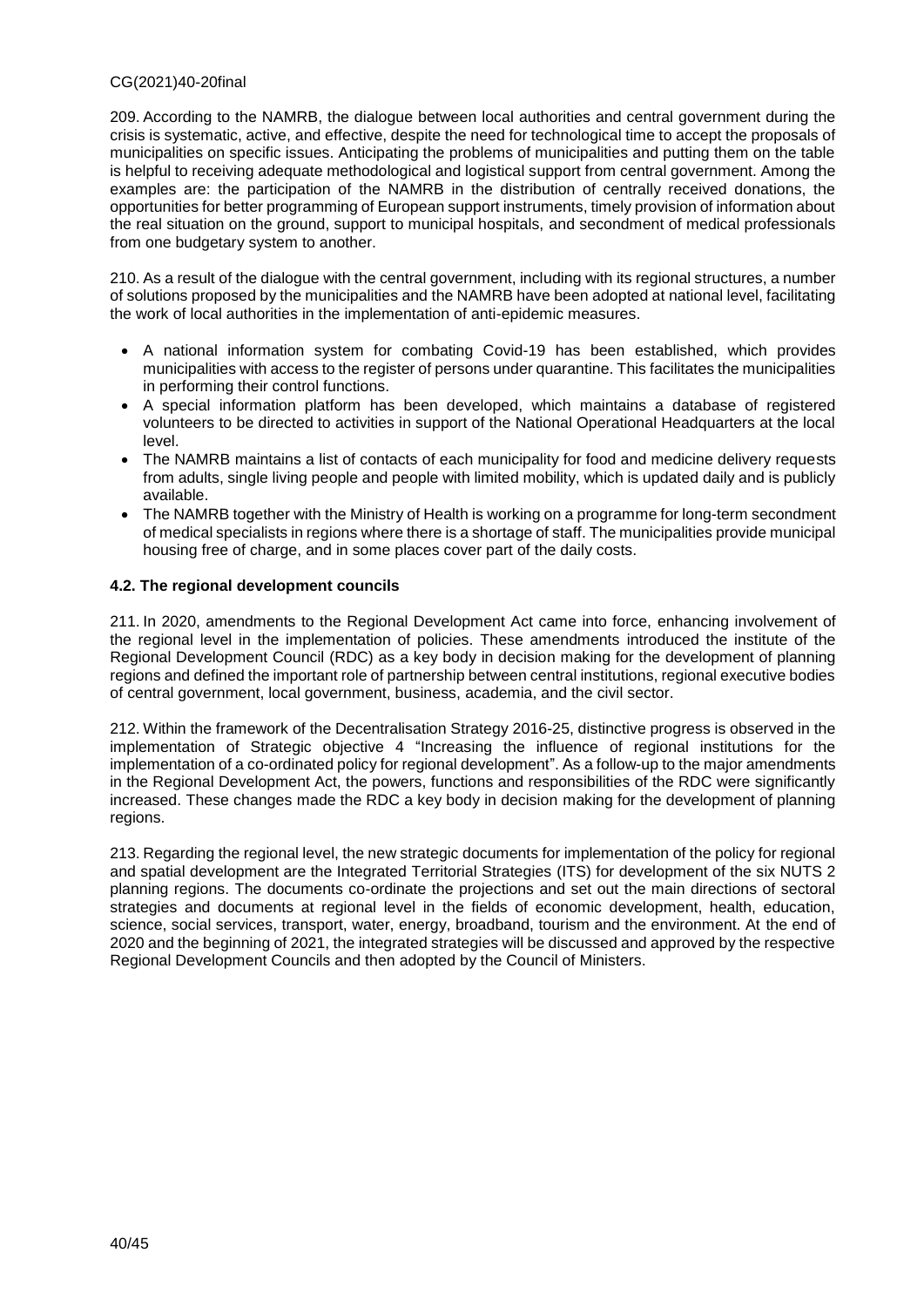### <span id="page-40-0"></span>**5. CONCLUSIONS AND RECOMMENDATIONS**

214. There is no doubt that considerable progress has been made in Bulgaria through the implementation of a decentralisation strategy including the devolution of power and the transfer of responsibilities, especially in the fields of education, public health and social services; moreover, there was a considerable increase of municipal resources, mainly due to the improvement of the general economic situation in Bulgaria, since the municipal share in national GDP did not increase in this decade.

215. Another positive development has been the institutionalisation of several consultation procedures on issues directly affecting the local authorities and the relevant participation of the National Association of Municipalities of the Republic of Bulgaria.

216. It is important to welcome the establishment of Regional Development Councils where representatives of local authorities participate in decision making for regional development. Even though the establishment of a second tier of territorial self-government is not required by the Charter and the size of the country could be used as an argument against this option, experience with these councils and the obvious advantages of decision making that is politically accountable at the same territorial level could eventually initiate a process of territorial reform that would lead to the establishment of a fully-fledged second tier in Bulgaria.

217. Another positive step has been the ratification of the remaining non-ratified provision, which means that Bulgaria is bound by all articles of the Charter. Following this direction, Bulgaria has ratified the Additional Protocol to the European Charter of Local Self-Government on the right to participate in the affairs of a local authority.

218. However, the rapporteurs consider that improvement is needed or recommended in the following fields, as explained in the current opinion.

- The definition of local self-government in the constitution can be improved and brought closer to the one in the Charter, including the general responsibility for local affairs, the administration of a substantial share of public affairs by local authorities under their own responsibility and the assignment of taxation powers.
- The introduction of a constitutional appeal that would allow local authorities to address the Constitutional Court whenever a law is violating their constitutional status should be considered also.
- The principle of proportionality should be added in line with Article 8, paragraph 3, of the Charter.

219. There are also obvious concerns on the following issues.

- The clear allocation of integrated management and relevant responsibilities to the different levels in order to eliminate overlapping of competence and fragmentation of responsibility is still pending.
- Regarding delegated powers, discretion of local authorities and relevant possibilities for adaptation to local conditions are being restricted.
- Bulgarian municipalities are extremely dependent on financial transfers from the State budget that also restrict their space of discretion. In addition, strict rules constrain the budgeting autonomy of local selfgovernment.
- Commensurate financial resources are not secured, while in practice the municipalities carry a heavy burden of tasks without sufficient resources.
- The part of municipal resources deriving from local taxes and charges remains low, while the limits of tax rates are defined by central legislation.
- The system of local finance cannot be characterised as buoyant, especially concerning the revenue that should cover the costs of additional tasks that were delegated to local authorities.
- Municipalities barely have any space of discretion on spending priorities when the relevant activities are financed through State transfers. The share of State transfers is close to 70% of municipal revenue and this system of municipal finance removes, in most cases, the freedom of local authorities to exercise policy discretion.

220. In light of the foregoing, the rapporteurs invite the authorities of Bulgaria to:

- improve the definition of local self-government in the constitution and bring it closer to the one in the Charter, including the general responsibility for local affairs and the administration of a substantial share of public affairs by local authorities under their own responsibility;
- revise the legislation to assign more taxation powers to local authorities.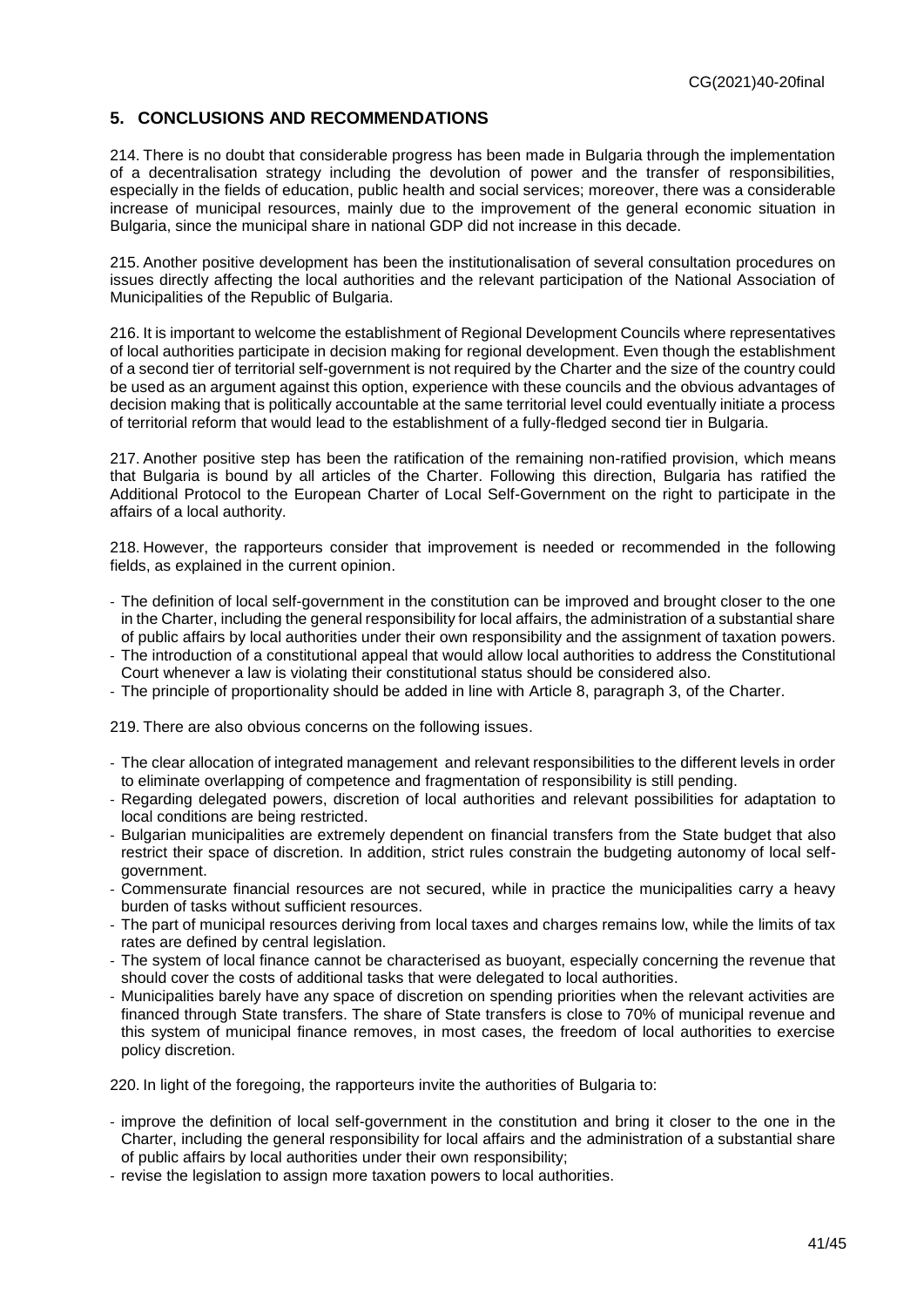- introduce a constitutional appeal that would allow local authorities to address the Constitutional Court whenever a law is violating their constitutional status or/and the Charter;
- drastically enlarge discretion of local authorities and possibilities of adaptation to local conditions, regarding delegated powers;
- add the principle of proportionality, in line with Article 8, paragraph 3, of the Charter;
- reduce dependency on financial transfers stemming from State budget and drastically increase the share of revenue from local taxes (or local shares of taxes) and charges;
- introduce an objective, adaptive, reliable, and accurate system to calculate commensurate resources covering the costs of municipal task fulfilment.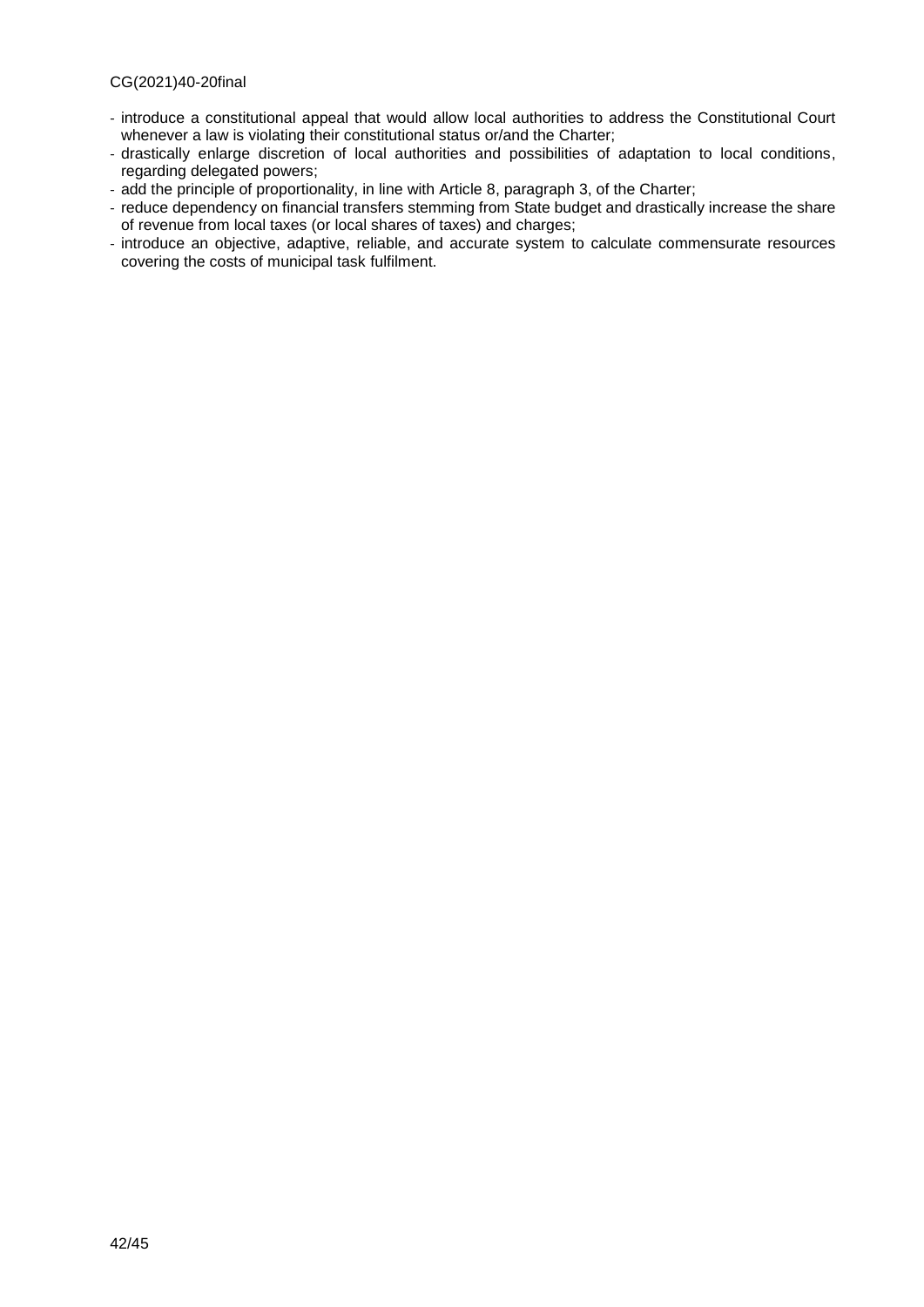## <span id="page-42-0"></span>**APPENDIX**

### **MONITORING OF THE APPLICATION OF THE EUROPEAN CHARTER OF LOCAL SELF-GOVERNMENT: BULGARIA 14-15 December 2020**

## **FINAL PROGRAMME FOR REMOTE MEETINGS**

## **Congress delegation:**

### **Rapporteurs:**

| Ms Bryony RUDKIN | Rapporteur on local democracy<br>Chamber of Local Authorities, SOC/G/PD <sup>59</sup><br>Councillor, Ipswich Borough Council<br>United Kingdom |
|------------------|------------------------------------------------------------------------------------------------------------------------------------------------|
| Ms Randi MONDORF | Rapporteur on regional democracy<br>Chamber of Regions, ILDG <sup>58</sup><br>Member of the Regional Council of Copenhagen Denmark             |

## **Congress Secretariat:**

|  | Ms Svitlana PEREVERTEN | Co-Secretary to the Monitoring Committee |
|--|------------------------|------------------------------------------|
|--|------------------------|------------------------------------------|

## **Expert:**

| Mr Nikolaos-Komninos CHLEPAS Member of the Group of Independent Experts on |
|----------------------------------------------------------------------------|
| the European Charter of Local Self-Government                              |

### **Interpreters:**

 $\overline{a}$ 

The working language of the meetings will be Bulgarian. Interpretation from and into English will be provided.

59. EPP/CCE: European People's Party Group in the Congress; SOC/G/PD: Group of Socialists, Greens and Progressive Democrats; ILDG: Independent and Liberal Democrat Group; ECR: European Conservatives and Reformists Group; NR: Members not belonging to a political group of the Congress.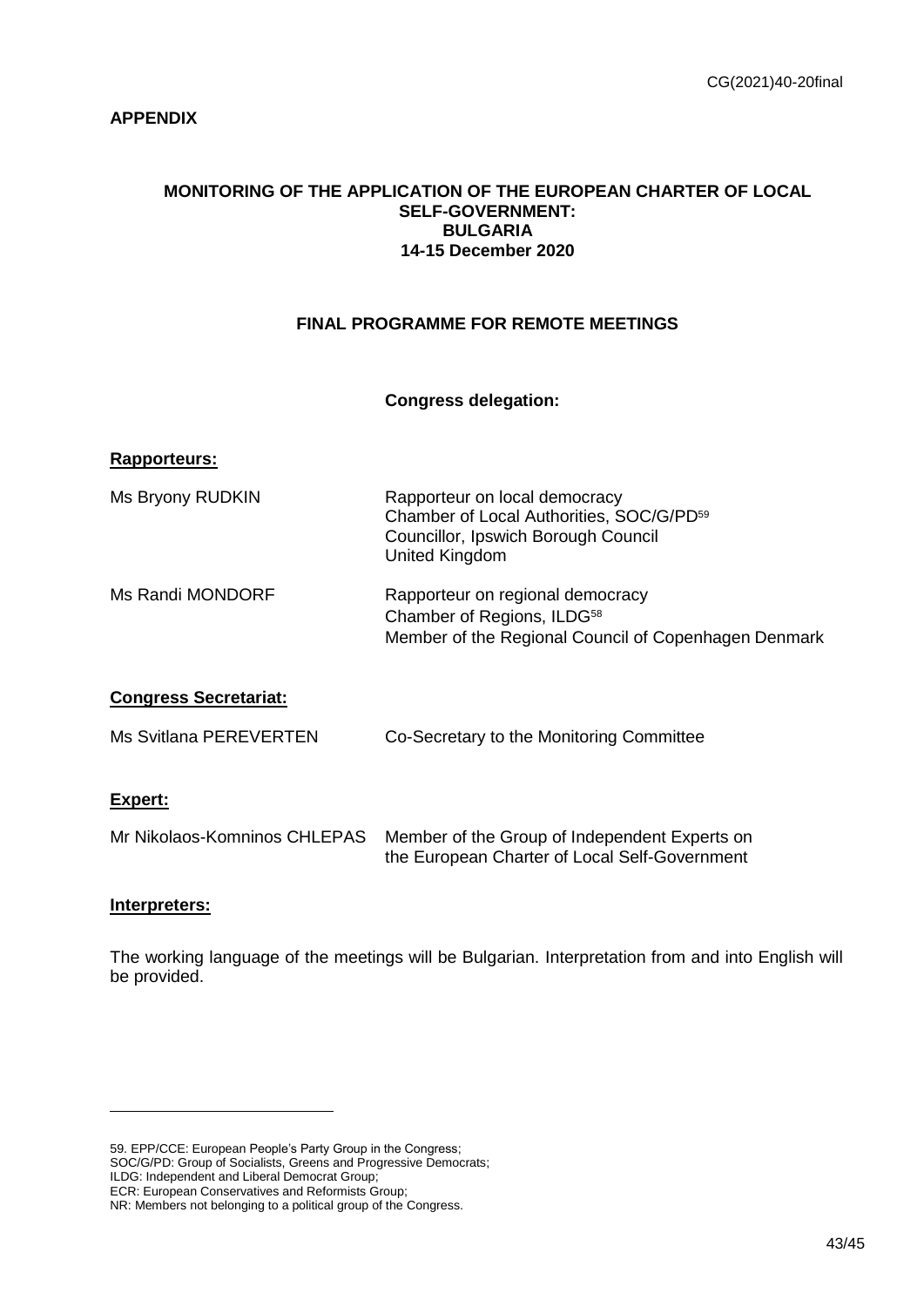## **Monday, 14 December 2020**

#### **JOINT MEETING WITH MEMBERS OF THE BULGARIAN DELEGATION TO THE CONGRESS AND NATIONAL ASSOCIATIONS:**

#### **NATIONAL DELEGATION OF BULGARIA TO THE CONGRESS**

**Mr Dilyan MLAZEV**, Mayor of Elena Municipality, Head of Delegation **Mr Arben MIMENOV**, Mayor, Municipality of Satovcha **Mr Nikolay GROZEV**, Mayor of Nova Zagora Municipality **Mr Dimitar ZDRAVKOV**, Mayor of Sadova Municipality

 **NATIONAL ASSOCIATION OF MUNICIPALITIES IN THE REPUBLIC OF BULGARIA (NAMRB)** 

**Mr Daniel PANOV**, Chair of NAMRB Management Board, Mayor of Veliko Tarnovo **Municipality Mr Ivo DIMOV**, Mayor of Dimitrovgrad **Mr Hasan AZIS**, Mayor of Karzdhali **Mr Vladimir GEORGIEV**, Mayor of Samokov

**Ms Silvia GEORGIEVA**, NAMRB Executive Director

#### **NATIONAL ASSOCIATION OF CHAIRS OF MUNICIPAL COUNCILS (NACMC)**

**Mr Ventsislav SPIRDONOV**, Chair of the Management Board of the National Association of Chairs of Municipal Councils

#### **CITY OF SOFIA**

**Ms Yordanka ASENOVA FANDAKOVA**, Mayor

**CONSTITUTIONAL COURT Mr Boris VELCHEV**, President

### **Tuesday, 15 December 2020**

#### **MINISTRY OF REGIONAL DEVELOPMENT AND PUBLIC WORKS**

**Mr Nikolay NANKOV**, Deputy Minister

### **MINISTRY OF FINANCE**

**Ms Nadezhda GENOVA**, Director **Ms Evgenia PETKOVA**, Head of State Mandated Activities Division **Ms Julia TSOLOVA**, Head of Consolidated Budget Forecasts and Relations between Municipalities and the Central Budget Division **Ms Gergana TONOVA**, Head of Financial Recovery of Municipalities Division **Ms Tihomira TSEKOVA**, State expert **Ms Pertanka KEDIKOVA**, State expert **Mr Hristo ECHEV**, State expert